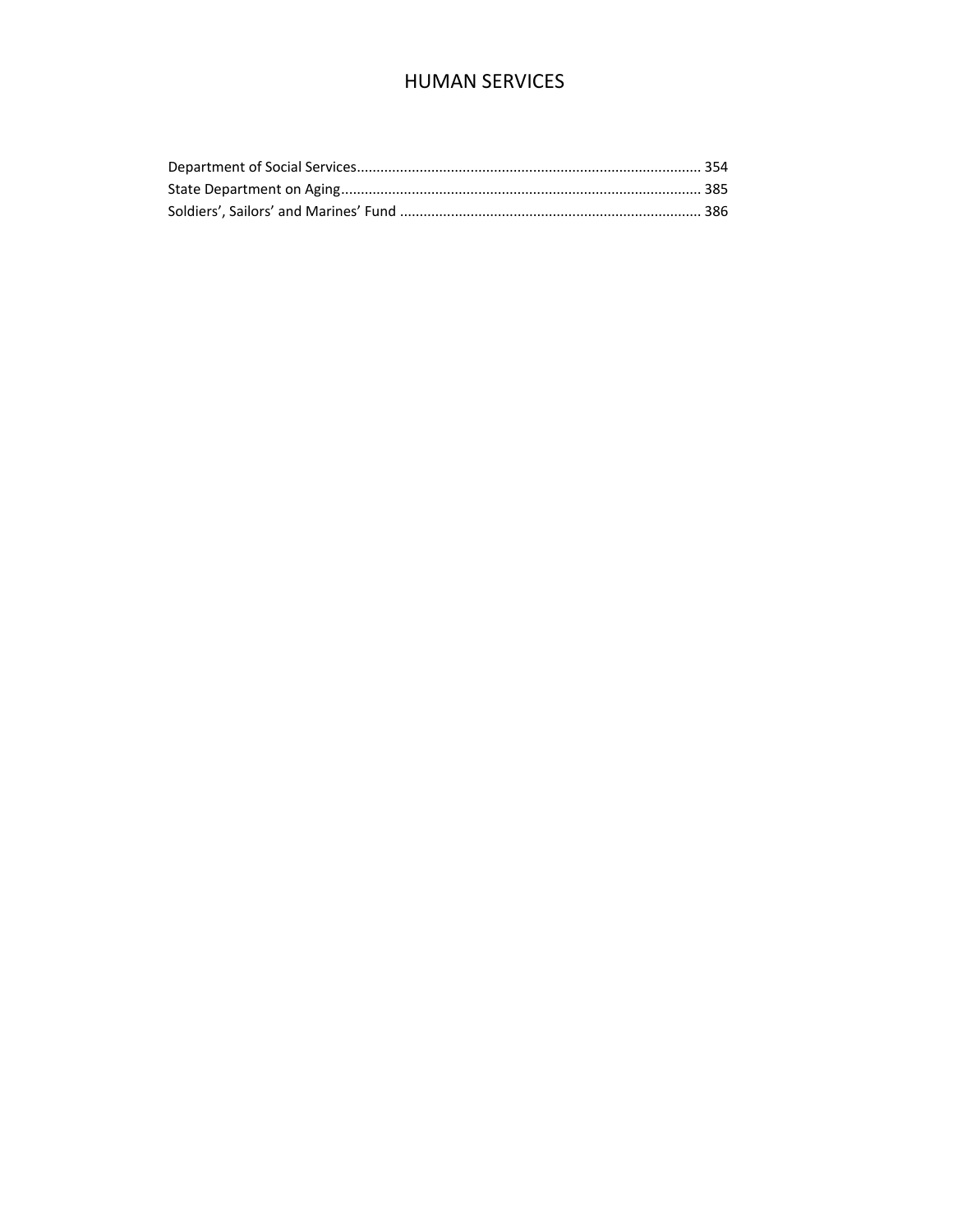# DEPARTMENT OF SOCIAL SERVICES

#### <span id="page-1-0"></span>AGENCY DESCRIPTION **blue and the contract of the contract of the contract of the contract of the contract of the contract of the contract of the contract of the contract of the contract of the contract of the contract of t**

The Department of Social Services (DSS) serves families and individuals that need assistance in maintaining or achieving their full potential for self‐direction, self‐reliance and independent living.

#### CORE PROGRAMS AND SERVICES

In support of its mission, DSS provides a continuum of services for eligible residents of Connecticut to access basic need services, improve workforce viability and promote independent living. Within these core services, DSS' programs allow for the provision of food, shelter, financial support, health services and increase the support and safety of Connecticut's most vulnerable citizens. In cooperation with other human service agencies, municipalities and communitybased organizations, the department administers, coordinates, plans, delivers and funds more than ninety social service programs to support eligible children, youth, families, adults, elderly and persons with disabilities.

DSS provides a continuum of core services to:

- Meet basic needs of food, shelter, economic support and health care;
- Promote and support the achievement of economic viability in the workforce;
- Promote and support the choice to live with dignity in one's own home and community.

#### SUMMARY OF CORE PROGRAMS AND SERVICES

DSS administers legislatively authorized social service programs as well as a number of federal programs. A brief summary of the department's core programs and services follows:

*Food and Nutritional Services* The department provides daily meals and nutrition education to needy elderly, distributes commodity food and supports food banks and food pantries across the state. The department also provides assistance to low-income residents by issuing Supplemental Nutrition Assistance (formerly Food Stamp) benefits that can be used for food purchases.

*Shelter and Housing Services* DSS provides rental assistance and eviction prevention services, assists those without housing to find and enter permanent housing, and assists low‐income residents in meeting their heating costs. The department also provides transitional shelter services for victims of domestic violence and homeless residents, as well as housing for residents with AIDS.

*Income Support Services* The department provides financial assistance to low‐income families and individuals as well as elderly, blind and disabled residents. The department also provides financial assistance in meeting child care costs, establishes legal paternity, obtains and enforces financial and medical support orders, and administers the collection of child support payments for families in Connecticut. In addition, the department supports employmentrelated transportation services, as well as training and employment for low‐income seniors.

*Health Services* DSS provides direct payment of medical and behavioral health care expenses for low‐income, elderly and disabled residents. In addition, the department assists eligible residents in meeting the costs of prescription medications. For those residents in need of institutional care, the department provides financial reimbursement to nursing homes and other residential facilities. The department also supports home health agencies across the state as well as other home care services that allow individuals to avoid institutionalized care.

*Support and Safety Services* The department provides a variety of special services to increase the availability of safe and healthy homes and to reduce the potential for the abuse, neglect or exploitation of vulnerable residents. These special services include programs to prevent teen pregnancy, provide vocational rehabilitation services, offer intensive case management services for families that lose eligibility for certain financial assistance programs, provide support for victims of disasters and protective services for the elderly. Additional support services include respite for individuals with Alzheimer's, caregiver services, information and referral, and volunteer opportunities.

*Administrative Services* DSS maintains an administrative infrastructure that supports those programs administered by the department, as well as the department's daily operations, which include such key business functions as financial management, contract administration and procurement, data processing, auditing, statistical reporting, administrative hearings, human resources, training and planning.

#### *Energy Conservation Statement*

Planned energy conservation activities are limited to regular maintenance of HVAC and water systems. The department occupies leased facilities in which landlords have taken additional conservation steps.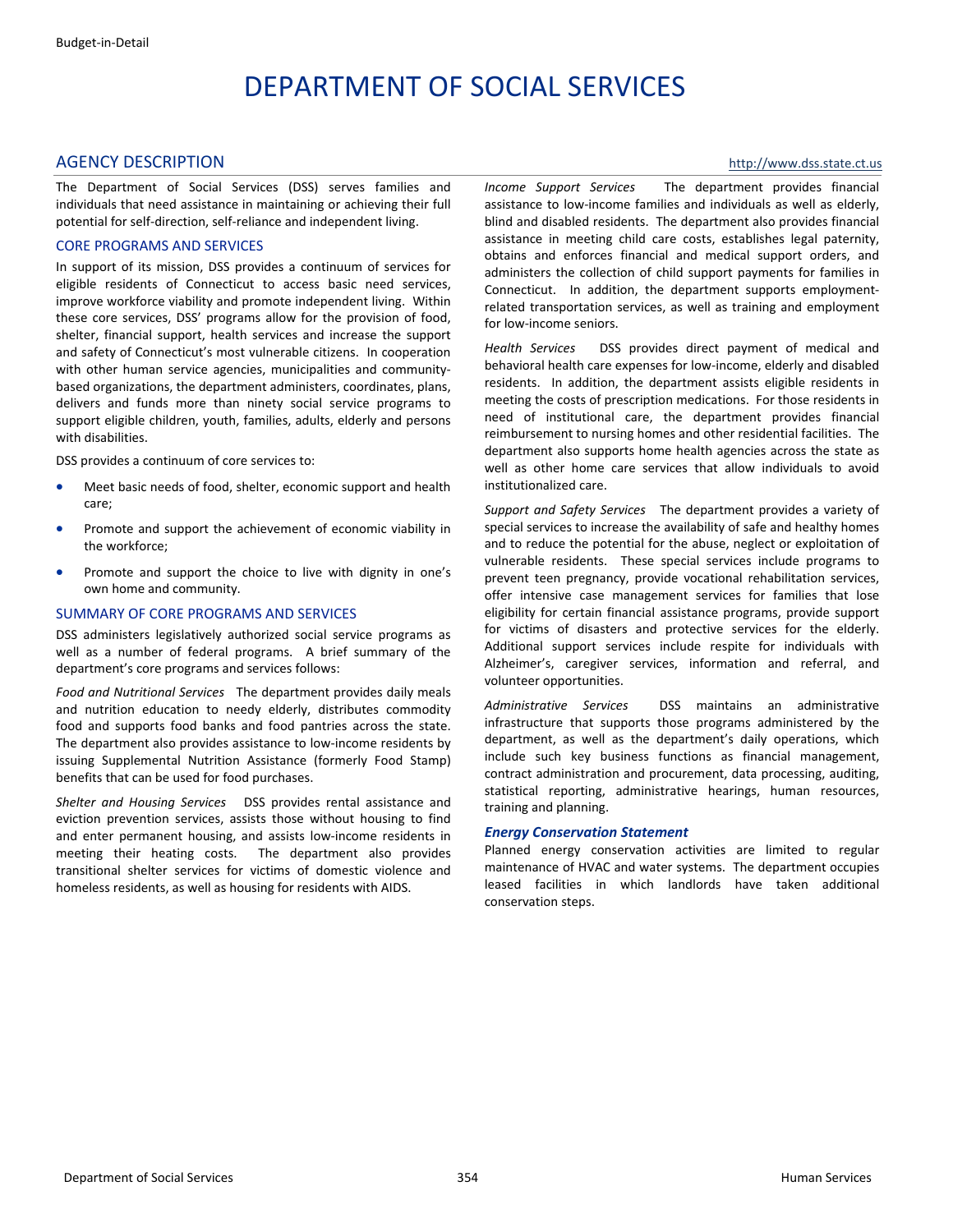# AGENCY PROGRAM INDEX

| Food & Nutritional Services                 | 363 | Health Services / Independent Living            | 375 |
|---------------------------------------------|-----|-------------------------------------------------|-----|
| Food & Nutritional / Basic Needs            | 364 | <b>Support and Safety Services</b>              | 376 |
| Shelter & Housing Services                  | 365 | Support and Safety Services/Basic Needs         | 378 |
| Shelter & Housing / Basic Needs             | 367 | Support and Safety Services/Workforce Viability | 379 |
| Shelter & Housing / Independent Living      | 367 | Support and Safety Services/Independent Living  | 380 |
| Income Support Services                     | 368 | <b>Agency Management Services</b>               | 381 |
| Income Support Services/Basic Needs         | 370 | State Department on Aging                       | 385 |
| Income Support Services/Workforce Viability | 371 | Award Assistance to Veterans and Depen          | 386 |
| <b>Health Services</b>                      | 371 |                                                 |     |
| Health Services / Basic Needs               | 374 |                                                 |     |

# RECOMMENDED SIGNIFICANT CHANGES

| <b>Reductions to Current Services</b>                                                                                                                                                                                                                                                                                                                                                                                                                                                                                                                                                                                                                                                                                                                                                                                                                                                                                                                                                                                                                                                                                                                                                                                                                                        | 2011-2012                 | 2012-2013     |  |
|------------------------------------------------------------------------------------------------------------------------------------------------------------------------------------------------------------------------------------------------------------------------------------------------------------------------------------------------------------------------------------------------------------------------------------------------------------------------------------------------------------------------------------------------------------------------------------------------------------------------------------------------------------------------------------------------------------------------------------------------------------------------------------------------------------------------------------------------------------------------------------------------------------------------------------------------------------------------------------------------------------------------------------------------------------------------------------------------------------------------------------------------------------------------------------------------------------------------------------------------------------------------------|---------------------------|---------------|--|
| • Remove or Limit Inflation                                                                                                                                                                                                                                                                                                                                                                                                                                                                                                                                                                                                                                                                                                                                                                                                                                                                                                                                                                                                                                                                                                                                                                                                                                                  | $-4,018,594$              | $-9,412,267$  |  |
| • Remove Funding for Vacant Positions                                                                                                                                                                                                                                                                                                                                                                                                                                                                                                                                                                                                                                                                                                                                                                                                                                                                                                                                                                                                                                                                                                                                                                                                                                        | $-3,000,000$              | $-3,000,000$  |  |
| • Fund Equipment Through CEPF                                                                                                                                                                                                                                                                                                                                                                                                                                                                                                                                                                                                                                                                                                                                                                                                                                                                                                                                                                                                                                                                                                                                                                                                                                                | $-5,116,969$              | $-1,538,849$  |  |
| • Remove Rate Add for Nursing Homes                                                                                                                                                                                                                                                                                                                                                                                                                                                                                                                                                                                                                                                                                                                                                                                                                                                                                                                                                                                                                                                                                                                                                                                                                                          | $-68,900,000$             | $-95,500,000$ |  |
| Under current statute, DSS is required to rebase nursing home rates no more than once every two<br>years and no less than once every four years. Since nursing home rates were last rebased in FY<br>2006, the current services budget includes a rate increase of 5.66% in FY 2012 to reflect the<br>rebasing of rates at a cost of \$66.9 million in FY 2012. To comply with DSS' regulations, the current<br>services budget also includes a 1.9% inflationary adjustment in FY 2013 based on the anticipated<br>increase in the gross national product (GNP) deflator. In addition, under current statute, DSS<br>incorporates an adjustment to accommodate improvements to real property (referred to as a "fair<br>rent adjustment") when setting annual nursing home rates. Legislation is being proposed to<br>eliminate these increases over the biennium. However, a rate increase is being proposed for<br>nursing homes under the proposal entitled Restructure Nursing Home User Fee.<br>• Eliminate Funding for Disproportionate Share Hospital (DSH) Grants<br>Both the Disproportionate Share - Medical Emergency Assistance account and the DSH - Urban<br>Hospitals in Distressed Municipalities account provide disproportionate share payments to acute- | $-83,275,000$             | -83,275,000   |  |
| care general hospitals that serve a large number of low-income patients, such as people on<br>Medicaid and the uninsured. These payments are in addition to the regular payments hospitals<br>receive for providing inpatient care to Medicaid beneficiaries. As a result of the recent Medicaid<br>expansion to low-income adults (LIA), hospitals are receiving more than triple the funding that they<br>received under SAGA. (In FY 2011, hospitals would have received \$66.3 million under the SAGA<br>hospital pool, which was capped regardless of caseload growth, but under LIA, which has already<br>experienced a caseload growth of over 27% in the first six months of this fiscal year, hospitals are<br>projected to receive over \$226.8 million - an increase of \$160.5 million. These figures do not include<br>the increased reimbursement hospitals are receiving from DMHAS as a result of LIA.) Due to this<br>significant influx in funding for hospitals, funding for the two DSH accounts is eliminated. In<br>addition, it should be noted that under federal health care reform, DSH payments to states will be<br>significantly phased down beginning in 2014 to account for anticipated reductions in the number of<br>uninsured individuals. |                           |               |  |
| • Implement the Recommendations of the Pharmaceutical Bulk Purchasing Committee for DSS<br>Pursuant to PA 09-206, An Act Concerning Health Care Cost Initiatives, the committee charged with<br>developing an implementation plan for a prescription drug purchasing program concluded that<br>significant savings could be achieved if DSS were to either join the state's prescription drug program<br>administered by the Office of the State Comptroller for the state employee and retiree prescription<br>drug plan or mirror the reimbursement levels. Under this proposal, DSS' reimbursement levels will<br>be reduced to align with those under the state employee and retiree programs.                                                                                                                                                                                                                                                                                                                                                                                                                                                                                                                                                                           | -76,300,000               | $-82,700,000$ |  |
| • Reverse Recent Change to Marital Asset Exemption for Community Spouses<br>Legislation from last session requires that the spouse of someone in an institution who remains in<br>the community be allowed to receive the maximum amount of assets allowed by federal law. With<br>this change, Connecticut became one of only 14 states that allows the community spouse to keep<br>up to the federal maximum of \$109,560. Prior to the passage of PA 10-73, non-institutionalized<br>spouses were allowed to keep the home, one car and one-half of the couple's assets (with a                                                                                                                                                                                                                                                                                                                                                                                                                                                                                                                                                                                                                                                                                           | $-29,300,000 -32,000,000$ |               |  |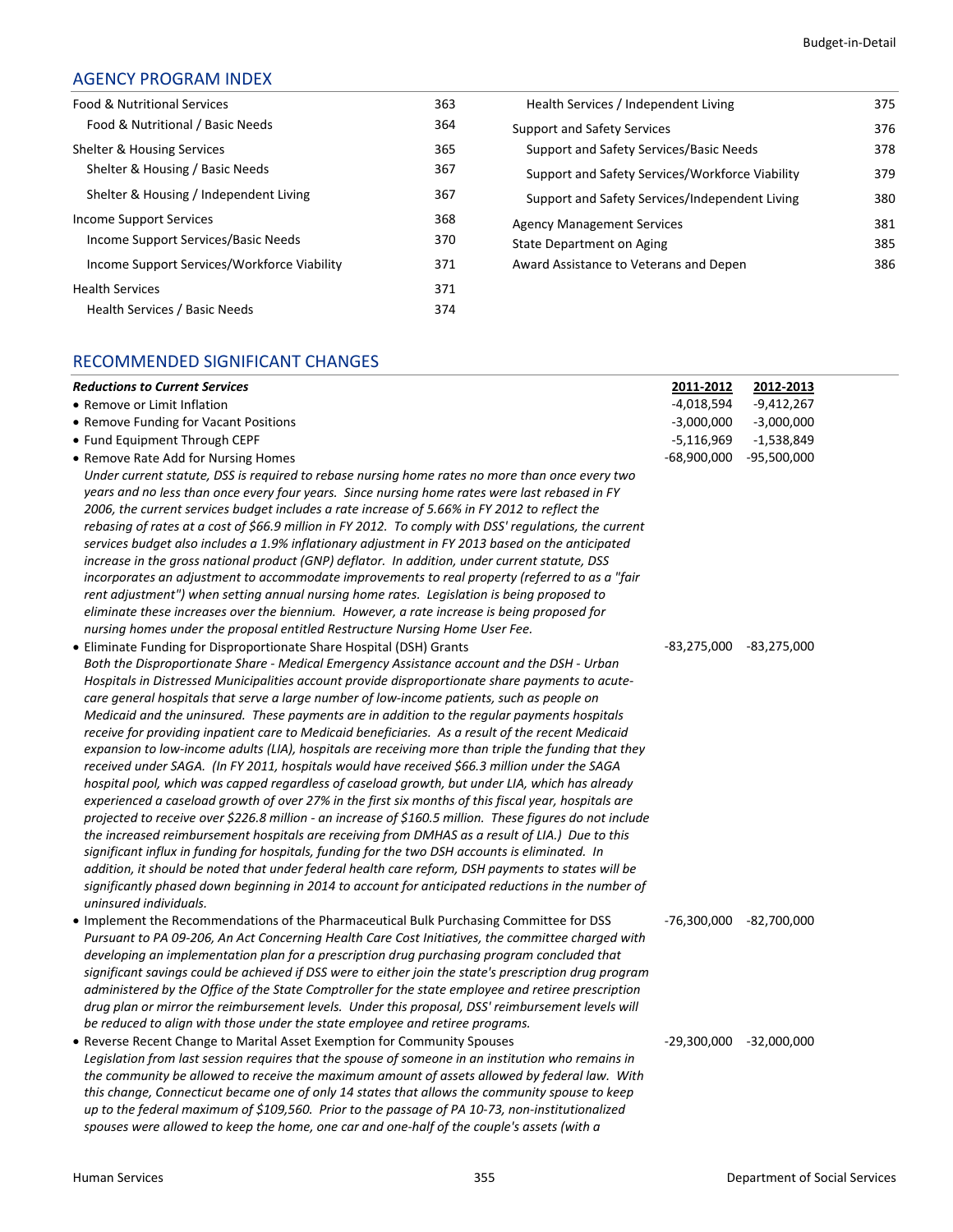*minimum amount of \$21,912) without affecting the institutionalized spouse's eligibility for long‐ term care Medicaid assistance. These asset levels are much higher than the vast majority of states, which use the federal minimum of \$21,912, with a few states using a slightly higher minimum. Under this proposal, the state's prior asset exemption of 50% of liquid marital assets, capped at \$109,560, would be reinstated.* • Suspend Cost of Living Adjustments for Clients on Public Assistance 65 11 16 11 16 11 16 11 16 11 17,517,317 *Effective July 1, 2011 and July 1, 2012, recipients of Temporary Family Assistance, State Administered General Assistance, and the Aid to the Aged, Blind and Disabled programs are scheduled to receive a state‐funded cost of living adjustment based on the percentage increase in* the Consumer Price Index - Urban (CPI-U). This proposal eliminates the standards increases for the *biennium.* • Limit State‐Funded Premium Assistance under the Charter Oak Health Plan ‐7,240,000 ‐12,400,000 *Last year, as part of deficit mitigation efforts, premium assistance under the Charter Oak Health Plan was limited to clients who were enrolled in the program as of June 1, 2010. Premium assistance is scheduled to resume for all clients beginning July 1, 2011. Under this proposal, premium assistance, which ranges from \$50 to \$175, depending on income, will continue to be limited to clients who were enrolled in the program as of June 1, 2010. Lower income individuals* who choose to enroll in the Charter Oak Health Plan will be responsible for the full premium costs. • Reduce Non-Emergency Dental Services for Adults under Medicaid example 19,800,000 -9,800,000 -10,300,000 -*Less than half of the states provide full dental benefits for adults under their Medicaid programs; most states have annual expenditure caps or provide only emergency coverage. In the last few years, many states have reduced or eliminated adult dental benefits offered through Medicaid. Under this proposal, changes will be made to the current dental benefits for adults that will reduce the overall program expenditures while maintaining services that will prevent further disease, unnecessary emergency department use and maintain appropriate oral health. Changes include* limiting adult periodic exams, cleanings and bitewing x-rays to once per year for healthy adults. In *addition, new regulations will soon be promulgated that will significantly restrict the use of dental procedure codes for both children and adults to cases of clearly defined criteria based on medical necessity.* • Impose Cost‐Sharing Requirements on Certain Individuals Receiving Medicaid Services ‐8,250,000 ‐9,450,000 *According to the Kaiser Family Foundation, a total of 44 states impose co‐payments under their Medicaid programs. Only six states, including Connecticut, have no co‐payment requirements at all.* Under this proposal, DSS will require co-pays of up to \$3.00, not to exceed 5% of family income on *allowable medical services (excluding hospital inpatient, emergency room, home health, laboratory and transportation services). Under federal rules, co‐pays for FFY 2011 can range from \$0.65 to* \$3.65, depending on the cost of the service. Co-pays for pharmacy services will be capped at \$20 *per month. Consistent with federal rules, certain children under age 18, individuals at or below 100% of the federal poverty level, SSI recipients, pregnant women, women being treated for breast or cervical cancer and persons in institutional settings are exempt from the cost sharing requirement.* • Remove Rate Add for Boarding Homes • 1999 6 1999 6 1999 6 1999 6 1999 6 1999 6 1999 6 1999 6 1999 6 1999 6 1 *Under current statute, DSS is required to annually determine rates for various boarding homes. Per DSS regulations, boarding home rate increases are based on actual cost reports submitted by facilities, barring any legislation to remove rate increases for a particular fiscal year. Current law* also requires rates for residential care homes to be increased an additional 2% on top of inflation. *This proposal eliminates the rate increases that have been included in the current services budget for boarding homes.* • Strengthen Fraud Recovery Efforts ‐3,646,408 ‐7,628,729 *This proposal will result in savings by strengthening fraud recovery efforts in the Child Care (Care4Kids) program, the Personal Care Assistance waiver under Medicaid and in the Third Party Liability Unit. Six positions will be added to expand department oversight, investigate fraud and increase recoveries.* • Restructure Non‐Emergency Medical Transportation under Medicaid ‐6,300,000 ‐7,000,000 *Current regulations require DSS to pay for ambulance service for individuals who are stretcher bound but do not require medical attention during transport. Under this proposal, transportation options under Medicaid will be expanded to include stretcher van service for those individuals who are medically stable but must lie flat during transport. The new stretcher van rate will be significantly less than the non‐emergency ambulance rate, which has a base rate of \$218 plus \$2.88* per mile (approximately \$275 for a 20 mile one-way trip). This change is consistent with at least *twelve other states that have recognized the economic value of stretcher vans in their Medicaid*

*programs. Under this restructuring, clients will continue to be safely transported.*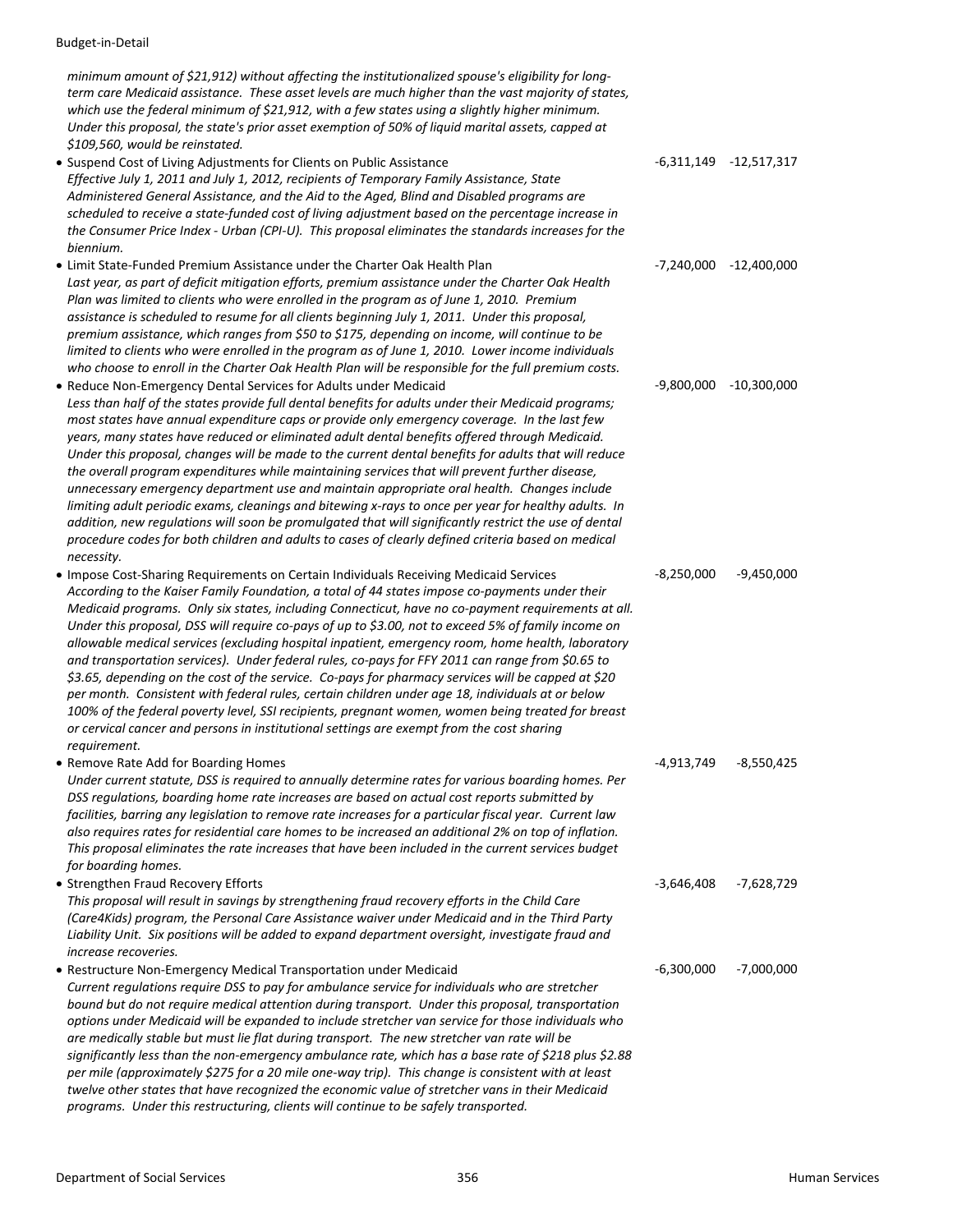| . Implement an Alternative Benefit Package and Other Programmatic Changes under the Medicaid<br>Low Income Adult Program<br>To address the significant growth in the new coverage group for low-income adults (LIA) under<br>Medicaid - well beyond budgeted levels - this option reflects savings associated with the<br>implementation of an alternative benefit package, rate changes, targeted co-pays and other<br>initiatives.                                                                                                                                                                                                                                                                                                                                                                                                                                                                                                                                                                                                                                                                                                                                                                                                             | $-3,000,000$ | $-6,500,000$ |
|--------------------------------------------------------------------------------------------------------------------------------------------------------------------------------------------------------------------------------------------------------------------------------------------------------------------------------------------------------------------------------------------------------------------------------------------------------------------------------------------------------------------------------------------------------------------------------------------------------------------------------------------------------------------------------------------------------------------------------------------------------------------------------------------------------------------------------------------------------------------------------------------------------------------------------------------------------------------------------------------------------------------------------------------------------------------------------------------------------------------------------------------------------------------------------------------------------------------------------------------------|--------------|--------------|
| • Delay Coverage of Medical Interpreters through an Administrative Process<br>To improve access to health care for Medicaid clients with limited English proficiency, the<br>legislature required that DSS amend the Medicaid state plan to include foreign language interpreter<br>services provided to any beneficiary with limited English proficiency as a covered service under the<br>Medicaid program. Under this proposal, DSS will delay implementation until FY 2014. When<br>implemented, services will be provided from one centralized vendor. This is a more cost-efficient,<br>streamlined model than requiring a Medicaid state plan amendment, where providers will be<br>allowed to submit claims for reimbursement of medical interpreter costs, and is federally<br>reimbursable.                                                                                                                                                                                                                                                                                                                                                                                                                                            | $-6,000,000$ | $-6,000,000$ |
| • Increase Cost Sharing under the State-Funded Connecticut Home Care Program<br>PA 09-5, September special session, introduced a client cost sharing requirement of 15% of the costs<br>of his or her care under the state-funded Connecticut Home Care program. This requirement was<br>reduced to 6% under PA 10-179. Under this proposal, the cost sharing requirement will be returned<br>to 15%.                                                                                                                                                                                                                                                                                                                                                                                                                                                                                                                                                                                                                                                                                                                                                                                                                                            | $-5,510,000$ | $-5,750,000$ |
| • Reduce State-Funded Premium Assistance under the Charter Oak Health Plan<br>Currently, individuals with income at or below 300% of the federal poverty level, enrolled in the<br>Charter Oak Health Plan as of June 1, 2010, receive state-funded premium assistance, which ranges<br>from \$50 to \$175, depending on income. Under this proposal, clients whose premiums are being<br>subsidized by the state will be responsible for a greater share of the premiums.                                                                                                                                                                                                                                                                                                                                                                                                                                                                                                                                                                                                                                                                                                                                                                       | $-4,790,000$ | $-4,940,000$ |
| • Allow Administration of Medication by Unlicensed Certified Providers<br>Currently, only nurses may administer medication in community settings. Home health aides may<br>be part of the care team in an individual's home, but they are not permitted to administer<br>medication. Under this proposal, specially trained and qualified home health aides will be allowed<br>to administer oral and topical medications and eye drops. Nurses will still be required to administer<br>all injections.                                                                                                                                                                                                                                                                                                                                                                                                                                                                                                                                                                                                                                                                                                                                          | $-1,840,000$ | $-4,180,000$ |
| • Phase Out the ConnPACE Program                                                                                                                                                                                                                                                                                                                                                                                                                                                                                                                                                                                                                                                                                                                                                                                                                                                                                                                                                                                                                                                                                                                                                                                                                 | $-4,376,400$ | $-4,127,400$ |
| For the majority of ConnPACE enrollees, ConnPACE is the secondary payor to Medicare Part D.<br>ConnPACE recipients are required to exhaust their Part D benefits under Medicare. The department<br>pays any copays above \$16.25 and any premiums and deductibles, as well as any coverage gap<br>costs, for those enrolled in Medicare Part D. With the recent increase in income eligibility under the<br>Medicare Savings Programs (MSP), ConnPACE clients who are Medicare eligible are encouraged to<br>enroll in MSP, which makes them eligible for the federal low income subsidy under Medicare Part D.<br>As a result, prescription co-pays are reduced from a maximum of \$16.25 to no more than \$6.30 (co-<br>pays could be as low as \$1.10). Under this proposal, ConnPACE coverage for Medicare eligible<br>clients will be eliminated. Those clients who are Medicare eligible, but who do not otherwise qualify<br>for the federal low income subsidy, will need to enroll in MSP to ensure their pharmacy costs remain<br>affordable. By doing so, they will also be able to take advantage of the assistance provided under<br>MSP. The remaining 110 clients or so who are not eligible for Medicare Part D benefits will be |              |              |
| grandfathered under the ConnPACE program and will continue to receive assistance.<br>• Remove Rate Add for Intermediate Care Facilities<br>To comply with DSS' regulations, the current services budget includes a 3.0% increase in both FY<br>2012 and FY 2013 for Intermediate Care Facilities for those with developmental disabilities based on<br>the anticipated increase in the gross national product (GNP) deflator. These rate increases are<br>eliminated over the biennium.                                                                                                                                                                                                                                                                                                                                                                                                                                                                                                                                                                                                                                                                                                                                                          | $-1,900,000$ | $-3,900,000$ |
| • Eliminate Funding for Nurturing Families Network at Non-Hospital Sites<br>This proposal will eliminate funding for the Nurturing Families Network at non-hospital sites in New<br>Haven and Hartford, which are the only cities receiving program funding for non-hospital sites.<br>Services will continue to be provided at all 29 birthing hospitals throughout the state, including<br>hospitals in New Haven and Hartford.                                                                                                                                                                                                                                                                                                                                                                                                                                                                                                                                                                                                                                                                                                                                                                                                                | $-3,211,016$ | $-3,211,016$ |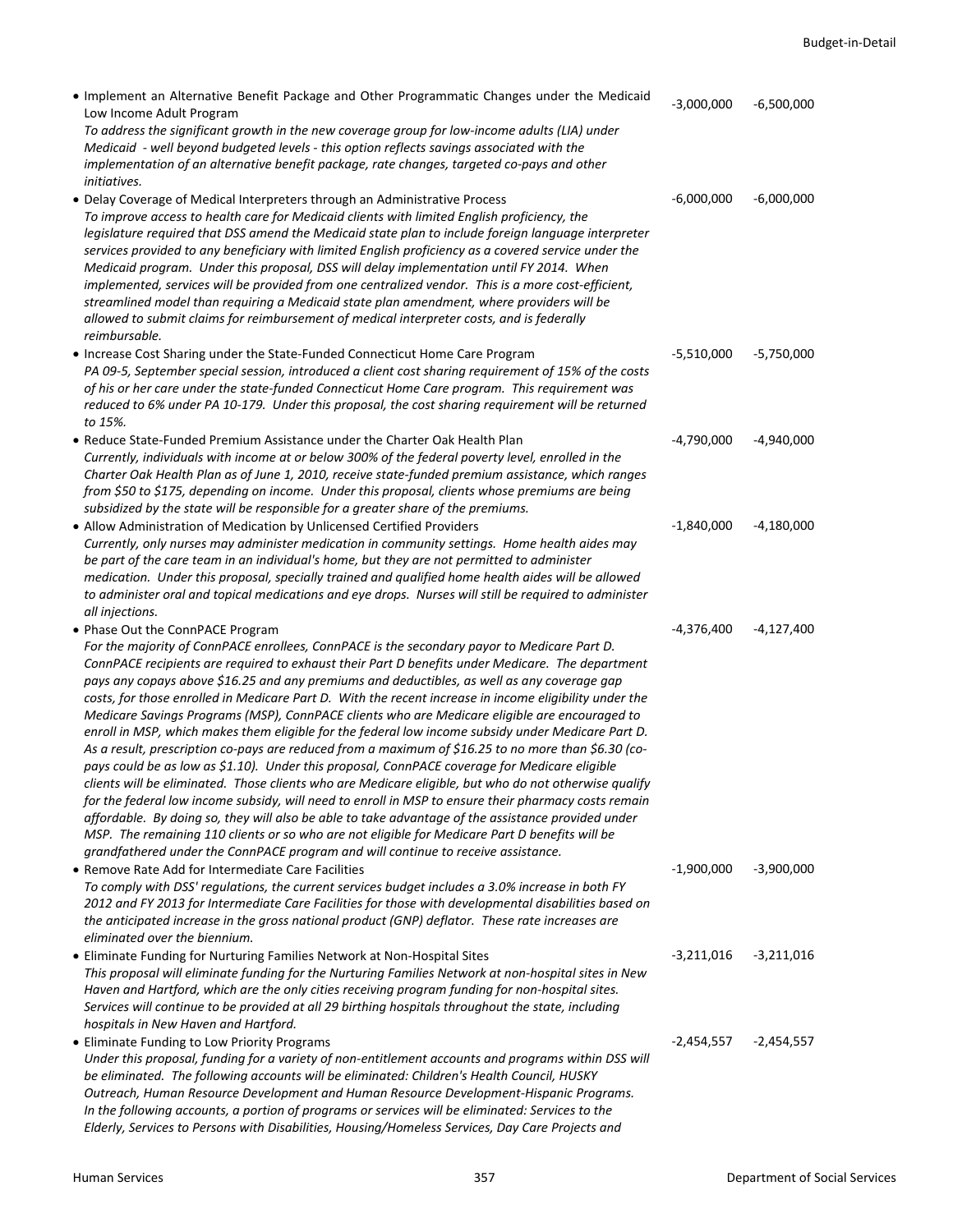*Community Services. These programs have been identified as low priorities and are not essential to DSS' core mission.* 

• Restructure Medicaid Reimbursement for Certain Hospital Outpatient Services ‐1,100,000 ‐2,400,000 *Currently, DSS sets the rates for outpatient hospital services that are paid using revenue center* codes. Some codes are fixed fees - a specific dollar amount for a code and every hospital approved *for that code gets the same amount. Other outpatient services are paid a percentage of cost to charges ‐ the ratio is hospital specific and code specific based on the hospital department where the* costs and charges are reported. Under this proposal, DSS will set state-wide fixed Medicaid fees for certain outpatient services that are now paid based on hospital specific ratio of cost to charges. In *addition, the department will pay for outpatient pharmacy services based on the pricing system used for community pharmacies.* • Revise Medicare Part D Co‐payment Requirements for Dually Eligible Clients ‐2,200,000 ‐2,300,000 *Currently, persons dually eligible for Medicare and Medicaid are responsible for paying up to \$15* per month in Medicare co-pays for Part D-covered drugs. Connecticut is one of only a few states assisting dually eligible clients with the costs of the Medicare Part D co-payments, which range from \$1.10 to \$6.30 in 2011. Under this proposal, dually eligible clients will be responsible for paying up *to \$25 per month in Medicare co‐pays for Part D‐covered drugs.* • Reduce the Number Served under the HIV/AIDS Waiver **•**700,000 **·2,160,000** ·2,160,000 *The HIV/AIDS waiver is a home and community‐based services waiver that is being developed by DSS to provide additional services beyond those traditionally offered under Medicaid (e.g., case management, homemaker, personal care assistance, adult day health and respite). Although the waiver was to serve up to 100 persons living with symptomatic HIV or AIDS, in recognition of the* state's fiscal position, the number to be served under the waiver will be reduced to no more than 50 *persons.* • Freeze Intake on Category 1 of the State‐Funded Connecticut Home Care Program ‐1,800,000 ‐2,100,000 *The state‐funded Connecticut Home Care Program provides home and community‐based services to elderly who are at risk of nursing home placement and meet the program's financial eligibility criteria. Category 1 is targeted to individuals who are at risk of hospitalization or short‐term nursing facility placement if preventive home care services are not provided. Category 2 is targeted to individuals who are frail enough to require nursing facility care, but have resources that would prevent them from qualifying for Medicaid upon admission to a nursing facility. This proposal closes intake for Category 1 under the state‐funded program. While this proposal does not impact existing clients, DSS has identified a new opportunity under the 1915(i) waiver that will allow the department to transfer dually eligible clients under the state‐funded program who do not meet the functional requirements for the home care waiver program to Medicaid and claim reimbursement. To the extent that this is cost effective and based on federal approval, DSS will implement a program under Medicaid for Category 1 clients who are dually eligible. Under this proposal, intake to the state‐funded program for Category 1 will be closed, but intake under the newly established Medicaid program will continue for those who qualify.* • Reduce the Personal Needs Allowance for Residents of Long‐Term Care Facilities ‐1,900,000 ‐2,050,000 *Social Security and other income received by residents of long‐term care facilities are applied towards the cost of care except for a monthly personal needs allowance (PNA). Residents use funds for such items as gifts, clothing, cosmetics, grooming, personal phone, cable TV, reading materials and entertainment outside of the facility. In 1998, Connecticut increased the PNA from the federal minimum of \$30 to \$50 per month and provided for July 1 annual updates equal to Social Security inflation increases. The Connecticut PNA is currently \$69 per month. Under this option, the PNA* will be reduced from \$69 to \$60 per month, which is \$30 above the federal minimum. This level is *the same as the amount allowed in Massachusetts and \$10 higher than New York.* • Reduce Funding to Non‐Entitlement Accounts ‐1,723,003 ‐1,723,003 *This proposal reduces funding for the following non‐entitlement accounts by 10%: Safety Net Services, Employment Opportunities, Human Service Infrastructure Community Action Program and Teen Pregnancy Prevention. A portion of funding for programs in the Services for Persons with Disabilities and Community Services accounts will also be reduced. These programs have been identified as not essential to DSS' core mission.* • Apply Annual Social Security Increases to Offset Costs under the Aid to the Aged, Blind and Disabled (AABD) Program ‐458,684 ‐1,680,790 *In past years, any cost of living adjustments (COLA) received as part of an AABD client's Social* Security benefit were considered an increase in income and applied to the client's cost of care. As a *result of a legislative change, effective FY 2006, AABD clients retain their Social Security COLA (by increasing the unearned income disregard) without a concurrent reduction in their state benefit. This proposal reinstitutes the previous policy of applying any federal COLA to offset the cost of care.*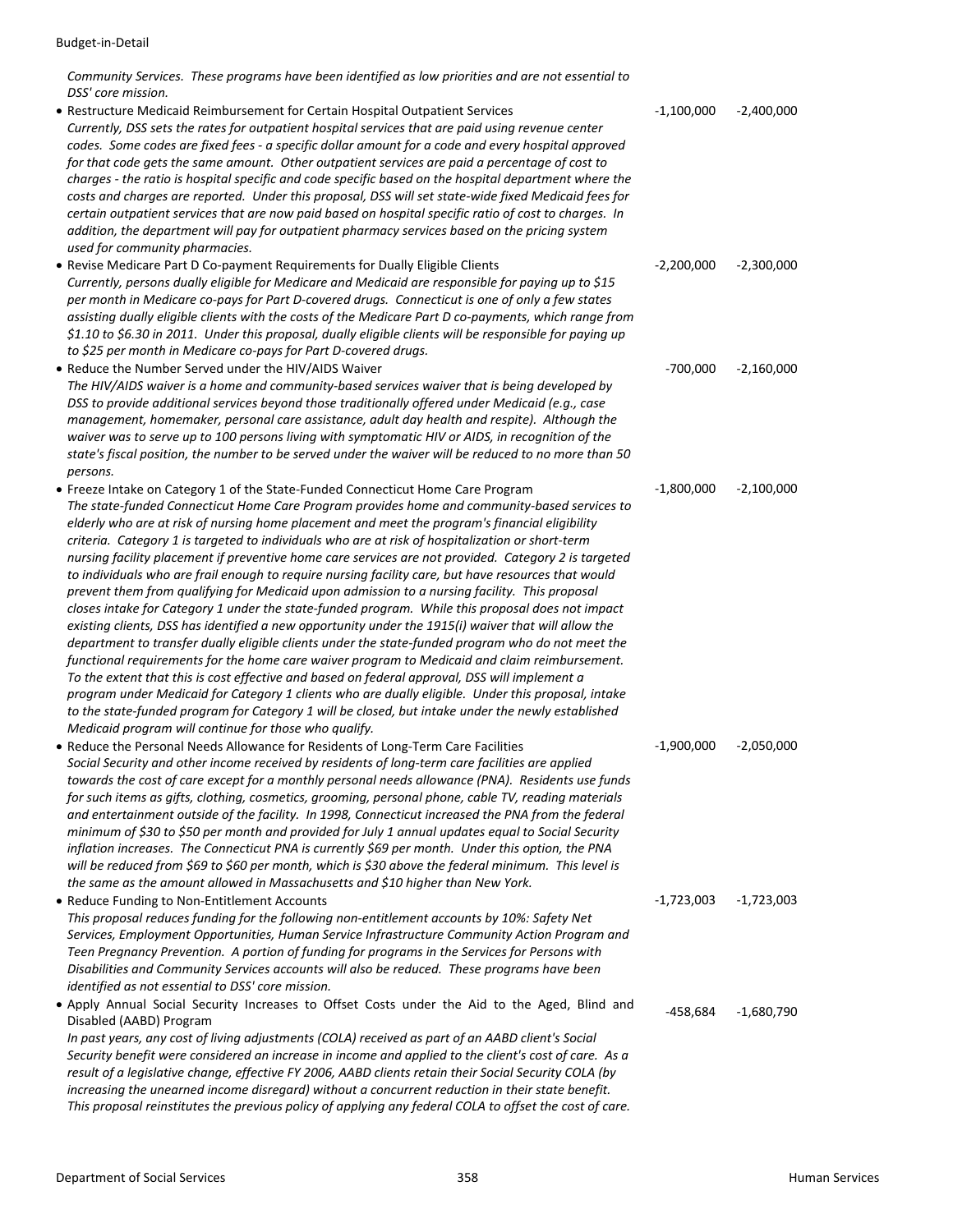| • Increase Ability to Bill Insurance Companies for LifeStar<br>The LifeStar grant supports the operation and maintenance of the helicopter at Hartford Hospital.<br>From FY 2002, when the grant was first introduced by the legislature at a cost of \$1.0 million,<br>through the end of this fiscal year, the state will have provided assistance of over \$12.9 million for<br>LifeStar. Under this proposal, the state's subsidy for LifeStar will be eliminated. This reduction will<br>be offset by increasing Hartford Hospital's ability to bill insurance companies for the cost of the                                                                                                                                                                                                                                                                                                                                                                                                              | $-1,388,190$ | $-1,388,190$ |
|----------------------------------------------------------------------------------------------------------------------------------------------------------------------------------------------------------------------------------------------------------------------------------------------------------------------------------------------------------------------------------------------------------------------------------------------------------------------------------------------------------------------------------------------------------------------------------------------------------------------------------------------------------------------------------------------------------------------------------------------------------------------------------------------------------------------------------------------------------------------------------------------------------------------------------------------------------------------------------------------------------------|--------------|--------------|
| service.<br>• Remove Funding for Legislative Earmarks<br>In FY 2007 and FY 2008, the legislature provided new or additional funding for Citizenship Training,<br>After School Programs, Senior Center Initiative Projects and Teen Pregnancy Prevention. This<br>proposal will eliminate the funding for these legislative adds. It should be noted, as part of deficit<br>mitigation efforts, no funds have been expended for Senior Center Initiative Projects in FY 2010 and<br>FY 2011.                                                                                                                                                                                                                                                                                                                                                                                                                                                                                                                    | $-1,050,000$ | $-1,050,000$ |
| • Restrict Vision Services for Adults under Medicaid<br>The provision of eyeglasses, contact lenses and services provided by optometrists for adults are<br>considered optional under federal Medicaid rules. Under this proposal, the coverage of eyeglasses<br>will be reduced to no more than one pair every other year. To comply with federal rules, the current<br>benefit will continue to be provided to all children under the age of 21 under the HUSKY A program.                                                                                                                                                                                                                                                                                                                                                                                                                                                                                                                                   | $-825,000$   | $-950,000$   |
| • Cap the Total Number of Beds under Small House Nursing Home Projects<br>PA 08-91 requires DSS to establish, within available appropriations, a pilot program to support the<br>development of up to ten "small house nursing home" projects with the goal of improving the<br>quality of life for nursing home residents by providing care in a more home-like setting. While each<br>unit can house no more than ten individuals, each project can have multiple units. One project that<br>is in the early stages of development will convert approximately 280 certified beds to this model. To<br>control future costs, this proposal restricts any further development of "small house nursing home"<br>by capping the number of beds at 280.                                                                                                                                                                                                                                                           | $\mathbf 0$  | $-750,000$   |
| . Implement Pharmacy Integrated Behavioral Health Prescribing Intervention Pilot<br>Initial analysis of the HUSKY program's utilization data and medical records has determined<br>significant opportunities for quality improvement in the area of behavioral health pharmacy<br>prescribing. Under this proposal, the ASO for the Behavioral Health Partnership will implement a<br>pharmacy intervention demonstration project, utilizing a progressive intervention strategy.<br>Intervention will range from mailing Prescriber Profile Reports, which demonstrate actual<br>prescribing metrics against key benchmarks within the HUSKY program, to consultations between<br>the ASO medical director and key physicians. While the interventions are targeted to high volume<br>or high risk prescribing practitioners, the effect of establishing a culture of best practice will impact<br>the ongoing care for the HUSKY population at large, resulting in improved quality and cost<br>containment. | $-350,000$   | $-700,000$   |
| • Reduce Benefits under the State-Funded Supplemental Nutrition Assistance Program<br>The State-Funded Supplemental Nutrition Assistance Program provides benefits for non-citizens<br>who are ineligible for the federal Supplemental Nutrition Assistance Program (SNAP). Connecticut is<br>one of only seven states to offer such a program for non-citizens. Clients under the state-funded<br>program receive a benefit that is equal to 75% of what they would have received under the federal<br>program. This proposal reduces the monthly state-funded benefit from 75% to 50% of the federal<br>SNAP benefit.                                                                                                                                                                                                                                                                                                                                                                                        | -478,036     | $-675,322$   |
| • Eliminate State Funding for AIDS Drug Assistance Account<br>The Connecticut AIDS Drug Assistance Program (CADAP) covers the cost of federally approved HIV<br>antiretroviral drugs and drugs which prevent opportunistic infections associated with HIV/AIDS.<br>This program is primarily funded with federal Ryan White Title II funds. The state account<br>supplements this funding, but is not needed to cover program expenditures given the level of<br>federal funding available. In addition, due to the significant growth in the new coverage group for<br>low-income adults (LIA) under Medicaid and the expansion in eligibility due to the elimination of the<br>asset test, it is expected that many individuals who had been served under CADAP are now eligible<br>for full medical coverage under LIA.                                                                                                                                                                                     | $-606,678$   | -606,678     |
| • Implement Changes to the Security Deposit Guarantee Program<br>This proposal makes several changes to the Security Deposit Guarantee Program to strengthen<br>program criteria and enhance identification of fraudulent claims. Under this proposal, the following<br>changes are recommended to generate savings: 1) the time required before a client can reapply for<br>a Security Deposit will be extended from 18 months to 5 years; 2) the proof of homelessness criteria<br>will be improved to require legal documentation that is filed in court; 3) landlords will be required to<br>provide DSS with receipts (rather than estimates) for the damage caused by the tenant and; 4) a<br>small client co-pay will be added to ensure clients have a buy-in in the program. The co-pay will not                                                                                                                                                                                                      | $-457,610$   | $-499,210$   |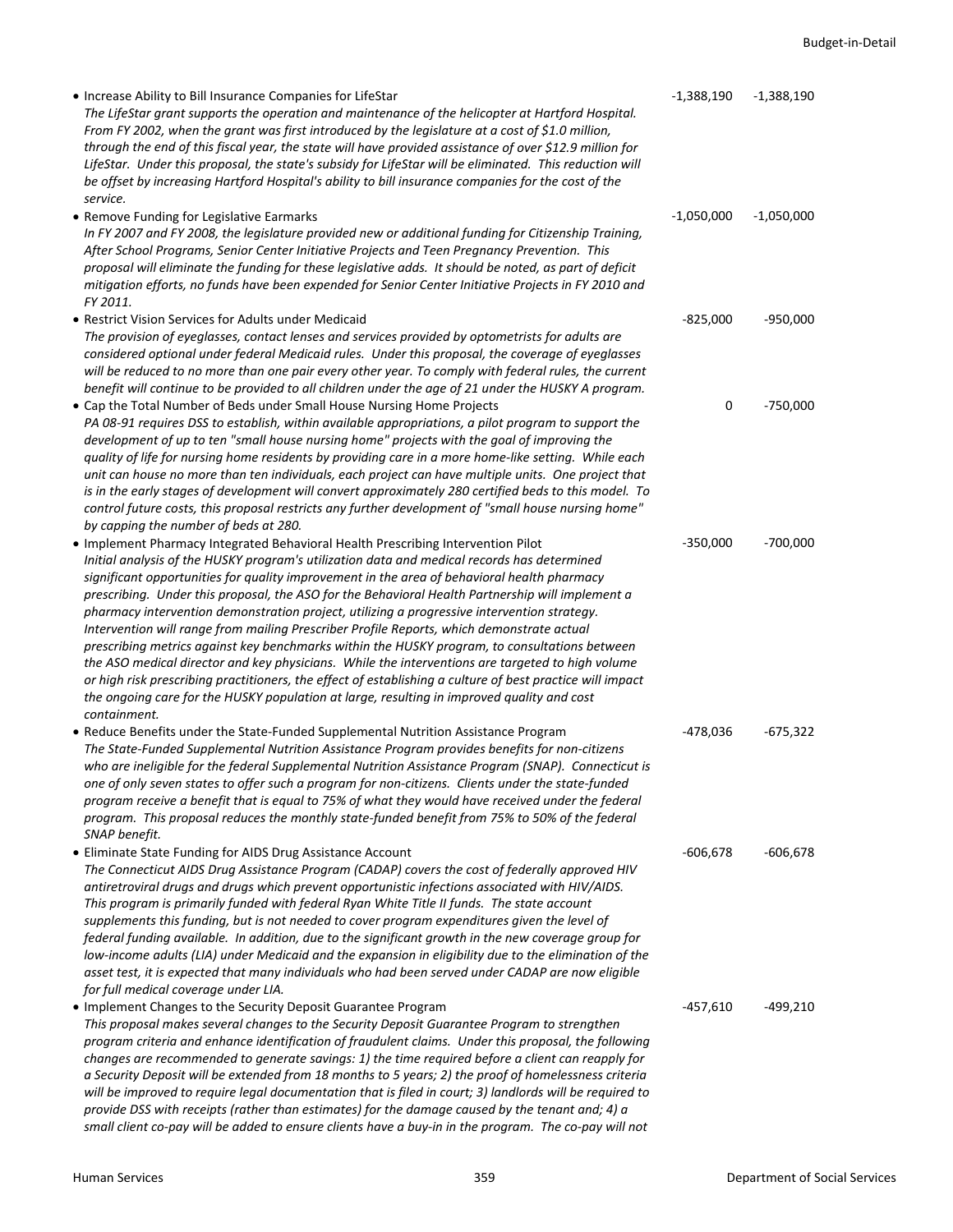| exceed 10% of one month's rent and may be waived at the Commissioner's discretion.                                                                                                                                                                                                                                                                                                                                                                                                                                                 |                             |              |
|------------------------------------------------------------------------------------------------------------------------------------------------------------------------------------------------------------------------------------------------------------------------------------------------------------------------------------------------------------------------------------------------------------------------------------------------------------------------------------------------------------------------------------|-----------------------------|--------------|
| • Reduce Funding for the Connecticut Children's Medical Center<br>Since FY 1999, the Connecticut Children's Medical Center (CCMC) has received a grant subsidy from<br>DSS to help compensate the hospital for the cost of providing health care to Medicaid clients.<br>CCMC's base grant amount of \$7.0 million was increased further in FY 2007 with the hospital now<br>receiving \$11 million annually. Under this proposal, the grant to CCMC will be reduced by 4%.                                                        | $-440,800$                  | $-440,800$   |
| • Suspend Funding for Casino Bus Run                                                                                                                                                                                                                                                                                                                                                                                                                                                                                               | $-360,272$                  | $-360,272$   |
| The casino bus transports working individuals with income less than 75% of the state median<br>income from Hartford County to Foxwoods and Mohegan Sun. This proposal discontinues funding                                                                                                                                                                                                                                                                                                                                         |                             |              |
| for the casino bus as it is not critical to DSS' core mission.                                                                                                                                                                                                                                                                                                                                                                                                                                                                     |                             |              |
| • Eliminate State Funds for Fatherhood Initiative                                                                                                                                                                                                                                                                                                                                                                                                                                                                                  | $-146,250$                  | $-195,000$   |
| In September 2006, DSS received a five-year federal grant totaling \$5 million for the Fatherhood<br>Initiative. DSS has a federal match requirement of approximately \$195,000 per year. This match                                                                                                                                                                                                                                                                                                                               |                             |              |
| requirement ends after September 2011. This proposal eliminates state funds for the program for<br>the remainder of FY 2012 and all of FY 2013, as there will be no federal requirement to maintain the<br>match for the program.                                                                                                                                                                                                                                                                                                  |                             |              |
|                                                                                                                                                                                                                                                                                                                                                                                                                                                                                                                                    |                             |              |
| • Eliminate Funding for Safe Harbor Respite Home                                                                                                                                                                                                                                                                                                                                                                                                                                                                                   | $-105,717$                  | $-105,717$   |
| Safe Harbor Respite is a new program under the jurisdiction of DCF that was proposed by the<br>legislature to fund a group home for adolescent girls (ages 13-17) who are experiencing problems<br>living at home. In FY 2011, the legislature eliminated DCF funding, which represented the majority<br>of the program's funding, but retained funds for in DSS for support services. Under this proposal,<br>the remaining balance will be eliminated.                                                                           |                             |              |
| • Reduce State Funding for Independent Living Centers                                                                                                                                                                                                                                                                                                                                                                                                                                                                              | $-96,589$                   | $-96,589$    |
| DSS' Bureau of Rehabilitation Services provides funds to maintain the operation of five independent<br>living centers. These are non-residential, non-profit agencies that provide an array of services for<br>persons with disabilities. In addition to the core state funding, each of the five centers is expected<br>to receive approximately \$210,000 annually in direct funds from the federal Rehabilitation Services<br>Administration and through other federal dollars that flow through DSS to the centers. Under this |                             |              |
| proposal, state funding for the independent living centers is reduced by 15%.                                                                                                                                                                                                                                                                                                                                                                                                                                                      |                             |              |
| • Eliminate Balance of Funding for Project Homeshare<br>The Home Share program matches adults, at least one of whom is 60 years of age or older, to share                                                                                                                                                                                                                                                                                                                                                                          | $-52,566$                   | $-52,566$    |
| household expenses, services or companionship. Funding for this program was eliminated in FY<br>2010 due to the difficulties in finding compatible matches under this program. However, the FY<br>2011 budget only included savings associated with eliminating the component under Grants-Other.                                                                                                                                                                                                                                  |                             |              |
| This proposal eliminates the corresponding portion of the program funded under Grants to Towns.                                                                                                                                                                                                                                                                                                                                                                                                                                    |                             |              |
| <b>Reallocations or Transfers</b>                                                                                                                                                                                                                                                                                                                                                                                                                                                                                                  |                             |              |
| • Restructure State Government                                                                                                                                                                                                                                                                                                                                                                                                                                                                                                     | 7,574,188                   | 7,448,286    |
| Under this proposal, the Commission on the Deaf and Hearing Impaired and certain functions from<br>the Board of Education and Services for the Blind will be consolidated within DSS. Funding for the<br>Commission on the Deaf and Hearing Impaired, including five full-time positions and approximately<br>40 part-time interpreter positions, and funding for the Board of Education and Services for the Blind,                                                                                                               |                             |              |
| including 58 full-time positions, will be transferred to DSS.                                                                                                                                                                                                                                                                                                                                                                                                                                                                      |                             |              |
| • Transfer Information Technology Managers from DOIT to Line Agencies<br>This proposal transfers three information technology managers from the Department of<br>Information Technology back to DSS.                                                                                                                                                                                                                                                                                                                               | 322,698                     | 311,117      |
| • Transfer Funds from Judicial Department's Court Support Services Division (CSSD) to DSS<br>Under this proposal, funds will be transferred from CSSD to DSS for the Point-In Time Homelessness<br>Count, which is a statewide standardized and coordinated census of homelessness. The funds<br>supplement administrative costs for the project, such as data collection and entry into the federal<br>Homeless Management Information System.                                                                                    | 10,000                      | 10,000       |
| • Transfer the Child Day Care Program to the State Department of Education                                                                                                                                                                                                                                                                                                                                                                                                                                                         | $-16,445,153$ $-16,442,252$ |              |
| This proposal transfers the funds for child day care center slots to the State Department of<br>Education. The State Department of Education already provides funding for child day care center<br>slots under the School Readiness program. Under this proposal, the State Department of Education<br>will develop a framework to expand the School Readiness program to include the slots that will be<br>transferred.                                                                                                           |                             |              |
| . Transfer School Readiness Funding in the Child Care Quality Enhancements Account to SDE<br>Currently, DSS transfers funds to the State Department of Education for enhancement grants for<br>SDE's School Readiness Program. Under this proposal, these funds will be moved to SDE to reduce<br>fund transfers between agencies. The grant will continue to fund quality initiatives under SDE's<br>School Readiness program.                                                                                                    | -1,158,608                  | $-1,158,608$ |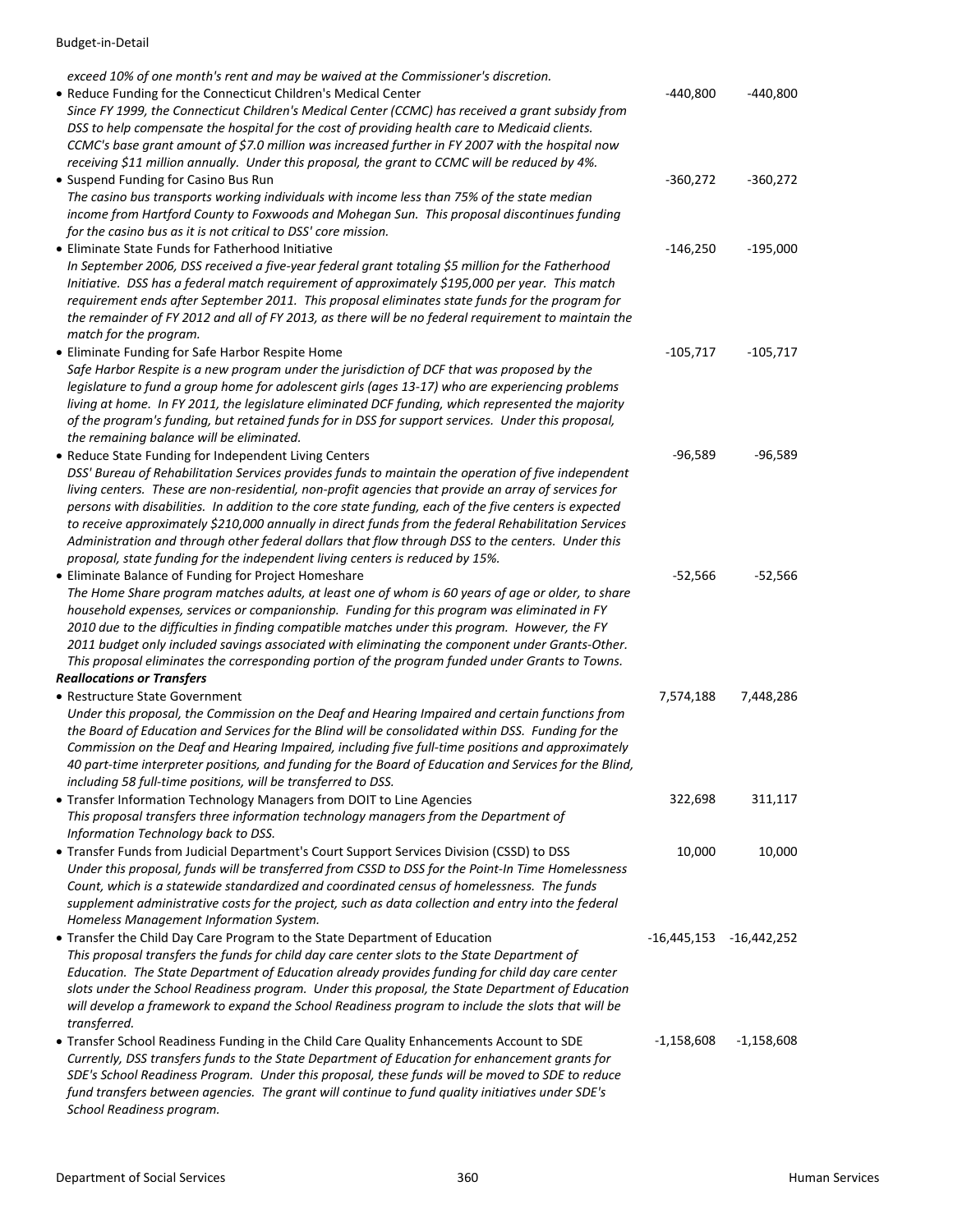| • Transfer Funds to Support Waiver Slots under Mental Health Waiver<br>Under this proposal, funds will be transferred from Medicaid to DMHAS to support 30 additional<br>waiver slots for diversion.                                                                                                                                                                                                                                                                                                                                                                                                                                                                                                                                                                                                                                                                                                                                                                                                                                                                                                                                                                                                                                                                                                              | $-489,000$              | $-1,026,000$ |
|-------------------------------------------------------------------------------------------------------------------------------------------------------------------------------------------------------------------------------------------------------------------------------------------------------------------------------------------------------------------------------------------------------------------------------------------------------------------------------------------------------------------------------------------------------------------------------------------------------------------------------------------------------------------------------------------------------------------------------------------------------------------------------------------------------------------------------------------------------------------------------------------------------------------------------------------------------------------------------------------------------------------------------------------------------------------------------------------------------------------------------------------------------------------------------------------------------------------------------------------------------------------------------------------------------------------|-------------------------|--------------|
| • Realign Grant Funding to More Appropriately Reflect Funding Sources<br>Under this proposal, funds in the Community Services and Teen Pregnancy Prevention accounts will<br>be reallocated between the corresponding non-municipal and municipal accounts.                                                                                                                                                                                                                                                                                                                                                                                                                                                                                                                                                                                                                                                                                                                                                                                                                                                                                                                                                                                                                                                       | 0                       | 0            |
| • Consolidate Funding in Various Areas<br>This proposal consolidates all funds for the United Way 2-1-1 contract to the Child Care Quality<br>Enhancements account. In addition, funds that support child day care center slots will be<br>transferred from the Day Care Projects and Child Care Quality Enhancements accounts to the<br>municipal and non-municipal Child Day Care accounts.                                                                                                                                                                                                                                                                                                                                                                                                                                                                                                                                                                                                                                                                                                                                                                                                                                                                                                                     | 0                       | 0            |
| <b>Revenues</b>                                                                                                                                                                                                                                                                                                                                                                                                                                                                                                                                                                                                                                                                                                                                                                                                                                                                                                                                                                                                                                                                                                                                                                                                                                                                                                   |                         |              |
| • Reinstate Hospital User Fee<br>The hospital user fee was first instituted in April 1994 and was eliminated in April 2000. Under this<br>proposal, a user fee on hospitals will be reinstated. This is consistent with the direction that many<br>other states have taken - according to the Kaiser Family Foundation, 29 states (including all of the<br>other New England states) had in place a hospital user fee in 2010 and another 5 plan to adopt a<br>user fee in 2011. Under this proposal, funds will be redistributed to the hospitals under the<br>disproportionate share hospital (DSH) program and the state will receive 50% federal<br>reimbursement. Recognizing that the DSH program may be phased down beginning in 2014 due to<br>changes under the Affordable Care Act, hospital rates may be increased in combination with the<br>DSH payments to hospitals to maintain the overall payments to hospitals in the aggregate. The<br>user fee, in the aggregate, will hold the hospitals harmless and allow the state to claim net                                                                                                                                                                                                                                                           | 266,600,000 269,000,000 |              |
| additional revenue of \$134.5 million when fully annualized in FY 2013.                                                                                                                                                                                                                                                                                                                                                                                                                                                                                                                                                                                                                                                                                                                                                                                                                                                                                                                                                                                                                                                                                                                                                                                                                                           |                         |              |
| • Restructure Nursing Home User Fee<br>Federal rules allow for user fees not to exceed 5.5% of provider revenue through September 30,<br>2011, increasing to 6.0% thereafter. Under this proposal, the existing nursing home user fee will be<br>increased to maximize the amount of revenue to the state. In addition, the nursing home industry<br>will receive a substantial infusion of new funding through their Medicaid rates. The revenue gained<br>from the user fee assessment will be returned to the nursing homes in the form of increased<br>Medicaid rates as well as any federal dollars gained from that initial federal claiming. When fully<br>annualized in FY 2013, nursing homes will be assessed an additional user fee of \$34.3 million while<br>realizing a Medicaid rate increase of \$51.5 million. This proposal will result in a net gain to the                                                                                                                                                                                                                                                                                                                                                                                                                                    | 42,700,000              | 51,500,000   |
| state of \$8.5 million when fully annualized in FY 2013.<br>• Implement ICF/MR User Fee                                                                                                                                                                                                                                                                                                                                                                                                                                                                                                                                                                                                                                                                                                                                                                                                                                                                                                                                                                                                                                                                                                                                                                                                                           | 4,100,000               | 5,800,000    |
| Under this proposal, the user fee will be extended to both private and public intermediate care<br>facilities for the mentally retarded (ICF/MRs). Extending a user fee to ICF/MRs is consistent with the<br>direction that many states have taken - according to the Kaiser Family Foundation, 33 states had in<br>place an ICF/MR user fee in 2010 with an additional state planning to adopt an ICF/MR user fee in<br>2011. For private ICF/MRs, the revenue gained from the user fee assessment will be returned in the<br>form of increased Medicaid rates as well as any federal dollars gained from that initial federal<br>claiming. When fully annualized in FY 2013, private ICF/MRs will be assessed a user fee of \$3.9<br>million while realizing a Medicaid rate increase of \$5.8 million. For public ICF/MRs, the Department<br>of Developmental Services' appropriation has been increased to cover the cost of the user fee that<br>will be assessed by and paid to the Department of Revenue Services; DSS will then be able to claim<br>revenue on the DDS payments for net savings of \$6.7 million in FY 2013, when fully annualized. In<br>total, this proposal will result in a net gain to the state of \$7.6 million when fully annualized in FY<br>2013.                               |                         |              |
| • Modify PCIP Premium Schedule and Revise Charter Oak Eligibility<br>The state's high risk pool, Connecticut Pre-existing Condition Insurance Plan (CT PCIP), has been in<br>operation since August 1, 2010. Interest in the program has been low - as of February 1, 2011,<br>there were only 45 individuals enrolled in the program. Individuals who have a pre-existing<br>condition can enroll in the CT PCIP, which is subject to monthly premiums that range from \$243 to<br>\$893, depending on age, or they can enroll in the Charter Oak Health Plan, which has a flat, non-<br>age-adjusted premium of \$307 per month. Under this proposal, the department will compress or<br>eliminate age rating in the CT PCIP and establish statewide premium(s) somewhat higher than the<br>current Charter Oak premium but, on average, significantly less than the current premium.<br>Individuals will not be able to enroll in the Charter Oak Health Plan if they are eligible for coverage<br>under the CT PCIP. This proposal will not impact current enrollees in the Charter Oak Health Plan<br>who have a pre-existing condition. These changes will allow the state to leverage the \$50 million<br>available to Connecticut to support clients' premium costs and will increase the likelihood that | 0                       | 0            |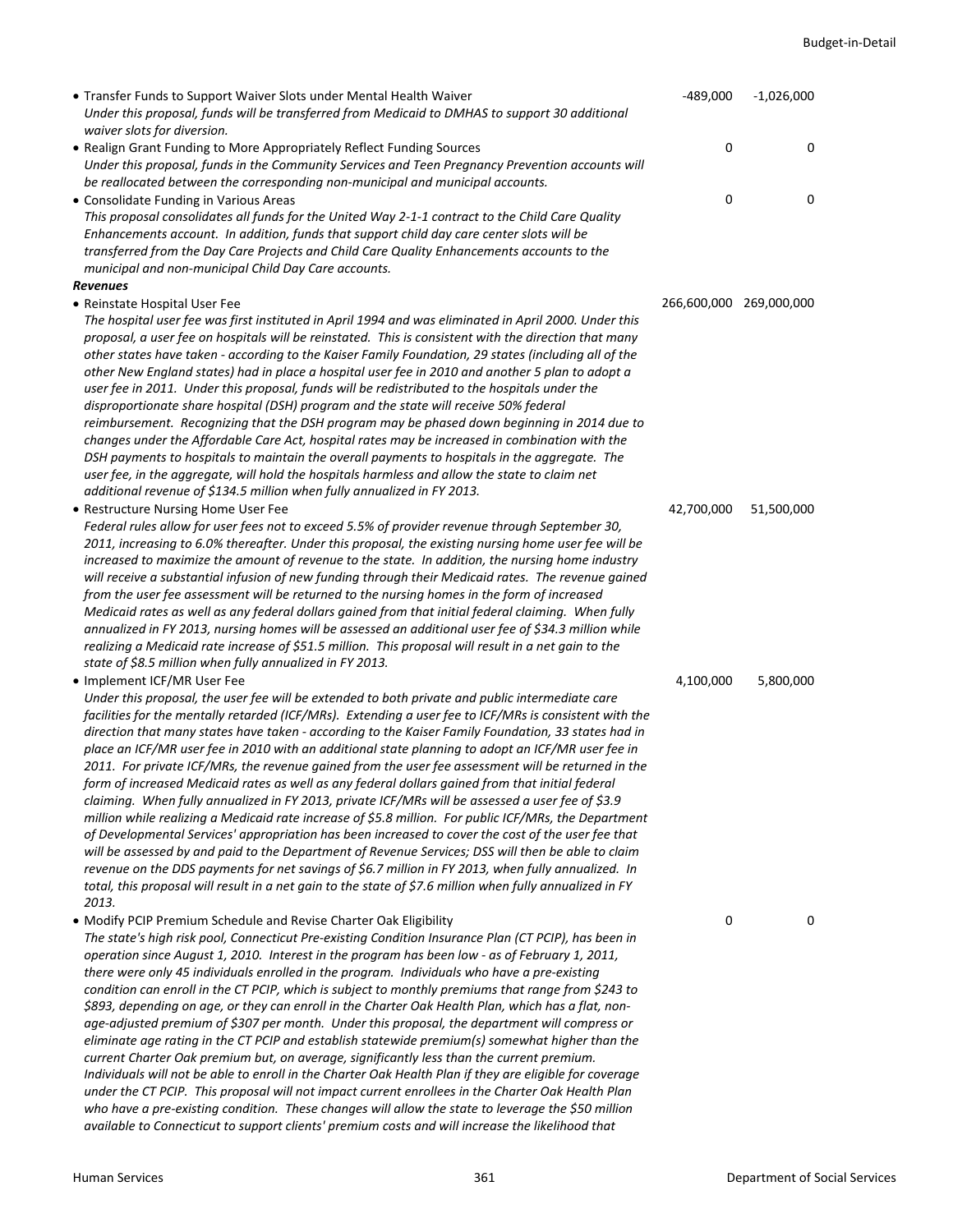*Connecticut's administrative costs will fall within the 10% cap and thus can be charged in their entirety to the federal allotment.*

- Eliminate the Establishment of a Long‐Term Care Reinvestment Account 0 0 *Current statute requires the establishment of a Long‐Term Care Reinvestment account, a non‐ lapsing account within the General Fund, beginning in FY 2012. The account is to be funded with the 25% enhanced federal match received under Money Follows the Person in the first year of each* transition to support changes in the long-term care infrastructure. The state is projected to receive *enhanced reimbursement of \$4.8 million in FY 2012 and \$6.7 million in FY 2013. Under this proposal, the 25% enhanced match will continue to be treated as General Fund revenue.*
- Charge \$25 Fee for Child Support Collections for Non‐TFA Clients 0 0 *The Child Support Enforcement program is a joint federal‐state effort to strengthen families and reduce welfare dependency by ensuring that parents live up to the responsibility of supporting their children. In accordance with the Deficit Reduction Act of 2005, a \$25 annual fee was mandated* from the first \$500 collected of any non-TFA custodial party beginning in FFY 2008. In any given year, no fee is charged if less than \$500 is collected by the custodial party. Currently, the state pays *the federal government approximately \$430,000 in these fees. Under this proposal, the custodial party will absorb the cost of this fee.*

#### *New or Expanded Services* **2011‐2012 2012‐2013 2013‐2014**

• Expand Tobacco Cessation Efforts under Medicaid 3,750,000 7,500,000 7,725,000

*Effective October 2010, Connecticut began providing smoking cessation coverage for pregnant women on Medicaid as required under federal health care reform, but smoking cessation services for other Medicaid recipients are not yet covered. Medicaid recipients are at higher risk for tobacco addiction than the general population because low income is a variable strongly associated with tobacco use. In 2006, Massachusetts began providing a smoking cessation benefit for Medicaid beneficiaries and in the first 2.5 years, the smoking rate fell 26% with corresponding decreases in heart attacks and emergency department visits for asthma symptoms among cessation benefit users. Under this proposal, tobacco cessation services will be extended to all Medicaid recipients beginning January 1, 2012.*

• Upgrade DSS' Eligibility Management System 1,556,737 automobility of the Upgrade DSS' Eligibility Management System *The replacement of DSS' Eligibility Management System (EMS) is long overdue, but has been delayed due to costs projected at \$100 million or more. With the passage of the Affordable Care* Act and the need to have state systems in place on January 1, 2014, to support the operation of *exchanges, states that streamline and upgrade their Medicaid eligibility systems to provide a simple and seamless enrollment experience for consumers who qualify for Medicaid or who are shopping for health insurance in the exchanges will be eligible for 90% federal reimbursement. This enhanced reimbursement applies to the design, development and installation of automated Medicaid eligibility systems and is unprecedented. Recognizing this opportunity, funds are provided for consultation services and staff to assist with the procurement and development of a new eligibility system.* • Provide RAP Certificates for New Supportive Housing Units 0 775,850 1,551,700

*The proposed capital budget for the upcoming biennium includes \$30.0 million in FY 2012 for supportive housing initiatives under the Department of Economic and Community Development. This option provides half year funding in FY 2013 to cover Rental Assistance Program (RAP) certificates for 150 units.*

• Conduct MITA State Self Assessment 500,000 0 0

*In order to improve the effective administration of the Medicaid program and maximize enhanced federal matching funds to support ongoing system operation, modifications, and enhancements, this proposal provides funds to procure consultant services to (1) conduct a MITA (Medicaid Information Technology Architecture) State Self‐Assessment and (2) develop an associated MITA strategic roadmap to outline planned improvements in Medicaid business processes and technology support. This effort will support more effective program administration, including better automation of program functions, and timelier and less costly implementation of program initiatives and is federally reimbursable at a rate of 90%.*

#### AGENCY PROGRAMS

| <b>Personnel Summary</b>             |        | As of 06/30/2010 | 2010-2011 | 2010-2011 | 2011-2012 | 2011-2012   | 2012-2013 | 2012-2013             |
|--------------------------------------|--------|------------------|-----------|-----------|-----------|-------------|-----------|-----------------------|
| <b>Permanent Full-Time Positions</b> | Filled | Vacant           | Change    | Total     | Reauested | Recommended |           | Requested Recommended |
| General Fund                         | .610   | 293              | -99       | .804      | .734      | .874        | .734      | .874                  |
| <b>Federal Contributions</b>         | 267    | 42               |           | 309       | 309       | 339         | 309       | 339                   |
| Private Funds                        |        |                  |           |           |           | 41          |           |                       |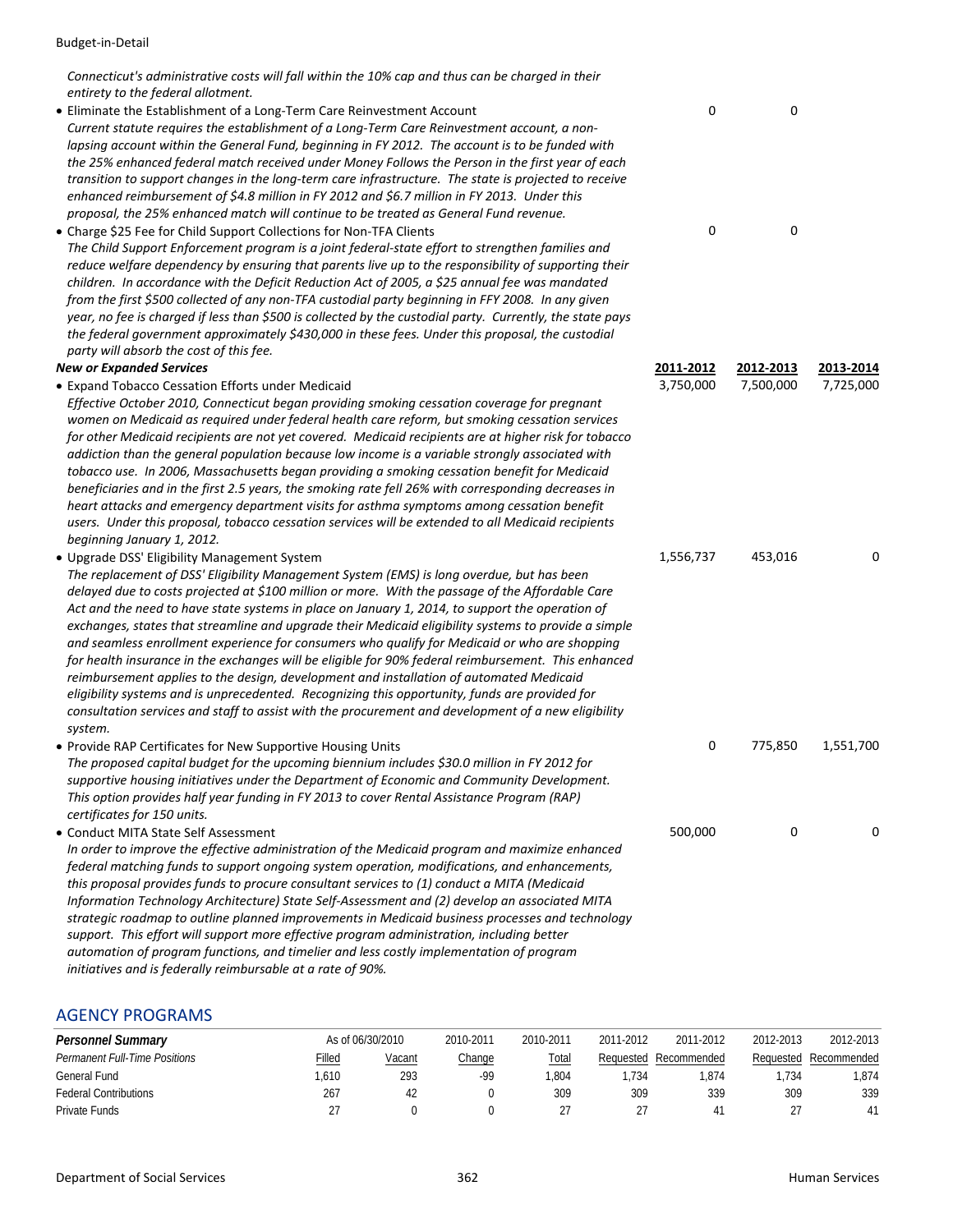| <b>Agency Programs by Total Funds</b>              | 2009-2010     | 2010-2011     | 2011-2012     | Current       | 2011-2012            | 2012-2013     | Current         | 2012-2013     |
|----------------------------------------------------|---------------|---------------|---------------|---------------|----------------------|---------------|-----------------|---------------|
| (Net of Reimbursements)                            | Actual        | Estimated     | Requested     |               | Services Recommended | Requested     | <b>Services</b> | Recommended   |
| Food & Nutritional Programs                        |               |               |               |               |                      |               |                 |               |
| Food & Nutritional / Basic Needs                   | 2,211,849     | 2,166,373     | 3,216,011     | 2,775,298     | 2,286,070            | 4,291,292     | 3,401,398       | 2,700,660     |
| Food & Nutritional / Independent Living            | 17,016,513    | 13,351,758    | 16,921,315    | 13,347,058    | 13,346,758           | 16,921,696    | 13,347,439      | 13,346,758    |
| <b>TOTAL Program</b>                               | 19,228,362    | 15,518,131    | 20,137,326    | 16,122,356    | 15,632,828           | 21,212,988    | 16,748,837      | 16,047,418    |
| Shelter & Housing Programs                         |               |               |               |               |                      |               |                 |               |
| Shelter & Housing / Basic Needs                    | 56,523,939    | 61,979,146    | 63,022,029    | 65,882,720    | 64,055,197           | 66,373,481    | 71,302,993      | 68,504,722    |
| Shelter & Housing / Independent Living             | 202,224,596   | 205,647,059   | 133,615,744   | 161,906,841   | 161,906,841          | 135,575,098   | 131,497,555     | 131,497,555   |
| <b>TOTAL Program</b>                               | 258,748,535   | 267,626,205   | 196,637,773   | 227,789,561   | 225,962,038          | 201,948,579   | 202,800,548     | 200,002,277   |
| Income Support Programs                            |               |               |               |               |                      |               |                 |               |
| Income Support Programs / Basic Needs              | 251,521,756   | 255,557,709   | 271,688,369   | 270,798,259   | 260,671,022          | 282,434,898   | 283,237,310     | 263,715,593   |
| Income Support Programs / Workforce<br>Viability   | 140,697,688   | 149,422,728   | 177,999,278   | 143,436,970   | 106,606,955          | 203,929,950   | 153,637,906     | 113,305,668   |
| <b>TOTAL Program</b>                               | 392,219,444   | 404,980,437   | 449,687,647   | 414,235,229   | 367,277,977          | 486,364,848   | 436,875,216     | 377,021,261   |
| <b>Health Programs</b>                             |               |               |               |               |                      |               |                 |               |
| Health Programs / Basic Needs                      | 4,449,811,452 | 4,834,023,712 | 5,189,575,543 | 5,172,687,908 | 5,174,290,368        | 5,485,190,561 | 5,389,832,751   | 5,349,866,588 |
| Health Programs / Independent Living               | 116,137,586   | 81,390,304    | 90,958,600    | 85,785,478    | 69,954,900           | 91,320,426    | 87,564,078      | 70,905,000    |
| <b>TOTAL Program</b>                               | 4,565,949,038 | 4,915,414,016 | 5,280,534,143 | 5,258,473,386 | 5,244,245,268        | 5,576,510,987 | 5,477,396,829   | 5,420,771,588 |
| Support and Safety Services                        |               |               |               |               |                      |               |                 |               |
| Support and Safety Services/Basic Needs            | 23,598,074    | 50,785,263    | 22,621,559    | 24,621,073    | 21,115,708           | 17,417,473    | 19,416,972      | 15,433,119    |
| Support and Safety Services/Workforce<br>Viability | 57,829,431    | 53,546,595    | 51,678,767    | 52,218,897    | 59,219,884           | 52,579,522    | 53,458,039      | 59,141,675    |
| Support and Safety Services/Independent<br>Living  | 25,444,971    | 30,718,526    | 29,338,193    | 28,755,701    | 25, 152, 142         | 28,985,806    | 28,228,138      | 24,017,250    |
| <b>TOTAL Program</b>                               | 106,872,476   | 135,050,384   | 103,638,519   | 105,595,671   | 105,487,734          | 98.982.801    | 101.103.149     | 98,592,044    |
| <b>Agency Management Services</b>                  | 191,379,146   | 220,070,355   | 212,075,701   | 221,814,604   | 219,981,178          | 209,600,798   | 216,530,775     | 214,763,164   |
| <b>TOTAL Agency Programs - All Funds Gross</b>     | 5,534,397,001 | 5,958,659,528 | 6,262,711,109 | 6,244,030,807 | 6,178,587,023        | 6,594,621,001 | 6,451,455,354   | 6,327,197,752 |
| Less Turnover                                      | 0             | $\mathbf 0$   | $-1,413,750$  | $-3,740,000$  | $-3,834,800$         | $-1,543,870$  | $-3,640,000$    | $-3,734,800$  |
| TOTAL Agency Programs - All Funds Net              | 5,534,397,001 | 5,958,659,528 | 6,261,297,359 | 6,240,290,807 | 6,174,752,223        | 6,593,077,131 | 6,447,815,354   | 6,323,462,952 |
| Summary of Funding                                 |               |               |               |               |                      |               |                 |               |
| <b>General Fund Net</b>                            | 5,012,333,407 | 5,384,985,499 | 5,761,974,610 | 5,676,217,596 | 5,619,557,096        | 6,081,402,873 | 5,871,672,630   | 5,757,251,310 |
| Insurance Fund Net                                 | 237,500       | 475,000       | 475,000       | 486,875       | 475,000              | 475,000       | 501,968         | 475,000       |
| Federal and Other Activities                       | 517,182,880   | 569,489,835   | 495,345,791   | 560,546,100   | 550,033,653          | 508,312,529   | 572,649,027     | 560,921,248   |
| Private Funds                                      | 4,643,214     | 3,709,194     | 3,501,958     | 3,040,236     | 4,686,474            | 2,886,729     | 2,991,729       | 4,815,394     |
| <b>TOTAL Agency Programs - All Funds Net</b>       | 5,534,397,001 | 5,958,659,528 | 6,261,297,359 | 6,240,290,807 | 6,174,752,223        | 6,593,077,131 | 6,447,815,354   | 6,323,462,952 |

#### FOOD AND NUTRITIONAL SERVICES

#### *Statutory Reference*

Sections 17b‐790 to 17b‐792.

#### *Statement of Need and Program Objectives*

- To increase consumption of nutritional foods in low-income, elderly and disabled households.
- To provide home delivered and congregate meals to promote and support independent living.

#### *Program Description*

Approximately 180,000 individuals are assisted annually through the Food and Nutritional Services program. The department provides daily meals and nutrition education and counseling to needy elderly as well as assistance to low‐income families and individuals by issuing Supplemental Nutrition Assistance Program benefits that can be used for food purchases. Programs include:

*Elderly Nutrition Services* The department provides funding under Title IIIC of the Older Americans Act as well as state appropriations to serve nutritionally balanced meals and provide nutrition education to individuals 60 years and older and their spouses at 200 Senior

Community Cafés statewide as well as in homes, delivered to frail, homebound or otherwise isolated persons. In FFY 2010, 2.2 million meals were provided, with an estimated 42% served in community cafés and 58% home delivered. In FFY 2010, an additional \$1.2 million was received under ARRA for elderly nutrition.

*Supplemental Nutrition Assistance Program (SNAP)*  The federal Supplemental Nutrition Assistance Program (formerly Food Stamps) is available for all households and individuals of limited means who need to supplement their income to purchase adequate food; there are no categorical eligibility requirements. SNAP benefits are 100% federally funded, with administrative funds shared equally between the federal government and the state. The state‐funded Food Stamp Supplement program provides food assistance to non‐citizens who would qualify for federal SNAP benefits except for their citizenship status. In July 2009, eligibility for SNAP was expanded (the gross income limit was increased from 130% to 185% of the federal poverty level and the asset test was eliminated for most households). As a result of these policy changes and the economy, the average monthly caseload for the federal program grew 36% between July 2009 and October 2010.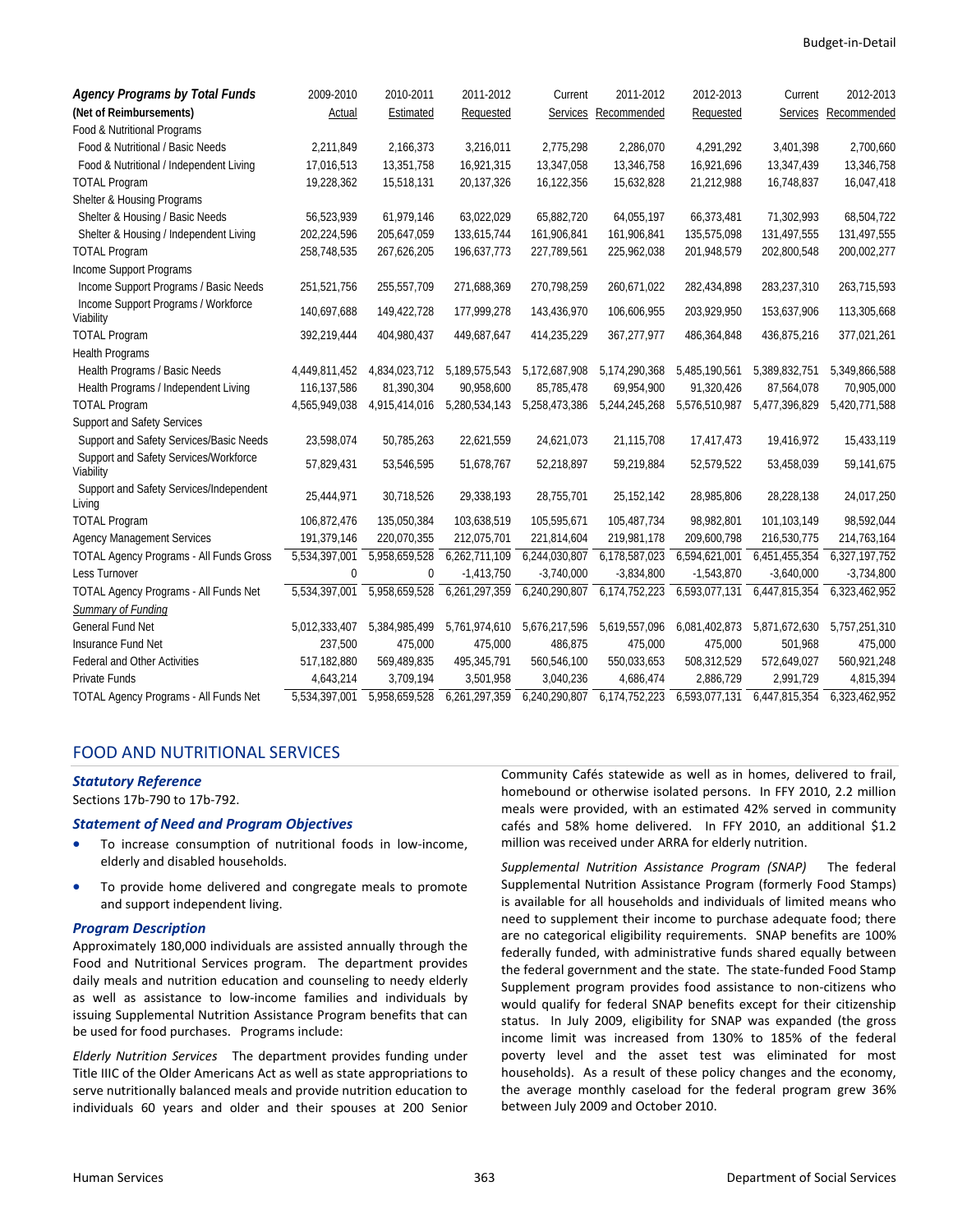|                                                                   | Program Measure                                                                                |                      |             |            | 2009-2010<br>Actual           |             | 2010-2011<br>Estimated |             | 2011-2012<br>Projected |             | 2012-2013<br>Projected |             |                      |
|-------------------------------------------------------------------|------------------------------------------------------------------------------------------------|----------------------|-------------|------------|-------------------------------|-------------|------------------------|-------------|------------------------|-------------|------------------------|-------------|----------------------|
|                                                                   | Federal Supplemental Nutrition Assistance Program (SNAP)                                       |                      |             |            |                               |             |                        |             |                        |             |                        |             |                      |
|                                                                   |                                                                                                |                      |             |            | 160,585.0                     |             | 184,650.0              |             | 203,115.0              |             | 218,348.0              |             |                      |
|                                                                   | Assistance Units participating (monthly average)<br>Recipients participating (monthly average) |                      |             |            |                               |             | 343,685.0              |             | 378,053.0              |             | 406,407.0              |             |                      |
|                                                                   | SNAP benefits issued (monthly average)                                                         |                      |             |            | 298,856.67<br>\$42,119,774.58 |             | \$48,932,132.96        |             | \$54,840,918.83        |             | \$60,045,728.25        |             |                      |
|                                                                   |                                                                                                |                      |             |            |                               |             | \$265.0                |             |                        |             |                        |             |                      |
|                                                                   | Average benefit per family                                                                     |                      |             |            | \$262.0                       |             |                        |             | \$270.0                |             | \$275.0                |             |                      |
|                                                                   | Congregate / Home Delivered Meals                                                              |                      |             |            | 2,161,537                     |             | 1,991,934              |             | 1,991,934              |             | 1,991,934              |             |                      |
|                                                                   |                                                                                                |                      |             |            |                               |             |                        |             |                        |             |                        |             |                      |
| <b>Financial Summary</b>                                          |                                                                                                | 2009-2010            | 2010-2011   | 2011-2012  |                               | Current     |                        | 2011-2012   |                        | 2012-2013   | Current                |             | 2012-2013            |
| (Net of Reimbursements)                                           |                                                                                                | Actual               | Estimated   | Requested  |                               |             | Services Recommended   |             |                        | Requested   |                        |             | Services Recommended |
| <b>Other Current Expenses</b>                                     |                                                                                                |                      |             |            |                               |             |                        |             |                        |             |                        |             |                      |
| State-Funded Suppl Nutrition Assistance                           |                                                                                                | 539,716              | 816,357     | 1,854,803  |                               | 1,414,090   |                        | 936,054     |                        | 2,915,860   | 2,025,966              |             | 1,350,644            |
| <b>Pmts to Other Than Local Governments</b>                       |                                                                                                |                      |             |            |                               |             |                        |             |                        |             |                        |             |                      |
| <b>Food Stamp Training Expenses</b>                               |                                                                                                | 11,196               | 12,000      |            | 12,300                        | 12,300      |                        | 12,000      |                        | 12,681      | 12,681                 |             | 12,000               |
| <b>Nutrition Assistance</b>                                       |                                                                                                | 425,280              | 447,663     |            | 458,855                       | 458,855     |                        | 447,663     |                        | 473,079     | 473,079                |             | 447,663              |
| <b>TOTAL-General Fund</b>                                         |                                                                                                | $\overline{976,192}$ | 1,276,020   | 2,325,958  |                               | 1,885,245   |                        | 1,395,717   |                        | 3,401,620   | 2,511,726              |             | 1,810,307            |
| Additional Funds Available                                        |                                                                                                |                      |             |            |                               |             |                        |             |                        |             |                        |             |                      |
| <b>Private Funds</b>                                              |                                                                                                | 472                  | 0           |            | $\mathbf{0}$                  | 0           |                        | $\bf{0}$    |                        | $\mathbf 0$ |                        | 0           | $\mathbf{0}$         |
| <b>Federal Contributions</b>                                      |                                                                                                |                      |             |            |                               |             |                        |             |                        |             |                        |             |                      |
| 10551 Food Stamps                                                 |                                                                                                | 1,047,499            | 1,536,498   | 1,536,498  |                               | 1,536,498   |                        | 1,536,498   |                        | 1,536,498   | 1,536,498              |             | 1,536,498            |
| 10559 Summer Food Svc Pgm for Children                            |                                                                                                | 895,620              | $\mathbf 0$ |            | 0                             | $\mathbf 0$ |                        | $\mathbf 0$ |                        | $\mathbf 0$ |                        | $\mathbf 0$ | $\mathbf{0}$         |
| 10561 State Admin Match Grt Food Stamp                            |                                                                                                | 3,832,708            | 3,000,000   | 6,574,257  |                               | 3,000,000   |                        | 3,000,000   |                        | 6,574,257   | 3,000,000              |             | 3,000,000            |
| 10568 Emergency Food Assist Pgm                                   |                                                                                                | 2,808,610            | 454,198     |            | 454,198                       | 454,198     |                        | 454,198     |                        | 454,198     | 454,198                |             | 454,198              |
| 93045 Spec Prog for Aging Title III Part C                        |                                                                                                | 7,148,534            | 7,657,365   | 7,657,365  |                               | 7,657,365   |                        | 7.657.365   |                        | 7,657,365   | 7,657,365              |             | 7,657,365            |
| 93053 Nutrition Services Incentive Program                        |                                                                                                | 1,382,741            | 1,140,895   | 1,140,895  |                               | 1,140,895   |                        | 1,140,895   |                        | 1,140,895   | 1,140,895              |             | 1,140,895            |
| 93504 ACA - Family to Family Health<br><b>Information Centers</b> |                                                                                                | 3,000                | 5,000       |            | 0                             | $\mathbf 0$ |                        | 0           |                        | $\theta$    |                        | 0           | $\mathbf{0}$         |
| 93667 Social Services Block Grant                                 |                                                                                                | 448,154              | 448,155     |            | 448,155                       | 448,155     |                        | 448,155     |                        | 448,155     | 448,155                |             | 448,155              |
| 93705 ARRA - Aging Home-Delivered<br><b>Nutrition Services</b>    |                                                                                                | 684,832              | 0           |            | 0                             | $\mathbf 0$ |                        | 0           |                        | 0           |                        | 0           | $\Omega$             |
| <b>TOTAL - All Funds</b>                                          |                                                                                                | 19,228,362           | 15,518,131  | 20,137,326 |                               | 16,122,356  |                        | 15,632,828  |                        | 21,212,988  | 16,748,837             |             | 16,047,418           |
| Food & Nutritional Programs                                       |                                                                                                |                      |             |            |                               |             |                        |             |                        |             |                        |             |                      |

### FOOD AND NUTRITIONAL SERVICES ‐ MEET BASIC NEEDS

#### *Program Description*

The department provides services necessary to meet basic nutritional standards for low‐income individuals and families. Needy individuals and families receive meals and food products through the department's administration of the SNAP, food supplement and nutrition programs. In addition, the state receives federally donated food commodities, including canned meats and vegetables, pastas, juices and grains; the amount of commodities donated to each state is based on a USDA formula that factors in poverty and unemployment levels.

| <b>Financial Summary</b>                | 2009-2010 | 2010-2011   | 2011-2012 | Current   | 2011-2012            | 2012-2013    | Current   | 2012-2013   |
|-----------------------------------------|-----------|-------------|-----------|-----------|----------------------|--------------|-----------|-------------|
| (Net of Reimbursements)                 | Actual    | Estimated   | Requested |           | Services Recommended | Requested    | Services  | Recommended |
| <b>Other Current Expenses</b>           |           |             |           |           |                      |              |           |             |
| State-Funded Suppl Nutrition Assistance | 539,716   | 816,357     | 1.854.803 | 1.414.090 | 936.054              | 2.915.860    | 2.025.966 | 1,350,644   |
| Pmts to Other Than Local Governments    |           |             |           |           |                      |              |           |             |
| <b>Nutrition Assistance</b>             | 425.280   | 447.663     | 458.855   | 458.855   | 447.663              | 473.079      | 473.079   | 447.663     |
| <b>TOTAL-General Fund</b>               | 964.996   | 1.264.020   | 2.313.658 | 1.872.945 | 1.383.717            | 3.388.939    | 2.499.045 | 1.798.307   |
| Additional Funds Available              |           |             |           |           |                      |              |           |             |
| Private Funds                           | 472       | $\mathbf 0$ | 0         | 0         | $\Omega$             | $\mathbf{0}$ | $\theta$  | $\Omega$    |
| <b>Federal Contributions</b>            |           |             |           |           |                      |              |           |             |
| 10568 Emergency Food Assist Pgm         | 798,227   | 454.198     | 454.198   | 454,198   | 454.198              | 454.198      | 454.198   | 454,198     |
| 93667 Social Services Block Grant       | 448,154   | 448.155     | 448,155   | 448.155   | 448,155              | 448.155      | 448,155   | 448,155     |
| TOTAL - All Funds                       | 2.211.849 | 2,166,373   | 3,216,011 | 2,775,298 | 2.286.070            | 4.291.292    | 3,401,398 | 2,700,660   |
| Food & Nutritional / Basic Needs        |           |             |           |           |                      |              |           |             |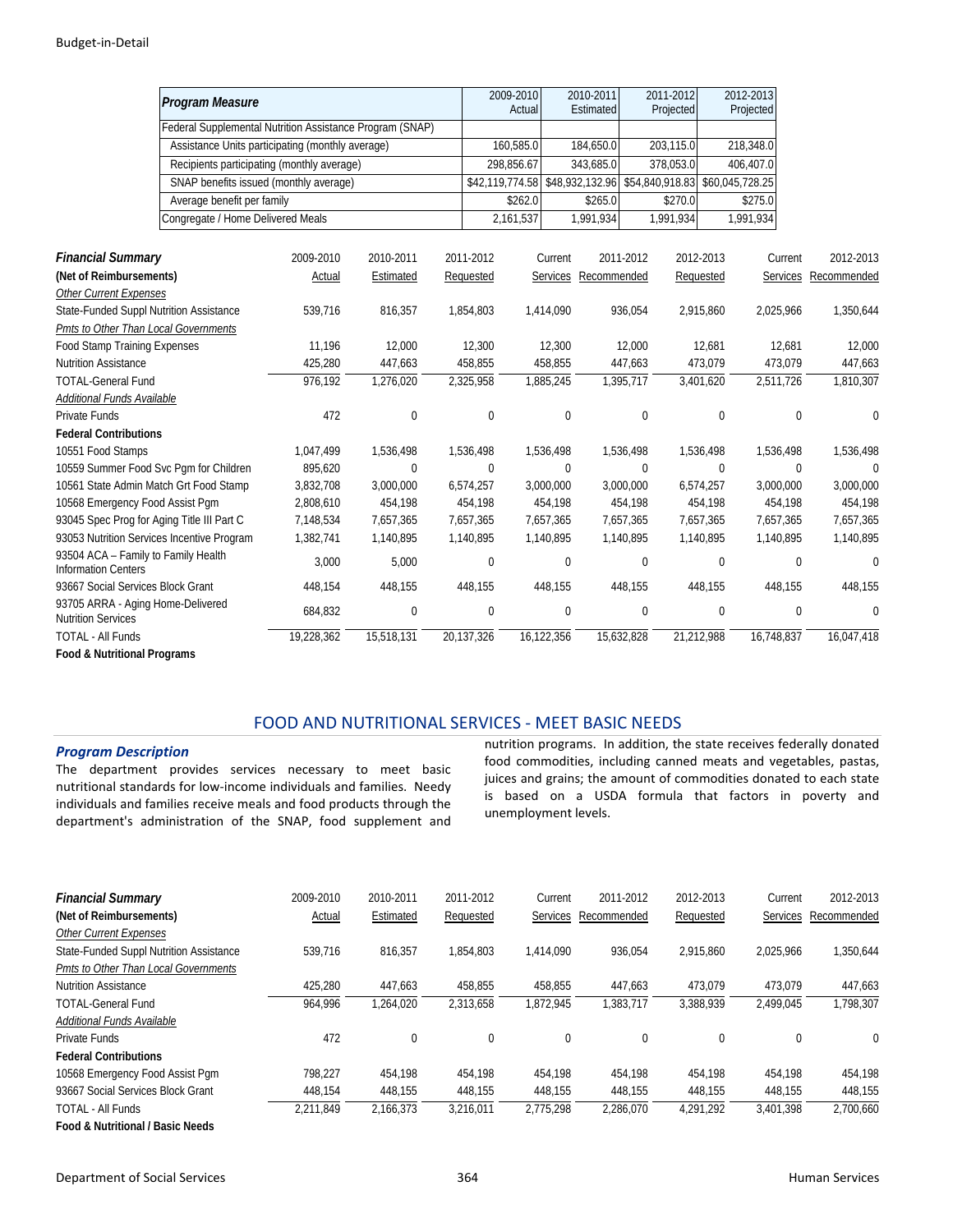### FOOD AND NUTRITIONAL SERVICES ‐ PROMOTE INDEPENDENT LIVING

#### *Program Description*

The department provides congregate and home delivered meals to eligible individuals to promote their ability to remain in their home rather than enter an institutionalized setting. The department also provides planning, nutritional education, training and outreach to ensure eligible recipients receive food and nutritional services.

| <b>Financial Summary</b>                                          | 2009-2010  | 2010-2011  | 2011-2012  | Current    | 2011-2012            | 2012-2013  | Current    | 2012-2013   |
|-------------------------------------------------------------------|------------|------------|------------|------------|----------------------|------------|------------|-------------|
| (Net of Reimbursements)                                           | Actual     | Estimated  | Requested  |            | Services Recommended | Requested  | Services   | Recommended |
| Pmts to Other Than Local Governments                              |            |            |            |            |                      |            |            |             |
| Food Stamp Training Expenses                                      | 11,196     | 12,000     | 12,300     | 12,300     | 12,000               | 12,681     | 12,681     | 12,000      |
| TOTAL-General Fund                                                | 11,196     | 12,000     | 12,300     | 12,300     | 12,000               | 12,681     | 12,681     | 12,000      |
| Additional Funds Available                                        |            |            |            |            |                      |            |            |             |
| <b>Federal Contributions</b>                                      |            |            |            |            |                      |            |            |             |
| 10551 Food Stamps                                                 | 1,047,499  | 1,536,498  | 1,536,498  | 1,536,498  | 1,536,498            | 1,536,498  | 1,536,498  | 1,536,498   |
| 10559 Summer Food Svc Pqm for Children                            | 895,620    | 0          | $\Omega$   | 0          | 0                    | $\Omega$   | 0          | ∩           |
| 10561 State Admin Match Grt Food Stamp                            | 3,832,708  | 3,000,000  | 6,574,257  | 3,000,000  | 3,000,000            | 6,574,257  | 3,000,000  | 3,000,000   |
| 10568 Emergency Food Assist Pgm                                   | 2,010,383  | 0          | 0          | 0          |                      | O          | 0          | ſ           |
| 93045 Spec Prog for Aging Title III Part C                        | 7,148,534  | 7,657,365  | 7,657,365  | 7,657,365  | 7,657,365            | 7,657,365  | 7,657,365  | 7,657,365   |
| 93053 Nutrition Services Incentive Program                        | 1,382,741  | 1,140,895  | 1,140,895  | 1,140,895  | 1,140,895            | 1,140,895  | 1,140,895  | 1,140,895   |
| 93504 ACA - Family to Family Health<br><b>Information Centers</b> | 3,000      | 5,000      | $\Omega$   | $\Omega$   |                      | $\Omega$   | $\Omega$   | $\Omega$    |
| 93705 ARRA - Aging Home-Delivered<br><b>Nutrition Services</b>    | 684,832    | 0          | 0          | 0          | 0                    | 0          | 0          | $\Omega$    |
| TOTAL - All Funds                                                 | 17,016,513 | 13,351,758 | 16,921,315 | 13,347,058 | 13,346,758           | 16,921,696 | 13,347,439 | 13,346,758  |
| Food & Nutritional / Independent Living                           |            |            |            |            |                      |            |            |             |

# SHELTER AND HOUSING SERVICES

#### *Statutory Reference*

Sections 17b‐800, 17b‐802 to 17b‐806, 17b‐811a to 17b‐814 and 17b‐850.

#### *Statement of Need and Program Objectives*

- To reduce the incidence of homelessness for individuals and families.
- To promote independent living by increasing stability in living arrangements.

#### *Program Description*

DSS has developed a continuum of housing related services to support individuals who have become homeless due to a variety of causes such as fire, eviction and unemployment and to those individuals who need assistance in maintaining their current housing as they strive for independence. The department provides direct grants to municipalities and community‐based agencies to provide these services. Programs include:

*Grants for Programs for Homeless* The department funds a number of homeless shelters which provide initial shelter, nutrition and social support services. Transitional living programs help to facilitate the movement of homeless people into decent housing and a stable living environment.

*Security Deposit* This program helps to remove a barrier for individuals with limited resources by guaranteeing landlords the equivalent of up to two month's rent.

*Eviction and Foreclosure Prevention* This program assists low and moderate income families and individuals that are at risk of becoming homeless, due to falling behind in their rent or mortgage

payments, as a result of a short-term unforeseen circumstance. Services include assessment, landlord‐tenant mediation, conflict resolution, budgeting, linkage to community resources, and the use of rent bank funds to assist in negotiations.

*Rental Assistance and Section 8* The department administers two rental assistance programs for low‐income families: the Rental Assistance Program (RAP) and the federal Section 8 Program. These two programs provide direct rental subsidies to families in an effort to fill the gap between what a renter can afford to pay and the fair market rent charged by the landlord. The programs guarantee that minimum housing quality standards are met to ensure safe, sanitary and decent housing. Transitionary Rental Assistance is also available to working families who choose to discontinue Temporary Family Assistance (TFA) benefits or lose TFA eligibility at the end of the time limit and whose income is greater than the TFA benefit. As of December 2010, 6,355 families and individuals were served through the Section 8 program and 2,482 through RAP.

DSS works closely with the Department of Children and Families in administering the Section 8 Family Unification program, promoting family unity by providing housing assistance to families for whom the lack of adequate housing is a primary factor in the separation, or the threat of imminent separation, of children from their families.

Under the Supportive Housing initiative, DSS partners with several state agencies, as well as the Connecticut Housing Finance Authority, to create service‐supported, affordable housing opportunities for low‐income families, who are facing homelessness, and chronically homeless individuals affected by mental illness or chemical dependency. The department has dedicated RAP certificates and Section 8 project-based vouchers for programs developed as part of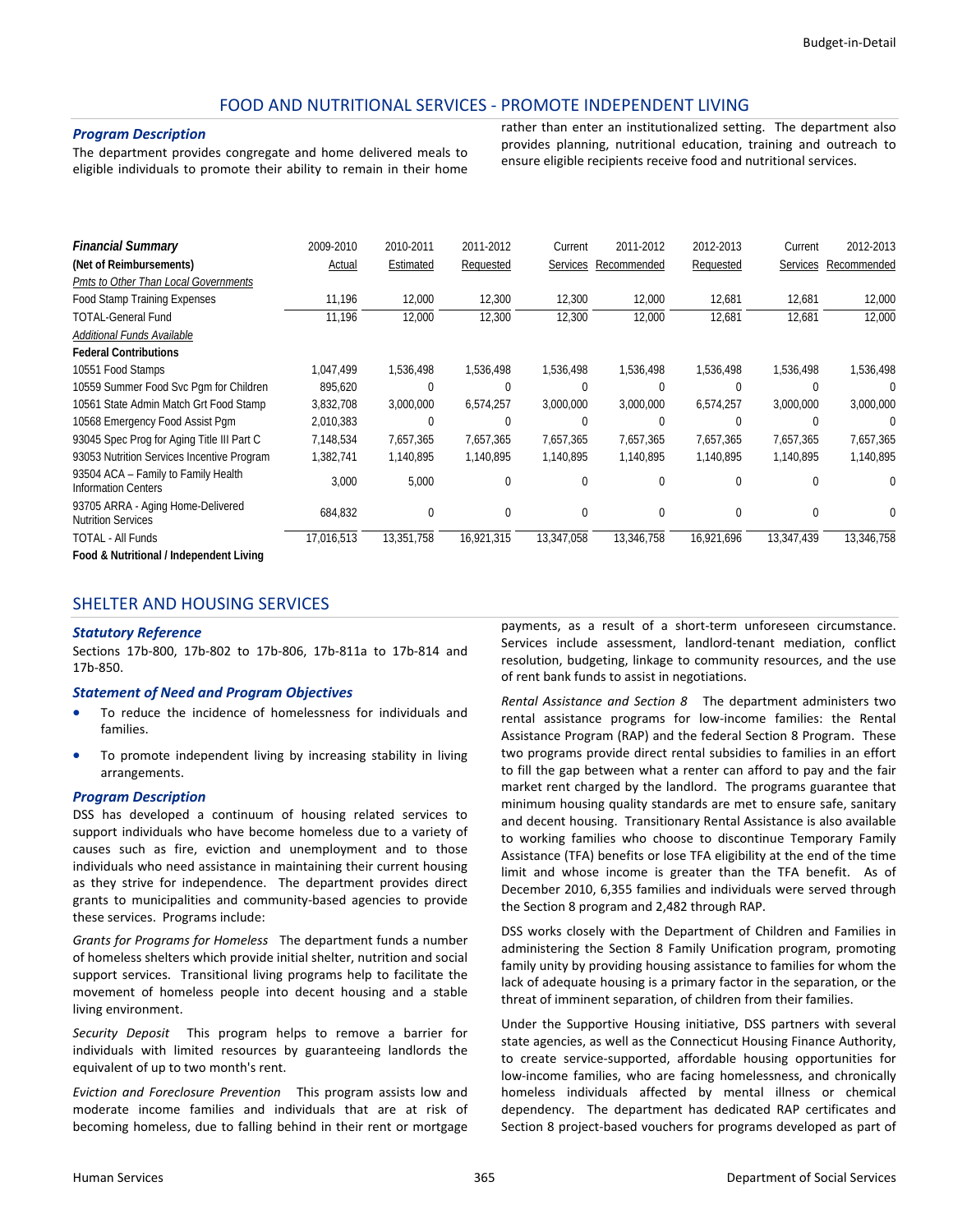this initiative, as well as service funding for families served by the supportive housing initiative.

*Congregate Housing Services* Through funding from the federal Department of Housing and Urban Development, the Area Agencies on Aging provide services such as case management, personal assistance, housekeeper/chore, companion and transportation to elders residing in rural elderly housing, with eight sites in eastern Connecticut and ten sites in western Connecticut. In FY 2010, 277 clients were served under this program.

*Grants for Housing for Individuals with AIDS* The department provides grants for the operation of residences and services to individuals with AIDS. These residences include emergency shelters, transitional living programs, independent living programs and supported living programs.

*Fuel and Weatherization Assistance* Through the Connecticut Energy Assistance Program, the department assists low‐income households with their winter heating costs. The department may, as funds allow, implement a Contingency Heating Assistance Program to assist households with incomes up to 60% of the state median income. The department also administers the federally funded Weatherization Assistance Program, which provides energy conservation services to qualified households, with income up to 60% of the state median income to reduce their energy bills by making their homes more energy efficient.

*Domestic Violence Services* Domestic violence shelters provide victims of family violence and their children with safe temporary housing. Support services include counseling, legal information, court advocacy, assistance with seeking entitlements, employment, and child care.

| <b>Program Measure</b>                         | 2009-2010 | 2010-2011 | 2011-2012 | 2012-2013 |
|------------------------------------------------|-----------|-----------|-----------|-----------|
|                                                | Actual    | Estimated | Projected | Projected |
| <b>Emergency Shelters</b>                      |           |           |           |           |
| Individuals served                             | 13,067    | 13,500    | 13,500    | 13,500    |
| Persons in transitional living programs        | 1,008     | 1,020     | 1,020     | 1,020     |
| Persons in AIDS programs                       | 664       | 664       | 664       | 664       |
| Victims of Household Abuse                     |           |           |           |           |
| Number of shelters                             | 18        | 18        | 18        | 18        |
| Clients sheltered                              | 2.119     | 2,225     | 2.225     | 2,225     |
| Crisis calls                                   | 18,435    | 19,357    | 19,357    | 19,357    |
| <b>Energy Assistance</b>                       |           |           |           |           |
| Connecticut Energy Assistance Program caseload | 113,385   | 117,920   | 122,637   | 127,543   |

| <b>Personnel Summary</b>                                      |             | As of 06/30/2010 | 2010-2011    | 2010-2011   | 2011-2012   | 2011-2012   | 2012-2013    | 2012-2013   |
|---------------------------------------------------------------|-------------|------------------|--------------|-------------|-------------|-------------|--------------|-------------|
| Permanent Full-Time Positions                                 | Filled      | Vacant           | Change       | Total       | Requested   | Recommended | Requested    | Recommended |
| <b>Federal Contributions</b>                                  |             | $\Omega$         | 0            |             |             |             |              | 7           |
|                                                               |             |                  |              |             |             |             |              |             |
| <b>Financial Summary</b>                                      | 2009-2010   | 2010-2011        | 2011-2012    | Current     | 2011-2012   | 2012-2013   | Current      | 2012-2013   |
| (Net of Reimbursements)                                       | Actual      | Estimated        | Requested    | Services    | Recommended | Requested   | Services     | Recommended |
| Pmts to Other Than Local Governments                          |             |                  |              |             |             |             |              |             |
| <b>Transitionary Rental Assistance</b>                        | 860.199     | 572.680          | 570,402      | $\mathbf 0$ | 0           | 839.042     | 0            |             |
| Housing/Homeless Services                                     | 41,118,562  | 50,224,357       | 52,491,596   | 54,296,194  | 52,538,401  | 55,521,664  | 59,736,596   | 57,029,871  |
| Pmts to Local Governments                                     |             |                  |              |             |             |             |              |             |
| Housing/Homeless Services                                     | 686,592     | 686,592          | 703,756      | 703,756     | 634,026     | 725,572     | 725,572      | 634,026     |
| <b>TOTAL-General Fund</b>                                     | 42,665,353  | 51,483,629       | 53,765,754   | 54.999.950  | 53,172,427  | 57,086,278  | 60,462,168   | 57,663,897  |
| Additional Funds Available                                    |             |                  |              |             |             |             |              |             |
| <b>Private Funds</b>                                          | 863,977     | 303,059          | 160,000      | 160,000     | 160,000     | 160,000     | 160,000      | 160,000     |
| <b>Federal Contributions</b>                                  |             |                  |              |             |             |             |              |             |
| 14191 Multifamily Housing Svc Coordinators                    | 352,252     | 340,876          | 350,060      | 350,060     | 350,060     | 359,512     | 359,512      | 359,512     |
| 14231 Emergency Shelter Grants Program                        | 1,117,032   | 1,165,370        | $\mathbf{0}$ | 1,165,370   | 1,165,370   | 0           | 1,165,370    | 1,165,370   |
| 14241 Housing Opportunities-Pers w/ AIDS                      | 267,540     | 286,319          | 286,319      | 286,319     | 286,319     | 286,319     | 286,319      | 286,319     |
| 14257 Homeless Prevention/Rapid Re-<br>Housing Program (HPRP) | 3,287,361   | $\Omega$         | $\Omega$     | $\Omega$    | $\Omega$    | $\Omega$    | $\Omega$     | $\Omega$    |
| 14856 Lower Inc Hsng Asst Sec8 Mod Rehab                      | 1,542,161   | 1,580,715        | 1,620,232    | 1,620,232   | 1,620,232   | 1,660,738   | 1,660,738    | 1,660,738   |
| 14871 Section 8 Housing Choice Vouchers                       | 62,467,794  | 64,029,489       | 65,630,226   | 65,630,226  | 65,630,226  | 67,270,982  | 67,270,982   | 67,270,982  |
| 81042 Weatherization Assist for Low-Income                    | 13,044,963  | 24,775,755       | 2,500,000    | 34,600,000  | 34,600,000  | 2,500,000   | 2,500,000    | 2,500,000   |
| 93568 Low-Income Home Energy Assistance                       | 122,754,586 | 113,241,221      | 61,838,501   | 58,600,000  | 58,600,000  | 61,838,501  | 58,600,000   | 58,600,000  |
| 93667 Social Services Block Grant                             | 9.059.931   | 9,149,008        | 9.215.917    | 9.106.640   | 9,106,640   | 9,515,485   | 9,064,695    | 9,064,695   |
| 93671 Family Violence Prevention & Service                    | 1,270,764   | 1,270,764        | 1,270,764    | 1,270,764   | 1,270,764   | 1,270,764   | 1,270,764    | 1,270,764   |
| 97109 Disaster Housing Assistance Grant                       | 54,821      | $\mathbf 0$      | $\Omega$     | $\mathbf 0$ | $\Omega$    | 0           | $\mathbf{0}$ | $\Omega$    |
| <b>TOTAL - All Funds</b>                                      | 258,748,535 | 267,626,205      | 196,637,773  | 227,789,561 | 225,962,038 | 201,948,579 | 202,800,548  | 200,002,277 |

**Shelter & Housing Programs**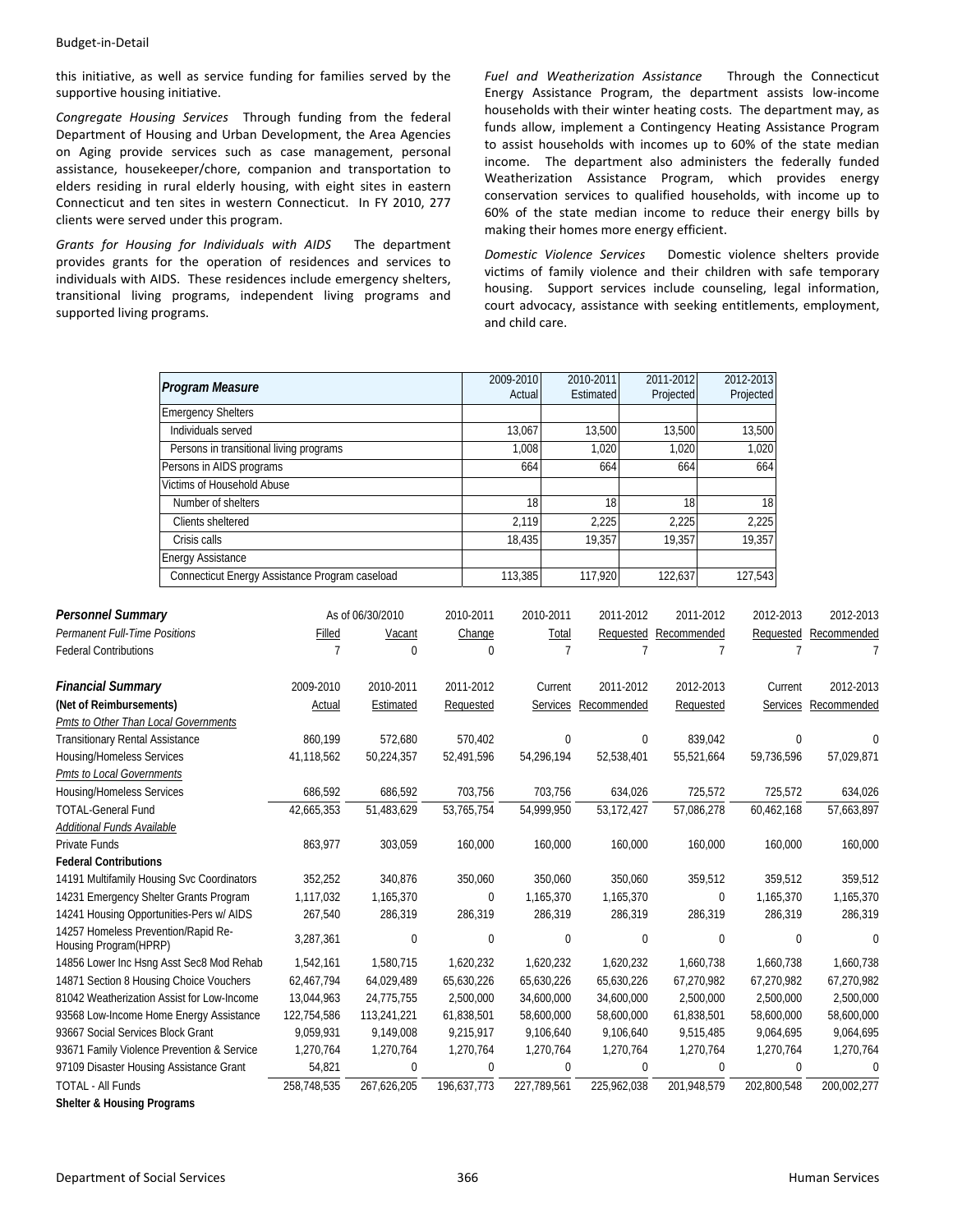#### SHELTER AND HOUSING SERVICES ‐ MEET BASIC NEEDS

#### *Program Description*

The department provides individuals and families shelter during periods of temporary homelessness. In striving to meet the basic shelter and housing needs of Connecticut's residents, DSS provides shelter services, responds to crisis calls and supports emergency shelter placements.

| <b>Financial Summary</b>                                     | 2009-2010  | 2010-2011  | 2011-2012  | Current     | 2011-2012   | 2012-2013    | Current         | 2012-2013   |
|--------------------------------------------------------------|------------|------------|------------|-------------|-------------|--------------|-----------------|-------------|
|                                                              |            |            |            |             |             |              |                 |             |
| (Net of Reimbursements)                                      | Actual     | Estimated  | Requested  | Services    | Recommended | Requested    | <b>Services</b> | Recommended |
| Pmts to Other Than Local Governments                         |            |            |            |             |             |              |                 |             |
| Housing/Homeless Services                                    | 41,118,562 | 50,224,357 | 52,491,596 | 54,296,194  | 52,538,401  | 55,521,664   | 59,736,596      | 57,029,871  |
| Pmts to Local Governments                                    |            |            |            |             |             |              |                 |             |
| Housing/Homeless Services                                    | 686,592    | 686,592    | 703,756    | 703,756     | 634,026     | 725,572      | 725,572         | 634,026     |
| TOTAL-General Fund                                           | 41,805,154 | 50.910.949 | 53.195.352 | 54.999.950  | 53,172,427  | 56,247,236   | 60,462,168      | 57,663,897  |
| Additional Funds Available                                   |            |            |            |             |             |              |                 |             |
| Private Funds                                                | 863,977    | 303,059    | 160,000    | 160,000     | 160,000     | 160,000      | 160,000         | 160,000     |
| <b>Federal Contributions</b>                                 |            |            |            |             |             |              |                 |             |
| 14231 Emergency Shelter Grants Program                       | 1,117,032  | 1,165,370  | $\theta$   | 1,165,370   | 1,165,370   | $\mathbf 0$  | 1,165,370       | 1,165,370   |
| 14241 Housing Opportunities-Pers w/ AIDS                     | 267,540    | 286,319    | 286,319    | 286,319     | 286,319     | 286,319      | 286,319         | 286,319     |
| 14257 Homeless Prevention/Rapid Re-<br>Housing Program(HPRP) | 3,287,361  | 0          | 0          | $\mathbf 0$ | 0           | $\mathbf{0}$ | $\Omega$        | 0           |
| 93667 Social Services Block Grant                            | 7,912,111  | 8,042,685  | 8,109,594  | 8,000,317   | 8,000,317   | 8,409,162    | 7,958,372       | 7,958,372   |
| 93671 Family Violence Prevention & Service                   | 1,270,764  | 1,270,764  | 1,270,764  | 1,270,764   | 1,270,764   | 1,270,764    | 1,270,764       | 1,270,764   |
| <b>TOTAL - All Funds</b>                                     | 56,523,939 | 61,979,146 | 63,022,029 | 65,882,720  | 64,055,197  | 66,373,481   | 71,302,993      | 68,504,722  |
| Shelter & Housing / Basic Needs                              |            |            |            |             |             |              |                 |             |

#### SHELTER AND HOUSING SERVICES ‐ PROMOTE INDEPENDENT LIVING

#### *Program Description*

The department provides rental subsidies and energy assistance to low and moderate income households in need of assistance in maintaining their current housing as they strive for independence.

| <b>Personnel Summary</b>                   |             | As of 06/30/2010 | 2010-2011   | 2010-2011       | 2011-2012   | 2011-2012   | 2012-2013    | 2012-2013   |
|--------------------------------------------|-------------|------------------|-------------|-----------------|-------------|-------------|--------------|-------------|
| <b>Permanent Full-Time Positions</b>       | Filled      | Vacant           | Change      | Total           | Requested   | Recommended | Requested    | Recommended |
| <b>Federal Contributions</b>               |             | 0                | Λ           |                 |             |             |              |             |
| <b>Financial Summary</b>                   | 2009-2010   | 2010-2011        | 2011-2012   | Current         | 2011-2012   | 2012-2013   | Current      | 2012-2013   |
| (Net of Reimbursements)                    | Actual      | Estimated        | Requested   | <b>Services</b> | Recommended | Requested   | Services     | Recommended |
| Pmts to Other Than Local Governments       |             |                  |             |                 |             |             |              |             |
| <b>Transitionary Rental Assistance</b>     | 860,199     | 572,680          | 570,402     | $\mathbf 0$     | 0           | 839,042     | $\mathbf{0}$ | $\Omega$    |
| <b>TOTAL-General Fund</b>                  | 860,199     | 572,680          | 570,402     | 0               | $\Omega$    | 839,042     | $\Omega$     | 0           |
| Additional Funds Available                 |             |                  |             |                 |             |             |              |             |
| <b>Federal Contributions</b>               |             |                  |             |                 |             |             |              |             |
| 14191 Multifamily Housing Svc Coordinators | 352,252     | 340,876          | 350,060     | 350,060         | 350,060     | 359.512     | 359,512      | 359,512     |
| 14856 Lower Inc Hsng Asst Sec8 Mod Rehab   | 1,542,161   | 1,580,715        | 1,620,232   | 1,620,232       | 1,620,232   | 1,660,738   | 1,660,738    | 1,660,738   |
| 14871 Section 8 Housing Choice Vouchers    | 62,467,794  | 64,029,489       | 65,630,226  | 65,630,226      | 65,630,226  | 67,270,982  | 67,270,982   | 67,270,982  |
| 81042 Weatherization Assist for Low-Income | 13,044,963  | 24,775,755       | 2,500,000   | 34,600,000      | 34,600,000  | 2,500,000   | 2,500,000    | 2,500,000   |
| 93568 Low-Income Home Energy Assistance    | 122,754,586 | 113,241,221      | 61,838,501  | 58,600,000      | 58,600,000  | 61,838,501  | 58,600,000   | 58,600,000  |
| 93667 Social Services Block Grant          | 1,147,820   | 1,106,323        | 1,106,323   | 1,106,323       | 1,106,323   | 1,106,323   | 1,106,323    | 1,106,323   |
| 97109 Disaster Housing Assistance Grant    | 54,821      | 0                | 0           | 0               | 0           | $\bigcap$   | 0            |             |
| <b>TOTAL - All Funds</b>                   | 202,224,596 | 205,647,059      | 133,615,744 | 161.906.841     | 161,906,841 | 135,575,098 | 131.497.555  | 131.497.555 |

**Shelter & Housing / Independent Living**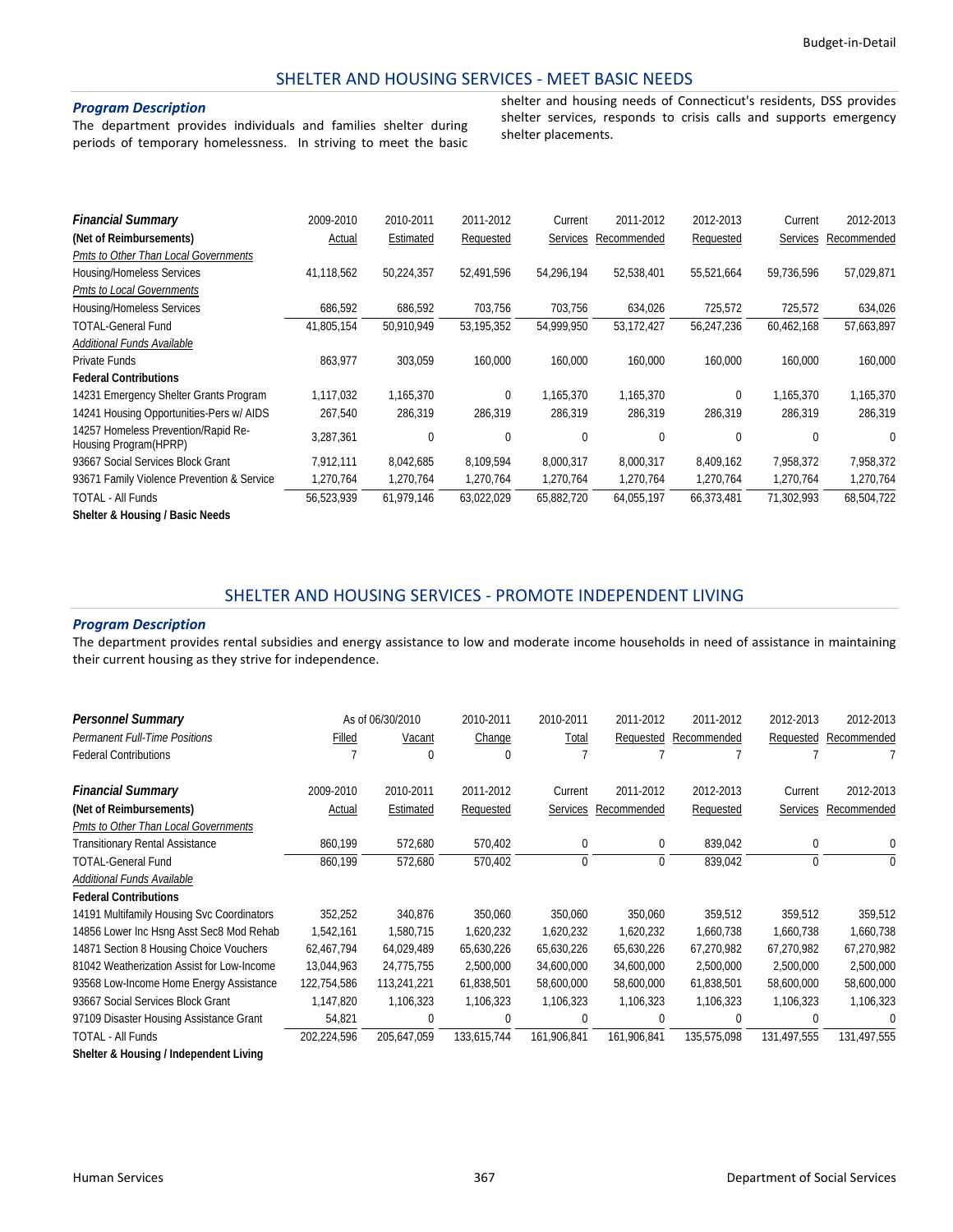## INCOME SUPPORT SERVICES

#### *Statutory Reference*

Sections 17b‐78, 17b‐84 to 17b‐89, 17b‐104, 17b‐105, 17b‐111, 17b‐ 112, 17b‐115 to 17b‐120, 17b‐131, 17b‐749, 17b‐807 and 17b‐808.

#### *Statement of Need and Program Objectives*

- To reduce reliance on cash assistance and related programs by reducing barriers to employment.
- To increase opportunities for children to receive quality formal and informal child care.
- To increase economic stability by increasing child support collections.

#### *Program Description*

Temporary Family Assistance, the State Supplement program and the State Administered General Assistance program provide financial assistance to low-income individuals and families. In addition, the department provides child care assistance to eligible families. Programs include:

*Temporary Family Assistance (TFA)* This program provides cash assistance to eligible low-income families. The TFA program is timelimited, providing up to 21 months of assistance, with possible six‐ month extensions for good cause. Individuals receiving TFA may also be eligible for medical services under Medicaid and child care assistance. Through the cooperative efforts of the Departments of Social Services and Labor, as well as the five regional based Workforce Investment Boards and their partners, thousands of TFA clients have been able to secure employment.

*Aid to the Aged, Blind or Disabled* The State Supplement program provides assistance to the aged, blind, or disabled to supplement their income. In order to receive benefits, individuals must have another source of income such as Social Security, Supplemental Security Income, or Veterans' benefits. To qualify as aged, an individual must be 65 years of age or older; to qualify as disabled, an individual must be between the ages of 18 and 65 and meet the disability criteria of the federal Social Security Disability Insurance program; and to qualify as blind, an individual must meet the criteria of the Social Security Disability program. The program is funded entirely by state funds, but operates under both state and federal law and regulation. Incentives are available to encourage recipients to become as self‐supporting as their ages or abilities will allow. State Supplement payments also promote a higher degree of self‐ sufficiency by enabling recipients to remain in non-institutional living arrangements. Individuals eligible for the State Supplement program are automatically eligible for Medicaid. Effective July 2009, individuals residing in residential care homes with incomes above the State Supplement income limit are able to use special needs trusts as a way of reducing their incomes, thereby becoming eligible for State Supplement. This allows individuals to remain in residential care homes, which are less costly than nursing facilities, which previously represented the only available living arrangement for these individuals. The financial integrity of the State Supplement program is further protected by the requirement that the department be reimbursed by the trust upon the death of the individual for the assistance that has been provided.

*Connect‐Ability* The department's Bureau of Rehabilitation Services continues to strengthen and market Connect‐Ability, an initiative designed to bring Connecticut employers together with job seekers with disabilities. The cornerstone of the initiative is a technical

assistance center designed to meet the needs of employers and job seekers alike. A toll‐free number (1‐866‐844‐1903) provides access to someone who can help a caller navigate the system, and a website (www.connect‐ability.com) organizes information on a variety of topics relative to disability and workplace adequacy. During FY 2010, there were 301 calls to the toll‐free number and 12,206 unique visitors to the website.

*State Administered General Assistance (SAGA)* Individuals who do not have sufficient financial support from other sources are eligible for State Administered General Assistance. SAGA recipients are currently eligible to receive monthly up to \$212 if they are determined to be unemployable or \$212 or \$53, depending on their shelter expenses, if they are determined to have a short-term disability lasting at least two months.

*Child Day Care Centers* Funds and technical assistance are provided to community action agencies, municipalities and non‐profit organizations to support the operation of child day care centers and school-age programs which provide services primarily to parents who are employed or participating in job related training.

*Care4Kids* This program provides child care subsidies to low and moderate‐income families who are working and at risk of becoming eligible for TFA, to teen parents who are attending high school, and to families receiving TFA who are participating in an approved training program, working, or have recently transitioned off of TFA. To be eligible, a family must meet income eligibility requirements based on the state median income. All participating families are required to contribute towards the payment for child care based on a sliding fee scale.

*Child Care Quality Enhancements* Funds are provided to support a variety of programs, including consumer education, professional development, career counseling, licensing and enforcement, mental health, literacy, and health. All of these program initiatives target parents and caregivers.

*Child Care Facilities Loan Fund* DSS, in conjunction with the Connecticut Health and Educational Facilities Authority (CHEFA), administers this fund to provide low‐cost loans for capital improvements and site development to child care providers and municipalities. There are currently three program components: the Tax Exempt Loan, the Guaranteed Loan Fund, and the Small Direct Revolving Loan Fund. The Tax Exempt Loan Fund supports 22 facilities representing 19 child care providers. The Guaranteed Loan Fund supports 14 projects that provide 1,368 child care spaces. The Small Direct Revolving Loan Fund supports nearly 2,000 new or renovated child care spaces.

*Child Support* The Child Support Enforcement program is a joint federal‐state effort to strengthen families and reduce welfare dependency by ensuring that parents live up to the responsibility of supporting their children. The program provides the following services: location of noncustodial parents; establishment of paternity; establishment, modification and enforcement of financial and medical support orders; and collection and distribution of support payments. These services are available to all families, regardless of their financial status. In FY 2010, support payments collected for children totaled \$309.9 million. Approximately 73% of the department's child support enforcement cases had support obligations in place in FY 2010.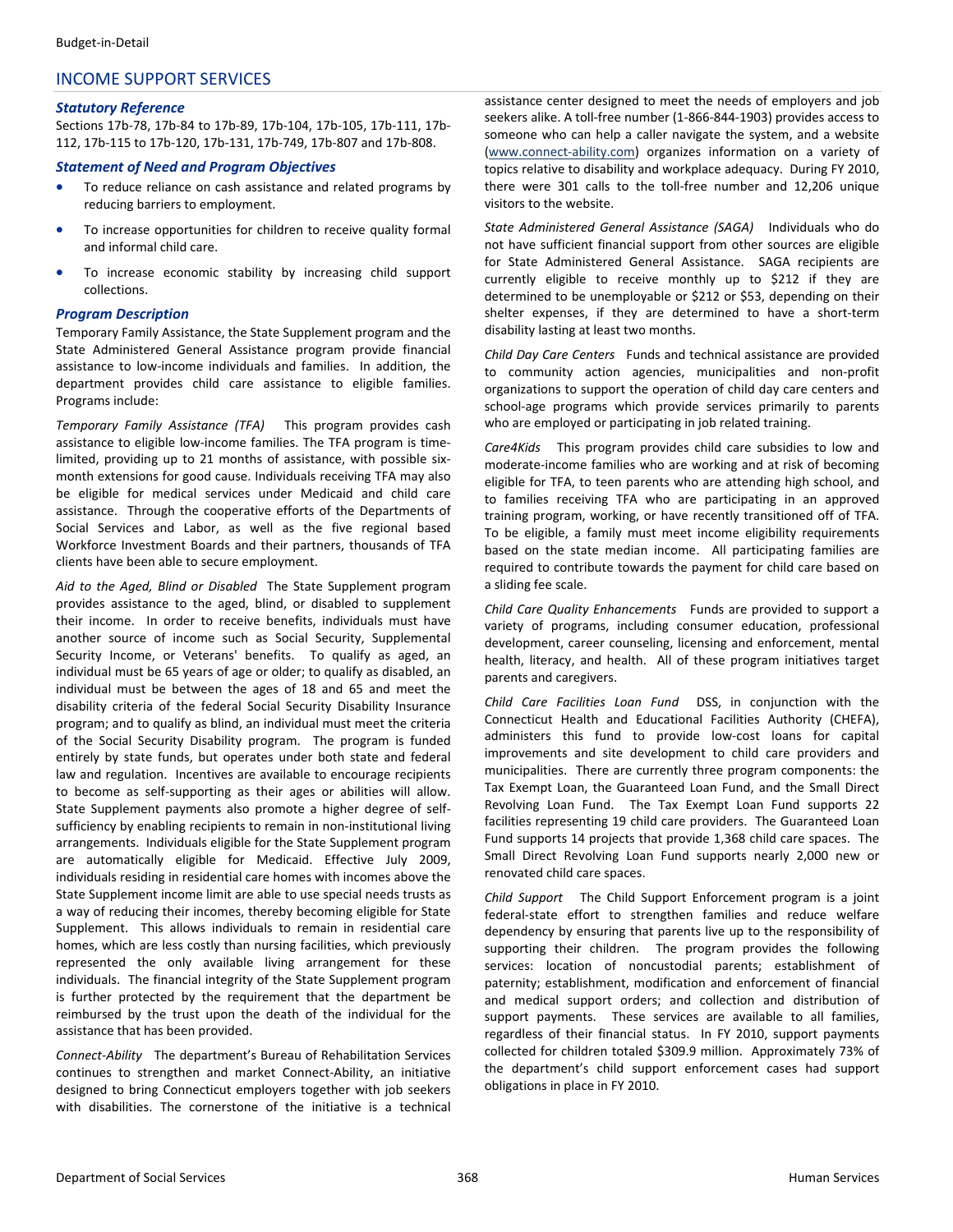| Program Measure                                                 | 2009-2010          | 2010-2011<br>Estimated | 2011-2012      | 2012-2013      |
|-----------------------------------------------------------------|--------------------|------------------------|----------------|----------------|
| Temporary Family Assistance                                     | Actual             |                        | Projected      | Projected      |
| Applications received                                           | 33,096             | 33,096                 | 34,088         | 34,088         |
| Applications granted                                            | 19,247             | 19,824                 | 19,824         | 19,824         |
| Paid cases (monthly average)                                    | 20,862             | 20,757                 | 21,011         | 21,263         |
| Paid recipients (monthly average)                               | 45,148             | 44,918                 | 45,485         | 46,059         |
| Adults                                                          | 14.869             | 14,823                 | 15,010         | 15,199         |
| Children                                                        | 30,279             | 30,095                 | 30,475         | 30,860         |
| Number of families entering employment                          | 5,983              | 9,072                  | 9,072          | 9,072          |
| Aid to the Aged, Blind And Disabled                             |                    |                        |                |                |
| Paid cases (monthly average)                                    | 14,939.0           | 15,621                 | 15,705         | 15,680         |
| State Administered General Assistance                           |                    |                        |                |                |
| Paid cases (monthly average)                                    | 5,412              | 5,448                  | 5,516          | 5,624          |
| Child Day Care Centers*<br>Transferred to SDE in FY 2012        |                    |                        |                |                |
| Slots financed / utilized                                       | 4,330 / 4,193      | 4,330 / 4,193          | 4,330 / 4,193  | 4,330 / 4,193  |
| <b>Infants</b>                                                  | 1,076              | 1,117.0                | 1,117.0        | 1,117.0        |
| Pre-school                                                      | 2,733              | 2,661.0                | 2,661.0        | 2,661.0        |
| School age                                                      | 357                | 358.0                  | 358.0          | 358.0          |
| Average subsidy amount per family                               | 6,300.0            | 6,253.0                | 6,253.0        | 6,253.0        |
| Before and After School Grant Programs                          |                    |                        |                |                |
| Programs funded / Licensed slots                                | 7/1,100            | 7/1,100                | 7/1,100        | 7/1,100        |
| Non-TFA Working Families                                        |                    |                        |                |                |
| Families / children served (monthly average)                    | 7,296 / 10,483     | 8,800 / 12,496         | 8,270 / 11,743 | 8,590 / 12,198 |
| <b>TFA Child Care</b>                                           |                    |                        |                |                |
| TFA families employed or in training receiving child care/month | $\overline{1,}163$ | 1,681                  | 1,929          | 2,202          |
| Former TFA families receiving transitional child care/month     | 3,543              | 3,127                  | 2,954          | 2,787          |
| Child Support Enforcement                                       |                    |                        |                |                |
| <b>TFA</b>                                                      |                    |                        |                |                |
| Active IV-D cases                                               | 20,681             | 21,200                 | 21,750         | 21,800         |
| Total collections (millions)                                    | \$40.6             | \$41.2                 | \$41.5         | \$41.6         |
| Obligations established or modified                             | 5,232              | 5,500                  | 6,200          | 6,900          |
| Non-TFA                                                         |                    |                        |                |                |
| Active IV-D cases                                               | 174,277            | 175,000                | 176,200        | 176,950        |
| Total collections (millions)                                    | \$210.5            | \$210.5                | \$211.1        | \$212.0        |
| Total collections for non IV-D cases (millions)                 | \$40.6             | \$40.7                 | \$41.1         | \$41.7         |
| TFA clients leaving public assistance who receive child support | 17%                | 17%                    | 17%            | 17%            |
| Refugee Assistance                                              |                    |                        |                |                |
| Total refugee population in state                               | 28,000             | 28,000                 | 28,000         | 28,000         |
| Refugees receiving medical and financial assistance             | 159                | 110                    | 110            | 110            |

| <b>Personnel Summary</b>             |             | As of 06/30/2010 | 2010-2011   | 2010-2011       | 2011-2012   | 2011-2012   | 2012-2013   | 2012-2013   |
|--------------------------------------|-------------|------------------|-------------|-----------------|-------------|-------------|-------------|-------------|
| <b>Permanent Full-Time Positions</b> | Filled      | Vacant           | Change      | Total           | Requested   | Recommended | Requested   | Recommended |
| <b>Federal Contributions</b>         | 124         | 18               |             | 142             | 142         | 142         | 142         | 142         |
| <b>Financial Summary</b>             | 2009-2010   | 2010-2011        | 2011-2012   | Current         | 2011-2012   | 2012-2013   | Current     | 2012-2013   |
| (Net of Reimbursements)              | Actual      | Estimated        | Requested   | <b>Services</b> | Recommended | Requested   | Services    | Recommended |
| <b>Other Current Expenses</b>        |             |                  |             |                 |             |             |             |             |
| Genetic Tests in Paternity Actions   | 87,840      | 191,142          | 195,921     | 199,552         | 191,142     | 201,994     | 207,933     | 191,142     |
| Day Care Projects                    | 454,879     | 478,820          | 490,791     | 490,791         | 0           | 506,005     | 506,005     | $\mathbf 0$ |
| Pmts to Other Than Local Governments |             |                  |             |                 |             |             |             |             |
| Old Age Assistance                   | 35,263,210  | 34,955,566       | 38,110,448  | 38,036,824      | 35,486,987  | 40,629,828  | 40,851,316  | 35,649,918  |
| Aid to the Blind                     | 747.179     | 729.000          | 955.425     | 854.735         | 767.306     | 1.074.979   | 928.504     | 752.223     |
| Aid to the Disabled                  | 60,406,628  | 61,575,424       | 67,212,596  | 67,039,552      | 61,512,712  | 68,058,904  | 71,079,865  | 60,728,321  |
| Temporary Assist to Families - TANF  | 119,103,488 | 118.958.385      | 121,374,131 | 122.165.559     | 120,401,266 | 125.977.147 | 125.361.706 | 122,010,034 |
| Transportation for Employment Indep  | 3,130,958   | 3,155,532        | 3,234,420   | 3,234,420       | 3,155,532   | 3,334,687   | 3,334,687   | 3,155,532   |
| <b>Refunds of Collections</b>        | 0           | 177,792          | 182,237     | 182,237         | 177,792     | 187,886     | 187.886     | 177.792     |
| Child Care Services - TANF/CCDBG     | 93.562.762  | 98,415,536       | 127.356.355 | 100.398.443     | 97.598.443  | 160.059.084 | 109.804.819 | 104,304,819 |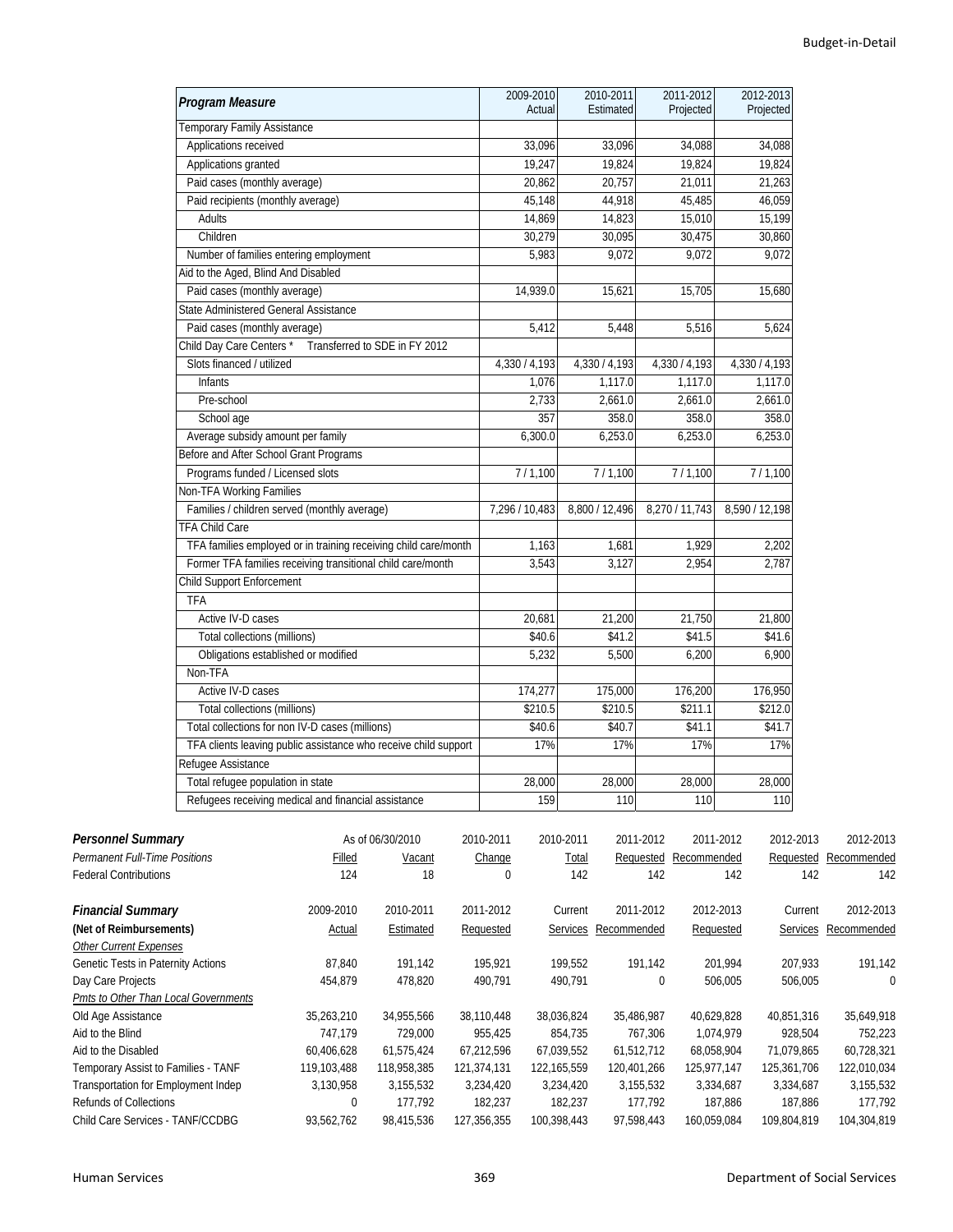| <b>Employment Opportunities</b>                               | 873,031     | 1,169,810   | 1,199,055   | 1,199,055   | 1,052,829   | 1,236,226    | 1,236,226    | 1,052,829    |
|---------------------------------------------------------------|-------------|-------------|-------------|-------------|-------------|--------------|--------------|--------------|
| Child Day Care                                                | 10,086,522  | 10,617,392  | 10,882,827  | 10,882,827  | $\mathbf 0$ | 11,220,194   | 11,220,194   | $\Omega$     |
| State Administered General Assistance                         | 15,311,793  | 14,409,400  | 16,074,611  | 14,736,800  | 14,550,817  | 16,821,160   | 15,137,100   | 14,723,163   |
| <b>Child Care Quality Enhancements</b>                        | 4,619,697   | 4,561,767   | 4,735,189   | 4,675,811   | 3,337,757   | 4,881,980    | 4,820,761    | 3,337,757    |
| Pmts to Local Governments                                     |             |             |             |             |             |              |              |              |
| Child Day Care                                                | 5,263,706   | 5,263,706   | 5,395,299   | 5,395,299   | 0           | 5,562,553    | 5,562,553    | 0            |
| <b>TOTAL-General Fund</b>                                     | 348,911,693 | 354,659,272 | 397,399,305 | 369,491,905 | 338,232,583 | 439,752,627  | 390,239,555  | 346,083,530  |
| Additional Funds Available                                    |             |             |             |             |             |              |              |              |
| Private Funds                                                 | 752,844     | 1,000,000   | 1,000,000   | 1,000,000   | 1,000,000   | 1,000,000    | 1,000,000    | 1,000,000    |
| <b>Federal Contributions</b>                                  |             |             |             |             |             |              |              |              |
| 93566 Refugee & Entrant Assistance                            | 311,741     | 325,000     | 325,000     | 325,000     | 325,000     | 325,000      | 325,000      | 325,000      |
| 93597 Grants to States-Access & Visitation                    | 83,000      | 100,000     | 100,000     | 100,000     | 100,000     | 100,000      | 100,000      | 100,000      |
| 93600 Head Start                                              | 118,407     | 125,000     | 125,000     | 125,000     | 125,000     | 125,000      | 125,000      | 125,000      |
| 93667 Social Services Block Grant                             | 16,050,886  | 16,043,165  | 16,020,342  | 16,035,324  | 337,394     | 16,004,221   | 16,027,661   | 329,731      |
| 93713 ARRA - Child Care and Development<br><b>Block Grant</b> | 847,649     | 1,700,000   | 0           | 0           | 0           | $\mathbf{0}$ | $\mathbf{0}$ | $\Omega$     |
| 93768 Medicaid Infrastructure Grants                          | 4,575,573   | 6,500,000   | 7,200,000   | $\Omega$    | $\Omega$    | $\Omega$     | $\Omega$     | 0            |
| 93785 Pilot Program Background Checks                         | 179,572     | 206,000     | 187,500     | $\mathbf 0$ | $\Omega$    | $\Omega$     | 0            | <sup>0</sup> |
| 96001 Social Security Disability Insurance                    | 20,206,877  | 24,136,000  | 27,158,000  | 27,158,000  | 27,158,000  | 29,058,000   | 29,058,000   | 29,058,000   |
| 96008 Soc Sec Benefits Planning, Assistance                   | 181,202     | 186,000     | 172,500     | 0           | 0           | 0            | 0            | ſ            |
| <b>TOTAL - All Funds</b>                                      | 392,219,444 | 404,980,437 | 449,687,647 | 414,235,229 | 367,277,977 | 486,364,848  | 436,875,216  | 377,021,261  |
| Income Support Programs                                       |             |             |             |             |             |              |              |              |

#### INCOME SUPPORT SERVICES ‐ MEET BASIC NEEDS

#### *Program Description*

The department provides financial support to low‐income individuals and families to meet their basic needs. To meet minimum standards

of financial support for low‐income families and elderly, blind and disabled residents, the department provides temporary financial assistance.

| <b>Personnel Summary</b>                   |             | As of 06/30/2010 | 2010-2011     | 2010-2011   | 2011-2012   | 2011-2012   | 2012-2013   | 2012-2013   |
|--------------------------------------------|-------------|------------------|---------------|-------------|-------------|-------------|-------------|-------------|
| <b>Permanent Full-Time Positions</b>       | Filled      | Vacant           | Change        | Total       | Requested   | Recommended | Requested   | Recommended |
| <b>Federal Contributions</b>               | 118         | 16               | 0             | 134         | 134         | 134         | 134         | 134         |
| <b>Financial Summary</b>                   | 2009-2010   | 2010-2011        | 2011-2012     | Current     | 2011-2012   | 2012-2013   | Current     | 2012-2013   |
| (Net of Reimbursements)                    | Actual      | Estimated        | Requested     | Services    | Recommended | Requested   | Services    | Recommended |
| <b>Other Current Expenses</b>              |             |                  |               |             |             |             |             |             |
| Genetic Tests in Paternity Actions         | 87,840      | 191,142          | 195,921       | 199,552     | 191,142     | 201,994     | 207,933     | 191,142     |
| Pmts to Other Than Local Governments       |             |                  |               |             |             |             |             |             |
| Old Age Assistance                         | 35,263,210  | 34,955,566       | 38,110,448    | 38,036,824  | 35,486,987  | 40,629,828  | 40,851,316  | 35,649,918  |
| Aid to the Blind                           | 747,179     | 729,000          | 955,425       | 854,735     | 767,306     | 1,074,979   | 928,504     | 752,223     |
| Aid to the Disabled                        | 60,406,628  | 61,575,424       | 67,212,596    | 67,039,552  | 61,512,712  | 68,058,904  | 71,079,865  | 60,728,321  |
| Temporary Assist to Families - TANF        | 119,103,488 | 118,958,385      | 121,374,131   | 122.165.559 | 120,401,266 | 125,977,147 | 125,361,706 | 122,010,034 |
| <b>Refunds of Collections</b>              | 0           | 177,792          | 182,237       | 182,237     | 177,792     | 187,886     | 187,886     | 177,792     |
| State Administered General Assistance      | 15,311,793  | 14,409,400       | 16,074,611    | 14,736,800  | 14,550,817  | 16,821,160  | 15,137,100  | 14,723,163  |
| <b>TOTAL-General Fund</b>                  | 230,920,138 | 230,996,709      | 244, 105, 369 | 243,215,259 | 233,088,022 | 252,951,898 | 253,754,310 | 234,232,593 |
| Additional Funds Available                 |             |                  |               |             |             |             |             |             |
| <b>Federal Contributions</b>               |             |                  |               |             |             |             |             |             |
| 93566 Refugee & Entrant Assistance         | 311,741     | 325,000          | 325,000       | 325,000     | 325,000     | 325,000     | 325,000     | 325,000     |
| 93597 Grants to States-Access & Visitation | 83,000      | 100,000          | 100,000       | 100,000     | 100,000     | 100,000     | 100,000     | 100,000     |
| 96001 Social Security Disability Insurance | 20,206,877  | 24,136,000       | 27,158,000    | 27,158,000  | 27,158,000  | 29,058,000  | 29,058,000  | 29,058,000  |
| <b>TOTAL - All Funds</b>                   | 251,521,756 | 255,557,709      | 271,688,369   | 270,798,259 | 260,671,022 | 282,434,898 | 283,237,310 | 263,715,593 |
| Income Support Programs/Basic Needs        |             |                  |               |             |             |             |             |             |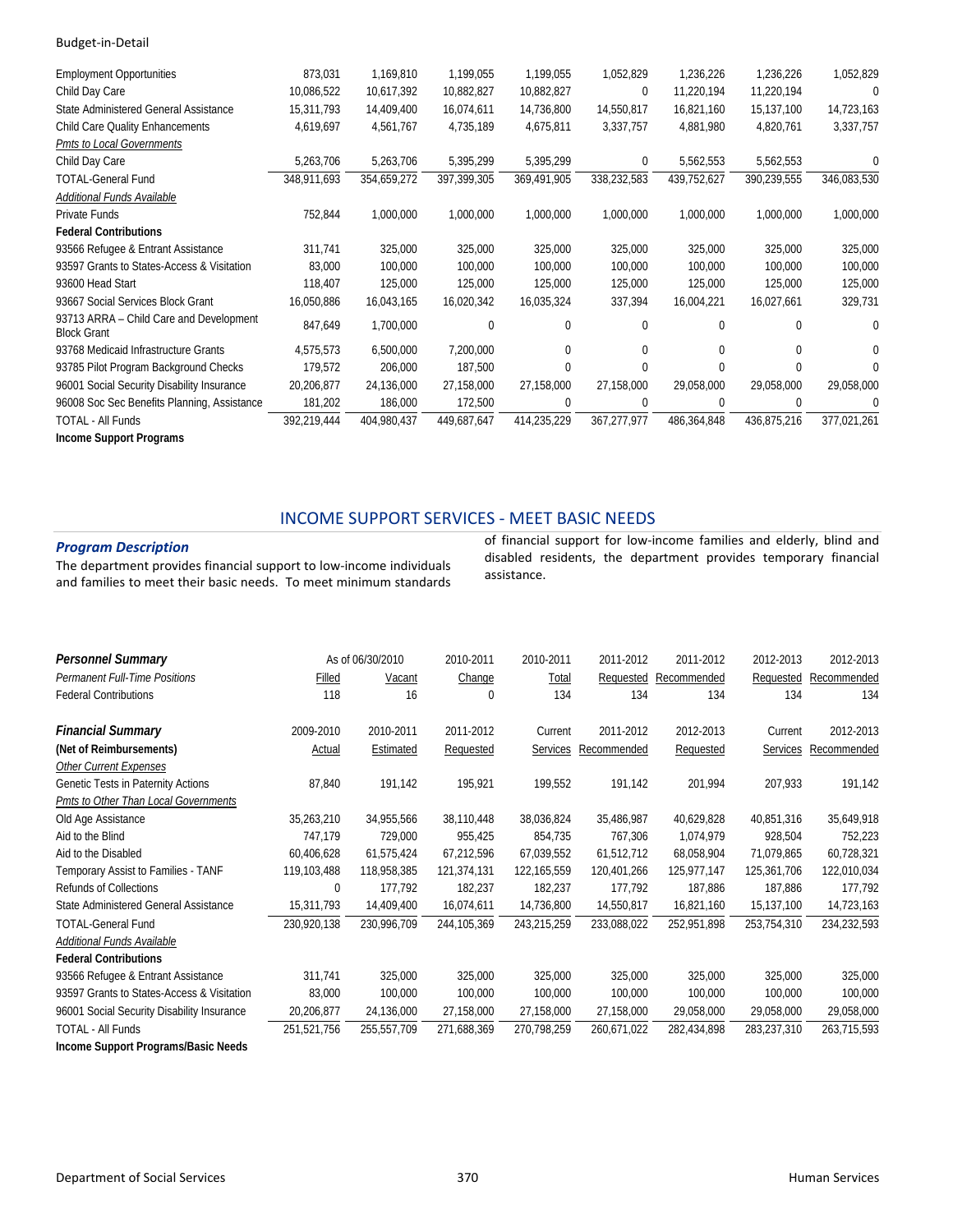#### INCOME SUPPORT SERVICES ‐ IMPROVE WORKFORCE VIABILITY

#### *Program Description*

The department supports the needs of children and the ability of families to remain in Connecticut's labor market by promoting the development of accessible, affordable and quality child care, supporting employment-related transportation services and promoting employment opportunities. During FY 2010,

approximately 18,000 low‐income children participated in the Care4Kids program each month, while contracts to state‐supported child care centers and school age programs served another 6,500 children. From July 2009 through June 2010, 11,656 TFA parents participated in Jobs First Employment Services operated by the Connecticut Department of Labor.

| <b>Personnel Summary</b>                                      |             | As of 06/30/2010 | 2010-2011   | 2010-2011   | 2011-2012    | 2011-2012    | 2012-2013       | 2012-2013   |
|---------------------------------------------------------------|-------------|------------------|-------------|-------------|--------------|--------------|-----------------|-------------|
| <b>Permanent Full-Time Positions</b>                          | Filled      | Vacant           | Change      | Total       | Requested    | Recommended  | Requested       | Recommended |
| <b>Federal Contributions</b>                                  | 6           | 2                | $\Omega$    | 8           | 8            | 8            | 8               | β           |
| <b>Financial Summary</b>                                      | 2009-2010   | 2010-2011        | 2011-2012   | Current     | 2011-2012    | 2012-2013    | Current         | 2012-2013   |
| (Net of Reimbursements)                                       | Actual      | Estimated        | Requested   | Services    | Recommended  | Requested    | <b>Services</b> | Recommended |
| <b>Other Current Expenses</b>                                 |             |                  |             |             |              |              |                 |             |
| Day Care Projects                                             | 454,879     | 478,820          | 490,791     | 490,791     | 0            | 506,005      | 506,005         | 0           |
| Pmts to Other Than Local Governments                          |             |                  |             |             |              |              |                 |             |
| <b>Transportation for Employment Indep</b>                    | 3,130,958   | 3,155,532        | 3,234,420   | 3,234,420   | 3,155,532    | 3,334,687    | 3,334,687       | 3,155,532   |
| Child Care Services - TANF/CCDBG                              | 93,562,762  | 98,415,536       | 127,356,355 | 100,398,443 | 97,598,443   | 160,059,084  | 109,804,819     | 104,304,819 |
| <b>Employment Opportunities</b>                               | 873,031     | 1.169.810        | 1,199,055   | 1,199,055   | 1,052,829    | 1,236,226    | 1,236,226       | 1,052,829   |
| Child Day Care                                                | 10,086,522  | 10,617,392       | 10,882,827  | 10,882,827  | 0            | 11,220,194   | 11,220,194      | $\Omega$    |
| Child Care Quality Enhancements                               | 4,619,697   | 4,561,767        | 4,735,189   | 4,675,811   | 3,337,757    | 4,881,980    | 4,820,761       | 3,337,757   |
| Pmts to Local Governments                                     |             |                  |             |             |              |              |                 |             |
| Child Day Care                                                | 5,263,706   | 5,263,706        | 5,395,299   | 5,395,299   | 0            | 5,562,553    | 5,562,553       | $\Omega$    |
| <b>TOTAL-General Fund</b>                                     | 117,991,555 | 123,662,563      | 153,293,936 | 126,276,646 | 105,144,561  | 186,800,729  | 136,485,245     | 111,850,937 |
| Additional Funds Available                                    |             |                  |             |             |              |              |                 |             |
| Private Funds                                                 | 752,844     | 1,000,000        | 1,000,000   | 1,000,000   | 1,000,000    | 1,000,000    | 1,000,000       | 1,000,000   |
| <b>Federal Contributions</b>                                  |             |                  |             |             |              |              |                 |             |
| 93600 Head Start                                              | 118,407     | 125,000          | 125,000     | 125,000     | 125,000      | 125,000      | 125,000         | 125,000     |
| 93667 Social Services Block Grant                             | 16,050,886  | 16,043,165       | 16,020,342  | 16,035,324  | 337,394      | 16,004,221   | 16,027,661      | 329,731     |
| 93713 ARRA - Child Care and Development<br><b>Block Grant</b> | 847,649     | 1,700,000        | $\mathbf 0$ | 0           | 0            | 0            | 0               | 0           |
| 93768 Medicaid Infrastructure Grants                          | 4,575,573   | 6,500,000        | 7,200,000   | 0           | 0            | 0            | $\Omega$        | 0           |
| 93785 Pilot Program Background Checks                         | 179,572     | 206,000          | 187,500     | $\theta$    | $\theta$     | $\Omega$     | $\Omega$        | $\Omega$    |
| 96008 Soc Sec Benefits Planning, Assistance                   | 181,202     | 186,000          | 172,500     | 0           | $\mathbf{0}$ | $\mathbf{0}$ | $\Omega$        | $\Omega$    |
| <b>TOTAL - All Funds</b>                                      | 140,697,688 | 149,422,728      | 177,999,278 | 143,436,970 | 106,606,955  | 203,929,950  | 153,637,906     | 113,305,668 |
| Income Support Programs/Workforce                             |             |                  |             |             |              |              |                 |             |

**Viability** 

### HEALTH SERVICES

#### *Statutory Reference*

Sections 17b‐78, 17b‐256 to 17b‐258, 17b‐340 to 17b‐349, 17b‐491 to 17b‐498 and 17b‐550 to 17b‐554.

#### *Statement of Need and Program Objectives*

- To increase the number of eligible citizens receiving quality medical, dental and prescription drug care.
- To reduce mental health, substance abuse, medical and other related barriers to employment.
- To reduce the risk of institutionalization and provide alternatives to institutionalization by developing a true continuum for long‐term care.

#### *Program Description*

Under the Medicaid, HUSKY and State Administered General Assistance programs, the department provides coverage of medical care for low-income individuals and families. Through ConnPACE, the department helps low‐income elderly and disabled meet the costs of prescription drugs. The Connecticut AIDS Drug Assistance Program (CADAP) provides support to individuals with HIV. The department also provides medical assistance to refugees, sets rates for nursing home facilities and is the Certificate of Need department for nursing homes and home health agencies. Programs include:

*Medicaid* This program provides remedial, preventive and long‐term medical care for eligible aged, blind or disabled individuals, and families with children, as well as low‐income adults. (Effective April 2010, Medicaid coverage was expanded to include low‐income adults, the majority of whom were served under the State Administered General Assistance medical program. By replacing the SAGA medical program with Medicaid for Low Income Adults, the department receives federal reimbursement for a greater portion of program expenditures.) The program must comply with federal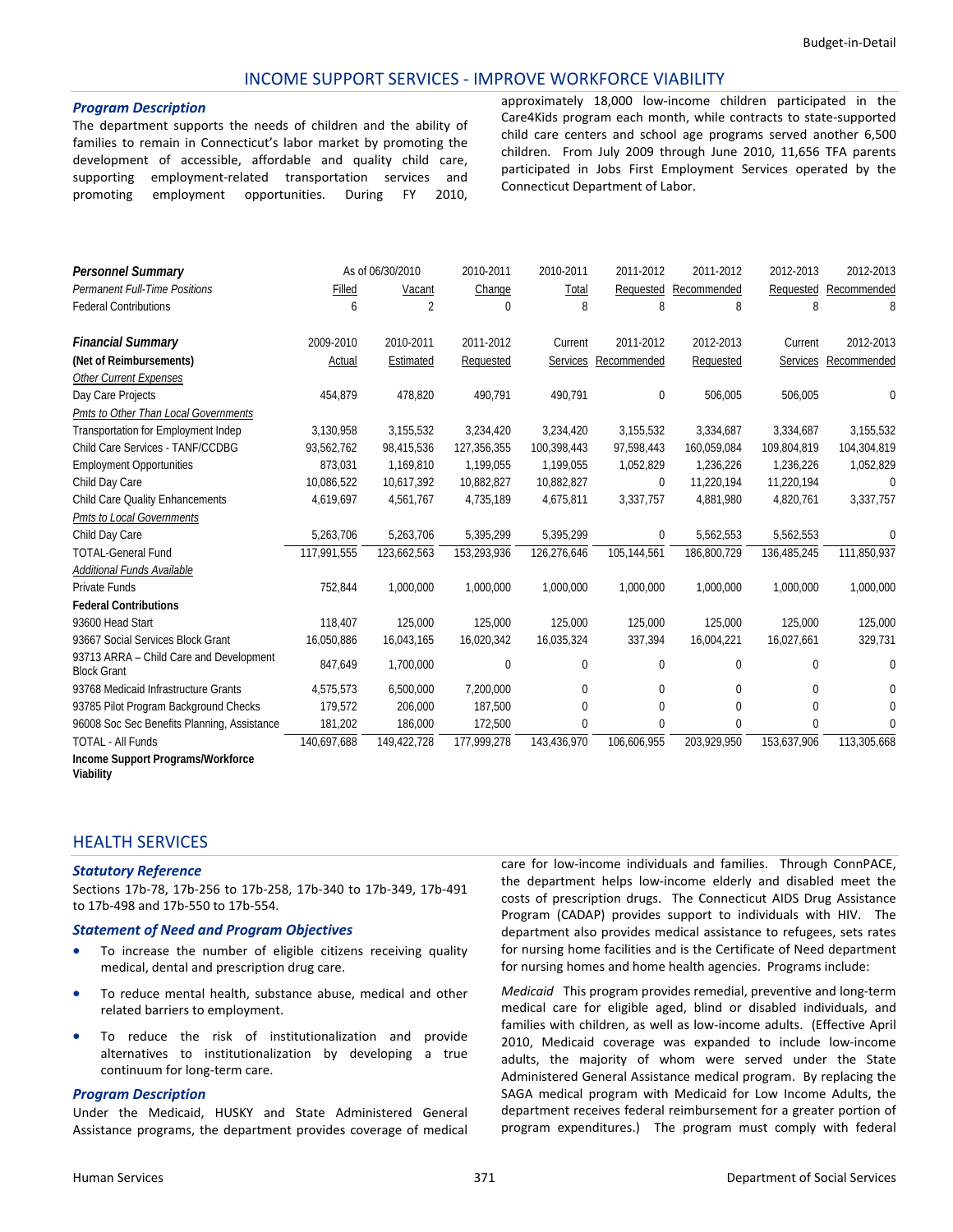Medicaid law (Title XIX of the Social Security Act) and federal regulations in order to receive reimbursement from the federal government.

Individuals may meet Medicaid eligibility requirements in a number of ways. Families are eligible for Medicaid using criteria that are very close to the TFA eligibility rules. In addition, individuals who meet all of the eligibility requirements, with the exception of income, may be eligible if the amount of medical expenses owed is greater than the amount by which their income exceeds the established income standards. Children under age 19 and their parents are covered if their family income is at or below 185% of the federal poverty level while pregnant women are covered if their income is at or below 250% of the federal poverty level.

Families may also receive Transitional Medicaid for one year after receiving TFA benefits if they have earnings at the time of TFA discontinuance or lose TFA eligibility due to receipt of child support.

The Medicaid program's objectives are supported by certain key services provided to certain categories of recipients. The Early and Periodic Screening, Diagnostic, and Treatment (EPSDT) program provides a comprehensive benefit of well child services for the 225,000 Medicaid clients under the age of 21. Medicaid also works with the school systems in Connecticut to provide Medicaid reimbursement for Medicaid covered special education services (School Based Child Health), to support School Based Health centers, and to provide Medicaid outreach.

Home and community-based services waivers provide nontraditional services, such as case management and homemaker services, to targeted elderly and disabled populations as an alternative to institutionalization. Over 20,000 frail elderly and disabled adults now receive these community‐based services as part of the department's commitment to rebalance long‐term care in favor of community-based care. The state's largest waiver, the Connecticut Home Care Program for Elders serves over 9,500 Medicaid recipients. The newest home and community-based services waiver for persons with serious and persistent mental illness began intake in April 2009. Through December 2010, 78 persons have been enrolled in the waiver. Of the 78 participants, 64 were discharged from nursing facilities.

The Money Follows the Person (MFP) Rebalancing Demonstration makes services available to transition Medicaid eligible clients back to the community who have been residents of nursing homes or other institutions for a period of no less than six months. This program receives an enhanced federal match based on a grant application that the state was awarded in 2007. The program was opened for enrollment in December of 2008. Since that time, the program has transitioned 400 persons to the community. In addition to transition services, the demonstration funds initiatives designed to increase options for community long‐term care as an alternative to institutionalization.

Finally, "Ticket to Work" legislation allowed Connecticut to have a Medicaid Buy‐in program that provides comprehensive medical coverage for people with disabilities who are working. As of December 2010, the program was providing coverage for 4,972 workers with disabilities.

*HUSKY A* Children under age 19 with family income at or below 185% of the federal poverty level and families receiving TFA are eligible for Medicaid under the HUSKY A program. Parents or relative caregivers of HUSKY children are eligible with family income at or below 185% of the federal poverty level. There is no asset limit under HUSKY A for most families.

*HUSKY B* Children in families with household incomes above 185% of the federal poverty level are eligible to receive health insurance from a number of health maintenance organization plans. Certain cost sharing provisions apply on a sliding scale depending on family income level. Based on federal Title XXI rules for the Children's Health Insurance Program, the state receives 65% reimbursement on these expenditures.

*HUSKY Behavioral Health* The department carved out HUSKY behavioral health services from the Medicaid managed care program in January 2006. This carve-out is part of a broader collaboration with the Department of Children and Families under the Connecticut Behavioral Health Partnership. Under this initiative, the departments have jointly contracted with an administrative services organization to manage the behavioral health services available under the HUSKY A, HUSKY B and DCF Voluntary Services Programs as well as DCF funded residential and community services. The development of this integrated administrative model has strengthened the state's ability to involve families in policy and planning, serve children in their homes and communities, reduce unnecessary hospital stays, and manage the program to higher outcome and performance standards.

*State Administered General Assistance (SAGA)* Prior to April 1, 2010, medical assistance under SAGA was provided to individuals who were ineligible for HUSKY and Medicaid. These individuals are now served under the Medicaid for Low Income Adults coverage group, taking advantage of a provision of the Affordable Care Act that allows states to expand Medicaid coverage and receive federal reimbursement for a greater portion of program expenditures.

*Connecticut Uncompensated Care* Under a series of Medicaid state plan amendments, the Disproportionate Share Hospital (DSH) program provides \$83.3 million in annual financial support to Connecticut's private acute care hospitals to assist with the cost of uncompensated care.

*Connecticut Home Care Program for Elders* The Connecticut Home Care Program for Elders provides home and community‐based services to frail elders as an alternative to nursing home placement. In FY 2010, approximately 14,500 clients received services under the program. The program has a state-funded as well as a Medicaid waiver component. As of August 2010, approximately 34% of the participants are receiving services under the state funded component of the program while the remaining 66% participate in the Medicaid waiver program. The Medicaid waiver was renewed effective July 1, 2010 and added personal care assistance and assistive technology as waiver services. Applicants are served in the program based on their functional needs and financial eligibility. A 15% cost share requirement was added to the state funded program effective January 1, 2010. This was reduced to 6% effective July 1, 2010. The Connecticut Home Care Program has consistently demonstrated that it is a cost effective alternative to nursing home placement. The average care plan cost for state funded clients averages less than \$900 per month while waiver clients' plans averaged approximately \$1,650 per month. The average cost to Medicare for a nursing home resident is approximately \$6,600 per month.

The Personal Care Assistance pilot program, which had provided services to 250 persons, was replaced with the addition of Personal Care Assistance services to the array of services available under the Connecticut Home Care Program for Elders effective July 1, 2010.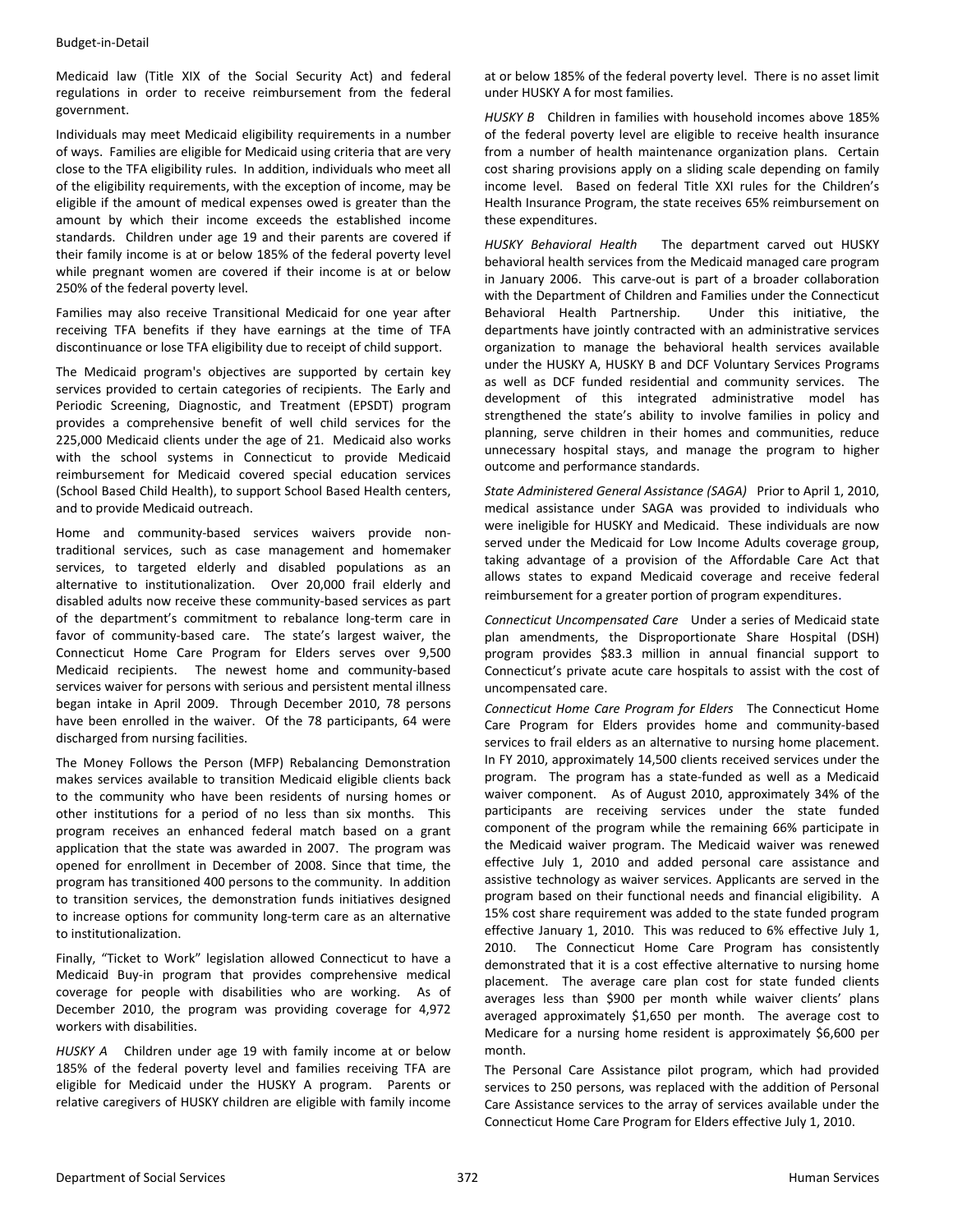The Connecticut Home Care Program for Adults with Disabilities was initiated in October 2007. The program serves up to 50 persons between the ages of 18 and 64 who have been diagnosed with a degenerative neurological condition who would otherwise, without services, require nursing facility level of care. The program mirrors the state‐funded component of the Connecticut Home Care Program for Elders. In FY 2010, 42 clients received services under the program at an average service cost of \$1,400 per month.

*Charter Oak Health Plan* This program, which was implemented in July 2008, provides comprehensive health services to adults between the ages of 19 and 64 who are uninsured and not eligible for any other publicly funded health insurance program. Depending on the date of enrollment, state premium assistance may be available to clients under a sliding scale based upon income.

*Connecticut Pharmaceutical Assistance Contract to the Elderly and Disabled (ConnPACE)*  This program assists eligible individuals in meeting the costs of prescription drugs and provides wraparound coverage for clients enrolled in Medicare Part D. Participants are required to pay a co-pay of up to \$16.25 per prescription and an annual registration fee of \$45. ConnPACE covers most drugs that require a prescription in Connecticut, plus insulin and insulin syringes.

*Medicare Savings Programs* These Medicaid programs provide Medicare‐related benefits to eligible individuals, including payment of Medicare Part B premiums. Individuals are automatically eligible for the Medicare Part D Low‐Income Subsidy, also known as "Extra Help." In October 2009, the department aligned the maximum income limit for the Medicare Savings Programs with that of the ConnPACE program. The department also eliminated the asset test for the Medicare Savings Programs. These changes allow most ConnPACE members to qualify for the Medicare Savings Programs (MSP), which provides them with Medicare‐related benefits including the federal Low‐Income Subsidy. For those clients enrolled in MSP, the state‐funded ConnPACE program is no longer responsible for Medicare D prescription drug deductibles, copayments, premiums or coverage gap costs, resulting in savings to the state.

*CHOICES* This is Connecticut's federally recognized state health insurance assistance program, which provides older adults and adults with disabilities with health insurance assistance, outreach, information and referral counseling, and eligibility screening. In FY 2010, CHOICES assisted 73,905 people.

| Program Measure                                   | 2009-2010     | 2010-2011     | 2011-2012     | 2012-2013     |
|---------------------------------------------------|---------------|---------------|---------------|---------------|
|                                                   | Actual        | Estimated     | Projected     | Projected     |
| ConnPACE                                          |               |               |               |               |
| Enrollees (monthly average)                       | 32,428        | 26.829        | 21,033        | 15,935        |
| Elderly                                           | 28,350        | 23,456        | 18,389        | 13,863        |
| Disabled                                          | 4,077         | 3,373         | 2,644         | 2,072         |
| Average net cost per client to the state (annual) | \$774         | \$223         | \$222         | \$248         |
| Medicaid                                          |               |               |               |               |
| Total applications processed per year             | 159,014       | 169,509       | 181,000       | 192,000       |
| Cases awarded                                     | 114,497       | 122,054       | 128,000       | 134,400       |
| Eligible recipients (monthly)                     | 467,876       | 498,756       | 524,000       | 550,200       |
| Annual Expenditures (\$)                          | 3,855,777,920 | 4,429,006,671 | 4,492,766,800 | 4,615,160,300 |
| Long-Term Care                                    | 1,357,172,307 | 1,315,517,003 | 1,414,800,000 | 1,414,600,000 |
| Managed Care / ASO                                | 754,500,189   | 846,524,856   | 854,796,365   | 902.609.000   |
| Behavioral Health Partnership                     | 146,037,848   | 151,754,492   | 157,824,672   | 164, 137, 659 |
| Other                                             | 1,598,067,576 | 2,115,210,321 | 2,065,345,764 | 2,133,813,642 |
| Recoveries identified due to audits (\$)          | 10.500.000    | 18.000.000    | 18.000.000    | 20,000,000    |
| Cost avoidance due to audits (\$)                 | 4,800,000     | 8,100,000     | 8,100,000     | 9,000,000     |
| Third party liability collections (\$)            | 51,600,000    | 36,000,000    | 37,000,000    | 39,000,000    |
| Nursing Facilities (SNF)                          |               |               |               |               |
| Average cost per day                              | 191.35        | 188.92        | 194.97        | 196.1         |
| Medicaid recipients using service (monthly)       | 16,883        | 16,558        | 15,773        | 14,921        |
| Pharmacy                                          |               |               |               |               |
| Average cost per prescription                     | 67.87         | 70            | 72            | 74            |
| Medicaid recipients using service (monthly)       | 405,892       | 414,010       | 434,711       | 456,446       |
| HUSKY A (Medicaid) enrollment (monthly average)   | 360,297       | 391,284       | 410,274       | 429,977       |
| HUSKY B (Title XXI) enrollment (monthly average)  | 15,486        | 15,251        | 15,056        | 15,503        |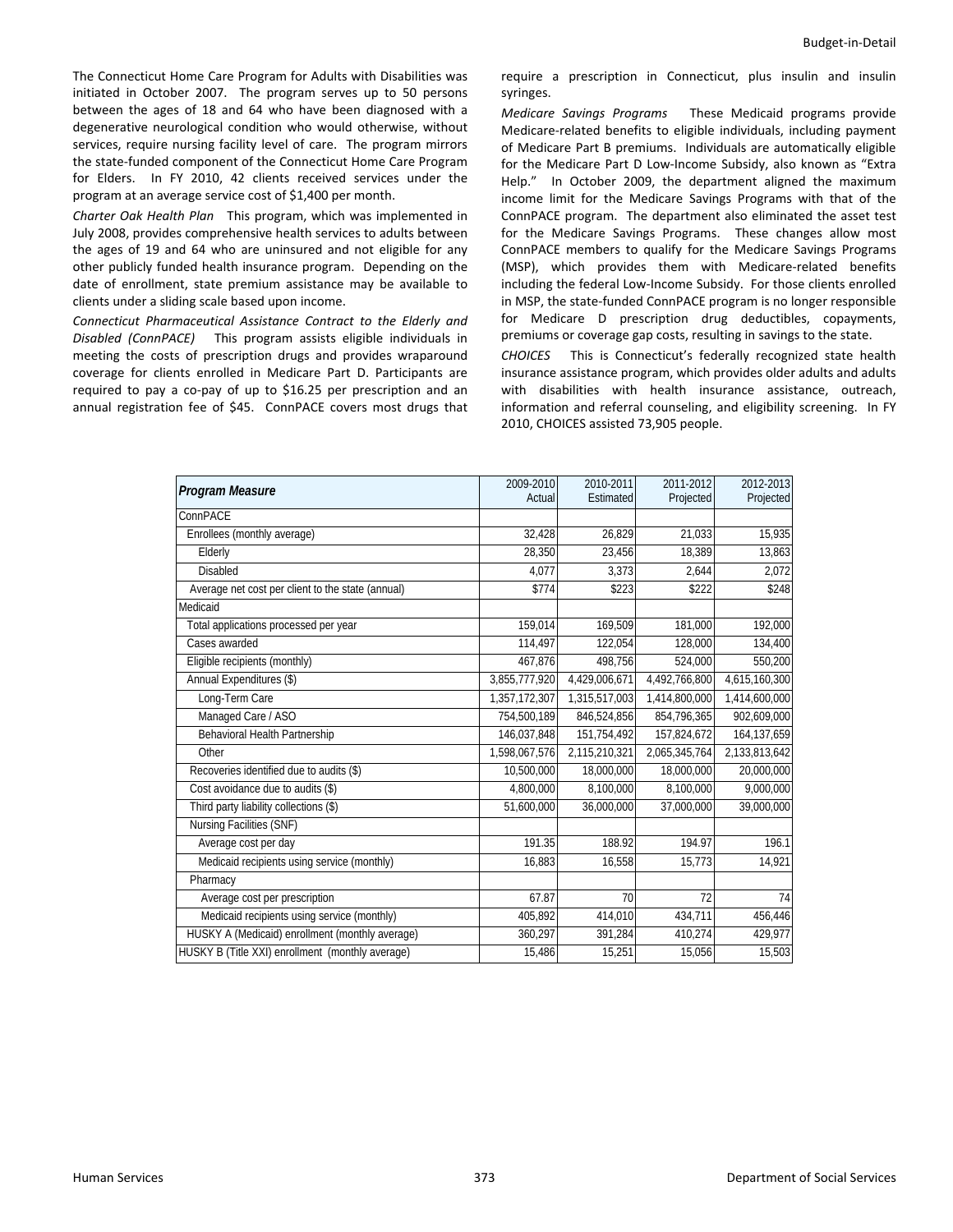| <b>Personnel Summary</b>                                  |               | As of 06/30/2010 | 2010-2011     | 2010-2011       | 2011-2012     | 2011-2012     | 2012-2013        | 2012-2013            |
|-----------------------------------------------------------|---------------|------------------|---------------|-----------------|---------------|---------------|------------------|----------------------|
| <b>Permanent Full-Time Positions</b>                      | Filled        | Vacant           | Change        | Total           | Requested     | Recommended   | Requested        | Recommended          |
| <b>Federal Contributions</b>                              | 3             | $\overline{2}$   | $\Omega$      | 5               | 5             | 5             | 5                | 5                    |
| Private Funds                                             | 26            | $\mathbf 0$      | $\mathbf 0$   | 26              | 26            | 26            | 26               | 26                   |
| <b>Financial Summary</b>                                  | 2009-2010     | 2010-2011        | 2011-2012     | Current         | 2011-2012     | 2012-2013     | Current          | 2012-2013            |
| (Net of Reimbursements)                                   | Actual        | Estimated        | Requested     | <b>Services</b> | Recommended   | Requested     |                  | Services Recommended |
| <b>Other Current Expenses</b>                             |               |                  |               |                 |               |               |                  |                      |
| <b>HUSKY Outreach</b>                                     | 494,516       | 335,564          | 343.953       | 343.953         | 335,564       | 354,616       | 354,616          | 335,564              |
| HUSKY Program                                             | 34,872,987    | 36,612,000       | 38,789,483    | 38,700,000      | 37,700,000    | 40,618,710    | 43,700,000       | 42,600,000           |
| Charter Oak Health Plan                                   | 25,250,604    | 15,150,000       | 18,143,336    | 20,800,000      | 8,770,000     | 21,617,542    | 25,100,000       | 7,760,000            |
| Pmts to Other Than Local Governments                      |               |                  |               |                 |               |               |                  |                      |
| Medicaid                                                  | 3,855,090,206 | 4,410,983,855    | 4,714,879,717 | 4,659,550,000   | 4,492,766,800 | 4,982,037,859 | 4,820,400,000    | 4,615,160,300        |
| Lifestar Helicopter                                       | 1,388,190     | 1,388,190        | 1,422,895     | 1,422,895       | $\mathbf 0$   | 1,467,004     | 1,467,004        | $\Omega$             |
| Conn Pharmaceutical Assist to Elderly                     | 25,101,554    | 6,588,700        | 5,748,304     | 4,678,800       | 664,900       | 4,288,191     | 3,957,400        | 255,000              |
| <b>Healthy Start</b>                                      | 1,415,706     | 1,490,220        | 1,527,476     | 1,527,476       | 1,490,220     | 1,574,827     | 1,574,827        | 1,490,220            |
| DMHAS - Disproportionate Share                            | 105,935,000   | 105,935,000      | 105,935,000   | 105,935,000     | 105,935,000   | 105,935,000   | 105,935,000      | 105,935,000          |
| Connecticut Home Care Program                             | 67,251,099    | 55,650,000       | 74,121,729    | 62,500,000      | 51,290,000    | 76,491,113    | 65,000,000       | 52,650,000           |
| AIDS Drug Assistance                                      | 606,678       | 606,678          | 621,845       | 606,678         | $\mathbf 0$   | 641,122       | 606,678          | $\theta$             |
| Disproportionate Share-Med Emer Asst                      | 51,725,000    | 51,725,000       | 51,725,000    | 51,725,000      | 266,600,000   | 51,725,000    | 51,725,000       | 269,000,000          |
| DSH-Urban Hospitals/Distressed                            | 31,550,000    | 31,550,000       | 31,550,000    | 31,550,000      | $\Omega$      | 31,550,000    | 31,550,000       | $\Omega$             |
| State Administered General Assistance                     | 182,070,555   | $-10,300,000$    | $\mathbf 0$   | $\mathbf 0$     | $\mathbf 0$   | 0             | $\mathbf{0}$     | $\Omega$             |
| <b>Connecticut Children's Medical Center</b>              | 11,020,000    | 11,020,000       | 11,020,000    | 11,020,000      | 10,579,200    | 11,020,000    | 11,020,000       | 10,579,200           |
| Medicare Part D Supplemental Needs                        | 5,008,380     | $\mathbf{0}$     | $\mathbf{0}$  | $\mathbf 0$     | 0             | $\mathbf 0$   | $\mathbf{0}$     | $\Omega$             |
| <b>TOTAL-General Fund</b>                                 | 4,398,780,475 | 4,718,735,207    | 5,055,828,738 | 4,990,359,802   | 4,976,131,684 | 5,329,320,984 | 5,162,390,525    | 5,105,765,284        |
| <b>Additional Funds Available</b>                         |               |                  |               |                 |               |               |                  |                      |
| Private Funds                                             | 1,947,079     | 1,769,926        | 1,853,597     | 1,286,875       | 1,286,875     | 1,225,000     | 1,225,000        | 1,225,000            |
| <b>Federal Contributions</b>                              |               |                  |               |                 |               |               |                  |                      |
| 93071 Medicare Enrollment Assistance<br>Program           | 28,407        | 54,090           | $\mathbf 0$   | $\mathbf 0$     | $\bf{0}$      | $\mathbf{0}$  | $\boldsymbol{0}$ | $\mathbf 0$          |
| 93518 ACA-Medicare Improvements-Patients<br>and Providers | $\mathbf{0}$  | 174,452          | 108,801       | 174,452         | 174,452       | 27,200        | $\overline{0}$   | $\Omega$             |
| 93566 Refugee & Entrant Assistance                        | 453,925       | 300,000          | 300,000       | 300,000         | 300,000       | 300,000       | 300,000          | 300,000              |
| 93778 Medical Assistance Program                          | 144,225,674   | 175,545,655      | 211,720,903   | 247,596,079     | 247,596,079   | 234,997,300   | 294,768,001      | 294,768,001          |
| 93779 Centers for Medicare & Medicaid<br><b>Services</b>  | 599,703       | 634,686          | 622,104       | 556,178         | 556,178       | 540,503       | 513,303          | 513,303              |
| 93793 Medicaid Transformation Grants                      | 1,629,710     | $\mathbf{0}$     | $\mathbf{0}$  | $\mathbf 0$     | $\mathbf 0$   | 0             | $\mathbf{0}$     | $\Omega$             |
| 93917 HIV Care Formula Grants                             | 18,004,065    | 18,000,000       | 9,900,000     | 18,000,000      | 18,000,000    | 9,900,000     | 18,000,000       | 18,000,000           |
| 93994 Maternal & Child Health Services                    | 280,000       | 200,000          | 200,000       | 200,000         | 200,000       | 200,000       | 200,000          | 200,000              |
| <b>TOTAL - All Funds</b>                                  | 4,565,949,038 | 4,915,414,016    | 5,280,534,143 | 5,258,473,386   | 5,244,245,268 | 5,576,510,987 | 5,477,396,829    | 5,420,771,588        |
| <b>Health Programs</b>                                    |               |                  |               |                 |               |               |                  |                      |

# HEALTH SERVICES ‐ MEET BASIC NEEDS

#### *Program Description*

The department assists eligible recipients in receiving basic health care and in ensuring access to health care coverage in a cost-effective way through the provision of remedial, preventive and long‐term care for eligible aged, blind or disabled individuals and families with children.

| <b>Personnel Summary</b>             |            | As of 06/30/2010 | 2010-2011  | 2010-2011    | 2011-2012   | 2011-2012   | 2012-2013  | 2012-2013   |
|--------------------------------------|------------|------------------|------------|--------------|-------------|-------------|------------|-------------|
| <b>Permanent Full-Time Positions</b> | Filled     | Vacant           | Change     | <u>Total</u> | Requested   | Recommended | Requested  | Recommended |
| <b>Federal Contributions</b>         |            |                  | 0          | 4            |             | 4           |            | 4           |
| Private Funds                        | 26         | 0                | 0          | 26           | 26          | 26          | 26         | 26          |
| <b>Financial Summary</b>             | 2009-2010  | 2010-2011        | 2011-2012  | Current      | 2011-2012   | 2012-2013   | Current    | 2012-2013   |
| (Net of Reimbursements)              | Actual     | Estimated        | Requested  | Services     | Recommended | Requested   | Services   | Recommended |
| <b>Other Current Expenses</b>        |            |                  |            |              |             |             |            |             |
| <b>HUSKY Outreach</b>                | 494.516    | 335.564          | 343.953    | 343.953      | 335.564     | 354.616     | 354.616    | 335,564     |
| <b>HUSKY Program</b>                 | 34.872.987 | 36.612.000       | 38.789.483 | 38,700,000   | 37.700.000  | 40.618.710  | 43.700.000 | 42,600,000  |
| Charter Oak Health Plan              | 25.250.604 | 15.150.000       | 18,143,336 | 20,800,000   | 8.770.000   | 21.617.542  | 25.100.000 | 7,760,000   |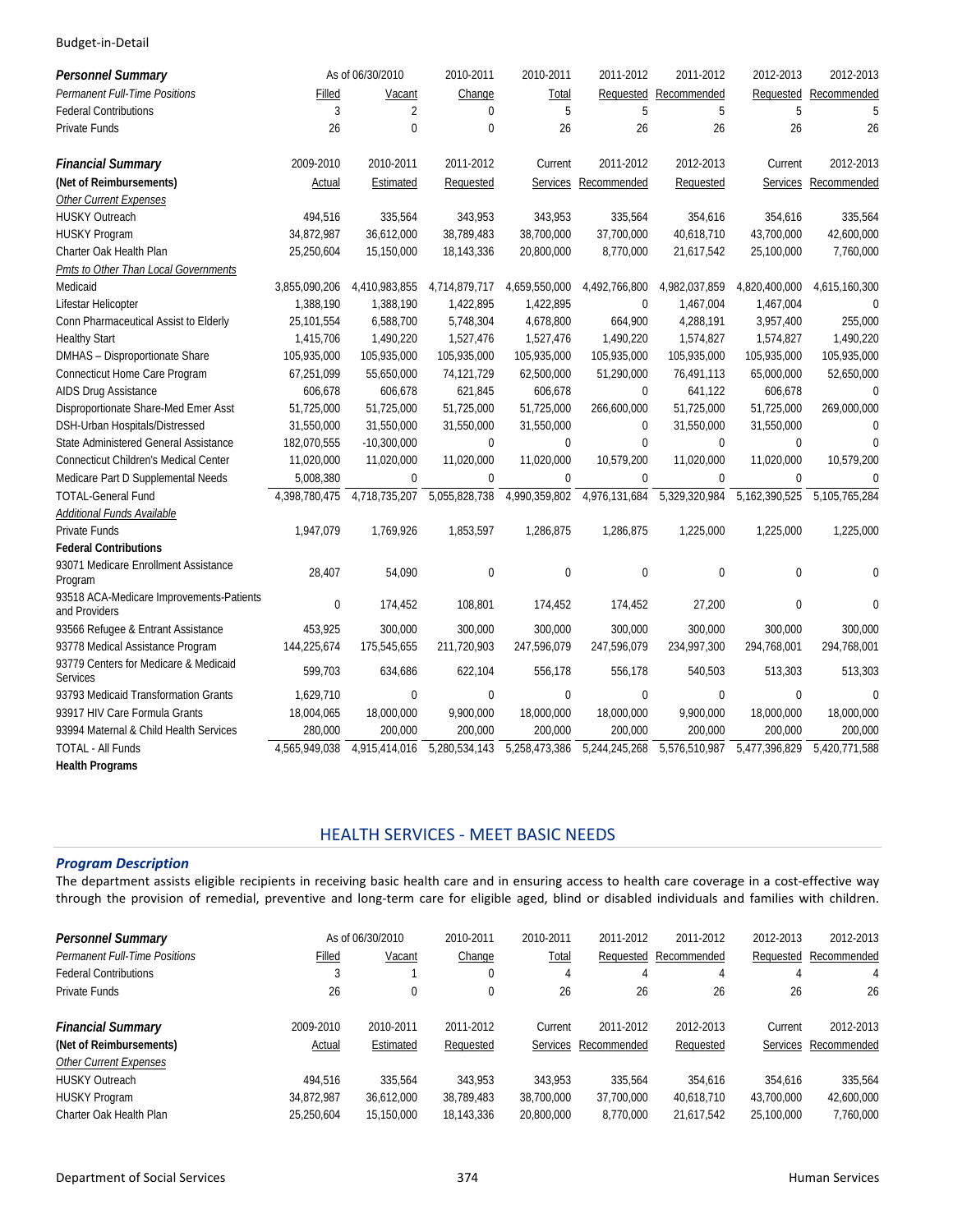| Pmts to Other Than Local Governments                      |               |               |               |               |               |               |               |               |
|-----------------------------------------------------------|---------------|---------------|---------------|---------------|---------------|---------------|---------------|---------------|
| Medicaid                                                  | 3,855,090,206 | 4.410.983.855 | 4.714.879.717 | 4,659,550,000 | 4,492,766,800 | 4,982,037,859 | 4,820,400,000 | 4,615,160,300 |
| Lifestar Helicopter                                       | 1,388,190     | 1,388,190     | 1,422,895     | 1,422,895     | $\bf{0}$      | 1,467,004     | 1,467,004     | $\Omega$      |
| <b>Healthy Start</b>                                      | 1,415,706     | 1,490,220     | 1,527,476     | 1,527,476     | 1,490,220     | 1,574,827     | 1,574,827     | 1,490,220     |
| DMHAS - Disproportionate Share                            | 105,935,000   | 105,935,000   | 105,935,000   | 105,935,000   | 105,935,000   | 105,935,000   | 105,935,000   | 105,935,000   |
| Disproportionate Share-Med Emer Asst                      | 51,725,000    | 51,725,000    | 51,725,000    | 51,725,000    | 266,600,000   | 51,725,000    | 51,725,000    | 269,000,000   |
| DSH-Urban Hospitals/Distressed                            | 31,550,000    | 31,550,000    | 31,550,000    | 31,550,000    | $\Omega$      | 31,550,000    | 31,550,000    |               |
| State Administered General Assistance                     | 182,070,555   | $-10,300,000$ | $\Omega$      | $\theta$      | 0             | $\Omega$      | 0             |               |
| <b>Connecticut Children's Medical Center</b>              | 11,020,000    | 11,020,000    | 11,020,000    | 11,020,000    | 10,579,200    | 11,020,000    | 11,020,000    | 10,579,200    |
| <b>TOTAL-General Fund</b>                                 | 4,300,812,764 | 4,655,889,829 | 4,975,336,860 | 4,922,574,324 | 4,924,176,784 | 5,247,900,558 | 5,092,826,447 | 5,052,860,284 |
| Additional Funds Available                                |               |               |               |               |               |               |               |               |
| Private Funds                                             | 1,781,269     | 1,225,000     | 1,286,875     | 1,286,875     | 1,286,875     | 1,225,000     | 1,225,000     | 1,225,000     |
| <b>Federal Contributions</b>                              |               |               |               |               |               |               |               |               |
| 93071 Medicare Enrollment Assistance<br>Program           | 28,407        | 54,090        | $\mathbf 0$   | 0             | $\mathbf{0}$  | 0             | 0             | $\Omega$      |
| 93518 ACA-Medicare Improvements-Patients<br>and Providers | $\mathbf{0}$  | 174,452       | 108,801       | 174,452       | 174,452       | 27,200        | 0             | 0             |
| 93566 Refugee & Entrant Assistance                        | 453,925       | 300,000       | 300,000       | 300,000       | 300,000       | 300,000       | 300,000       | 300,000       |
| 93778 Medical Assistance Program                          | 144,225,674   | 175,545,655   | 211,720,903   | 247,596,079   | 247,596,079   | 234,997,300   | 294,768,001   | 294,768,001   |
| 93779 Centers for Medicare & Medicaid<br><b>Services</b>  | 599,703       | 634,686       | 622,104       | 556,178       | 556,178       | 540,503       | 513,303       | 513,303       |
| 93793 Medicaid Transformation Grants                      | 1,629,710     | $\Omega$      | $\Omega$      | $\theta$      | 0             | $\Omega$      | U             | $\Omega$      |
| 93994 Maternal & Child Health Services                    | 280,000       | 200,000       | 200,000       | 200,000       | 200,000       | 200,000       | 200,000       | 200,000       |
| <b>TOTAL - All Funds</b>                                  | 4,449,811,452 | 4,834,023,712 | 5,189,575,543 | 5,172,687,908 | 5,174,290,368 | 5,485,190,561 | 5,389,832,751 | 5,349,866,588 |
|                                                           |               |               |               |               |               |               |               |               |

**Health Programs / Basic Needs** 

### HEALTH SERVICES ‐ PROMOTE INDEPENDENT LIVING

#### *Program Description*

The department provides key services which allow for the provision of prescription benefits as well as certain non‐medical services in order to avoid the more costly institutionalization of individuals. As of September 2010, the Connecticut Home Care Program for Elders provided a range of home health and community‐based services to 14,445 seniors, assisting them with support and services allowing them to remain in their homes. The department also pays for medication determined to prolong life for those suffering from AIDS or HIV infection and assists other eligible individuals with the costs of prescription drugs.

| <b>Personnel Summary</b>              |             | As of 06/30/2010 | 2010-2011  | 2010-2011       | 2011-2012    | 2011-2012   | 2012-2013       | 2012-2013   |
|---------------------------------------|-------------|------------------|------------|-----------------|--------------|-------------|-----------------|-------------|
| <b>Permanent Full-Time Positions</b>  | Filled      | Vacant           | Change     | Total           | Requested    | Recommended | Requested       | Recommended |
| <b>Federal Contributions</b>          | 0           |                  |            |                 |              |             |                 |             |
| <b>Financial Summary</b>              | 2009-2010   | 2010-2011        | 2011-2012  | Current         | 2011-2012    | 2012-2013   | Current         | 2012-2013   |
| (Net of Reimbursements)               | Actual      | Estimated        | Requested  | <b>Services</b> | Recommended  | Requested   | <b>Services</b> | Recommended |
| Pmts to Other Than Local Governments  |             |                  |            |                 |              |             |                 |             |
| Conn Pharmaceutical Assist to Elderly | 25,101,554  | 6,588,700        | 5,748,304  | 4.678.800       | 664,900      | 4,288,191   | 3,957,400       | 255,000     |
| Connecticut Home Care Program         | 67,251,099  | 55,650,000       | 74,121,729 | 62,500,000      | 51,290,000   | 76,491,113  | 65,000,000      | 52,650,000  |
| AIDS Drug Assistance                  | 606,678     | 606,678          | 621,845    | 606,678         | $\mathbf{0}$ | 641,122     | 606,678         | $\Omega$    |
| Medicare Part D Supplemental Needs    | 5,008,380   | 0                |            | C               | 0            | $\Omega$    | 0               | $\Omega$    |
| <b>TOTAL-General Fund</b>             | 97,967,711  | 62,845,378       | 80,491,878 | 67,785,478      | 51.954.900   | 81.420.426  | 69,564,078      | 52,905,000  |
| Additional Funds Available            |             |                  |            |                 |              |             |                 |             |
| Private Funds                         | 165,810     | 544,926          | 566,722    | 0               | $\theta$     | $\Omega$    | $\Omega$        | 0           |
| <b>Federal Contributions</b>          |             |                  |            |                 |              |             |                 |             |
| 93917 HIV Care Formula Grants         | 18,004,065  | 18,000,000       | 9,900,000  | 18,000,000      | 18,000,000   | 9,900,000   | 18,000,000      | 18,000,000  |
| <b>TOTAL - All Funds</b>              | 116,137,586 | 81,390,304       | 90,958,600 | 85,785,478      | 69,954,900   | 91,320,426  | 87,564,078      | 70,905,000  |
| Health Programs / Independent Living  |             |                  |            |                 |              |             |                 |             |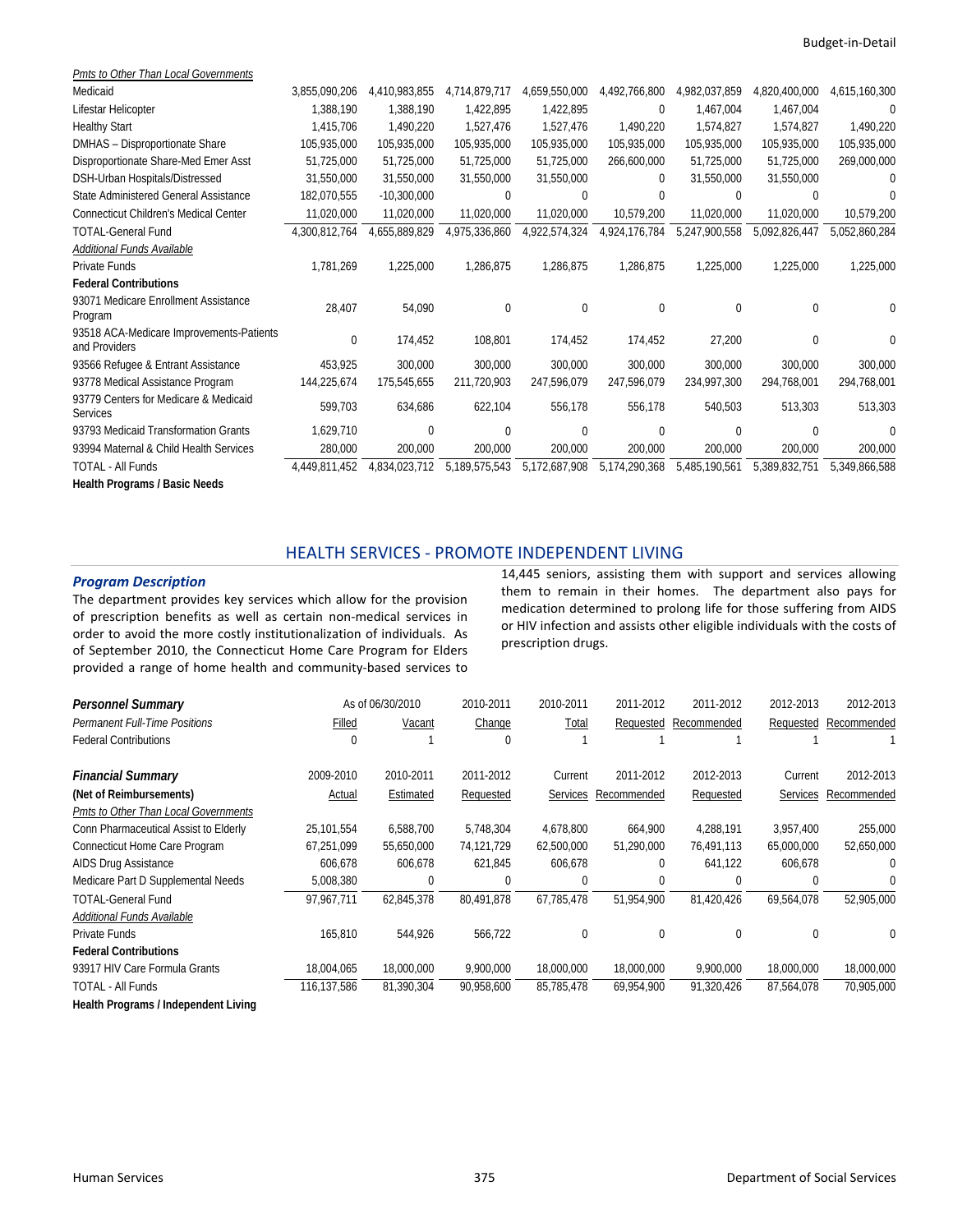#### SUPPORT AND SAFETY SERVICES

#### *Statutory Reference*

Sections 17b‐13, 17b‐107, 17b‐607, 17b‐612, 17b‐614, 17b‐653 and 17b‐658.

#### *Statement of Need and Program Objectives*

- To increase the availability of safe and healthy homes for children, families, seniors and people with disabilities.
- To reduce the abuse, neglect or exploitation of vulnerable children, youth, adults and elderly.

#### *Program Description*

The department provides a variety of special services for the support and safety of residents. Programs include:

*Human Services Infrastructure (HSI)* As part of the HSI initiative, the department, in conjunction with 2‐1‐1 Infoline and the state's twelve community action agencies (CAAs), seeks to streamline customer access to services through CAAs, DSS and other human service partners by: better use of existing resources, connecting clients to community resources before, during and after DSS intervention, getting clients to DSS better prepared to use services efficiently, coordinating services and identifying client barriers early in the process.

*Families in Training* The department provides parent education and community support services to expectant parents and parents of children under age three.

*Human Resource Development* The department funds community‐ based programs run by non‐profit agencies and municipalities with the purpose of reducing poverty by developing employment opportunities, improving human performance, motivation, productivity, physical and mental health and well‐being.

*Nursing Home Ombudsman* This program provides advocacy to protect the health, safety, welfare and rights of residents of long‐ term care facilities.

*Protective Services for the Elderly* The department investigates reports of abuse, neglect, exploitation and abandonment of person's 60 years of age or older living in the community or residing in a nursing home. Interventions to assure safety are also provided.

*Information and Referral Services for the Elderly* Information counseling and assistance are provided for Medicaid, Medicare, supplemental insurance, nursing home care, long-term care insurance and related state and federal programs.

*Community‐Based Services* This program's goal is to maintain adults with disabilities in independent living through the provision of supportive services and social work intervention.

*Vocational Rehabilitation* This program provides a wide array of individualized vocational rehabilitation services to individuals with disabilities, especially those with the most significant disabilities, so that these individuals may enter or retain competitive employment. In addition to federal and state funds that support this mission, the department receives designated state funds for services to individuals that require long‐term support to maintain competitive employment.

*Disability Determination Services* The department works in cooperation with the Social Security Administration to determine whether the state's applicants for Social Security Disability Insurance and Supplemental Security Income meet the federal disability requirements.

*Connecticut Statewide Respite Care* This state‐funded program offers case management and short‐term respite to individuals with Alzheimer's disease and related disorders. In FY 2011, over 700 clients are expected to receive direct services such as adult day care and home health services.

*Brain Get Your Mind Moving (Brain G.Y.M.M.)* This program with the New England Cognitive Center utilizes a two-tiered nonpharmaceutical approach to address the needs of individuals with Alzheimer's disease. The two primary interventions target specific areas of cognition and hands‐on cognitive training in a small group or workshop environment. In FY 2010, 40 clients participated in the program, approximately 27,360 hours of cognitive training were performed and 228 sessions were conducted.

*Connecticut National Family Caregiver Support* This program, funded under Title IIIE of the Older Americans Act, is operated in partnership with DSS' Aging Services Division and the state's Area Agencies on Aging, providing services to caregivers including family members caring for relatives age 60 and older, and grandparents or older relatives caring for children 18 years of age or under. In FY 2010, the program provided assistance to 6,486 caregivers in gaining access to services. Caregiver training, support group and counseling services were provided to 1,075 consumers. Respite care was also provided to 406 caregivers and supplemental services were provided to 525 caregivers.

*CHOICES Medi\$ave Project* This federally funded Senior Medicare Patrol Project ensures that seniors are empowered to prevent, detect and report issues of health care related fraud, errors, abuse, waste and other scams through outreach and education including volunteer presentations and one‐on‐one assistance.

*Retired and Senior Volunteer Program (RSVP)* This program recruits individuals age 55 and older for meaningful and challenging volunteer opportunities to benefit communities and non‐profit organizations throughout the state. The eleven programs across the state had 3,487 participating volunteers in FY 2010.

*Connecticut Partnership for Long‐Term Care* The Partnership is the state of Connecticut's alliance with the private insurance industry providing education and outreach and offering, through private insurers, special long‐term care insurance to help individuals avoid impoverishing themselves when paying for their long-term care. The Partnership, which is coordinated by the Office of Policy and Management, has an information and education program managed by DSS. This education program offers one-on-one counseling, distributes materials, and conducts regional public forums and other presentations. During FY 2010, the Partnership responded to 753 requests for information, counseled 300 people and reached 681 people through its five regional public forums and other presentations. As of September 2010, over 53,000 Connecticut residents have purchased Partnership‐approved long‐term care policies.

*Seniors Helping Seniors* Using a volunteer service credit program, volunteers age 55 and older provide support such as transportation to medical appointments and grocery shopping for other individuals age 55 and older who are frail or homebound. In return, the volunteers receive one credit hour for each hour volunteered, with credits redeemed at any time during the life of the program to be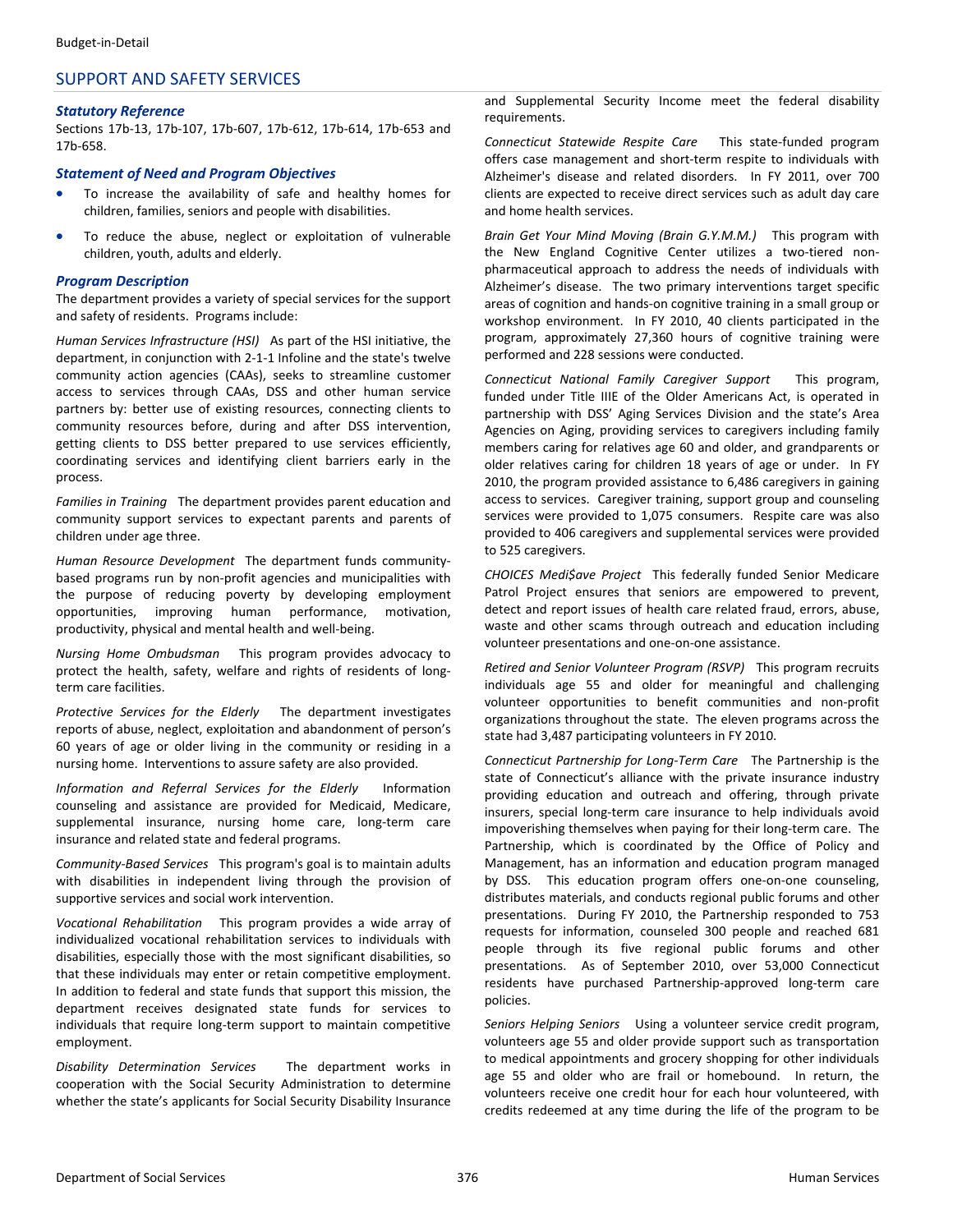used for similar services for themselves and their family members. In FY 2010, 58 new clients received services.

*Senior Community Service Employment Program* Funded under Title V of the Older Americans Act, this program is a training and employment program for low‐income seniors age 55 and over. The program offers part‐time community service training in non‐profit organizations to enhance skills and provide on‐the‐job work experience, serving 236 participants in FY 2010.

*Elderly Health Screening Program*  This program provides health screening services, oral health, geriatric assessments, follow‐up care and programs related to health promotion and wellness to persons age 60 and over at various sites throughout Connecticut. Approximately 2,940 older adults benefited from the services provided through this program in FY 2010.

*Nursing Home Diversion Modernization Grant*  In FFY 2008, the federal Administration on Aging issued a second round of Nursing Home Diversion Modernization grants designed to keep people out of institutions, in the community and off of Medicaid. Connecticut received \$649,398 for an additional 18 months to continue and expand the projects started during the 2007 grant period. Connecticut's initiative titled "Choices At Home" was piloted in the south central and western regions of the state and ended on 09/30/10. As of that date, 39 clients received cash and counseling services, 120 received expanded supplemental services, and over 1,400 consumers were served at the two pilot Aging and Disability Resource Centers.

*Children's Trust Fund*  This division provides funding for programs that prevent child abuse and neglect by helping families and communities to be responsive to children, ensuring their healthy growth and development. The programs work with high‐risk groups of parents, including those involved with domestic violence and substance abuse or with a family history of abuse, addressing mental health concerns, raising children with disabilities, living in extreme poverty and social isolation.

|                               | Program Measure                                    |        |                  |           | 2009-2010<br>Actual |              | 2010-2011<br>Estimated | 2011-2012<br>Projected |           | 2012-2013<br>Projected |     |             |
|-------------------------------|----------------------------------------------------|--------|------------------|-----------|---------------------|--------------|------------------------|------------------------|-----------|------------------------|-----|-------------|
|                               | Adult Day Care                                     |        |                  |           |                     |              |                        |                        |           |                        |     |             |
|                               | Alzheimer's victims served in adult day care       |        |                  |           | 1,397               |              | 1,144                  | 1,144                  |           | 1,144                  |     |             |
|                               | <b>Elderly Protective Services</b>                 |        |                  |           |                     |              |                        |                        |           |                        |     |             |
|                               | Protective Services for the Elderly (active cases) |        |                  |           | 3,628               |              | 3,628                  | 3,628                  |           | 3,628                  |     |             |
|                               | <b>Conservator of Estate</b>                       |        |                  |           | 105                 |              | 105                    | 105                    |           | 105                    |     |             |
|                               | <b>Conservator of Person</b>                       |        |                  |           | 396                 |              | 396                    | 396                    |           | 396                    |     |             |
|                               | <b>Rehabilitation Services</b>                     |        |                  |           |                     |              |                        |                        |           |                        |     |             |
|                               | Disability Determination Program                   |        |                  |           |                     |              |                        |                        |           |                        |     |             |
|                               | Applications for benefits                          |        |                  |           | 40,554.0            |              | 42,000.0               | 43,500.0               |           | 45,000.0               |     |             |
|                               | Average days to complete a claim                   |        |                  |           | 94.5                |              | 95.0                   | 95.0                   |           | 95.0                   |     |             |
|                               | Average of correct determination                   |        |                  |           | 92.50%              |              | 95%                    | 95.50%                 |           | 95.50%                 |     |             |
|                               | Vocational Rehabilitation clients served           |        |                  |           | 8,065.0             |              | 8,888.0                | 9,775.0                |           | 10,264.0               |     |             |
|                               | Independent Living clients served                  |        |                  |           | 895.0               |              | 895.0                  | 895.0                  |           | 895.0                  |     |             |
|                               |                                                    |        |                  |           |                     |              |                        |                        |           |                        |     |             |
| Personnel Summary             |                                                    |        | As of 06/30/2010 | 2010-2011 |                     | 2010-2011    | 2011-2012              |                        | 2011-2012 | 2012-2013              |     | 2012-2013   |
| Permanent Full-Time Positions |                                                    | Filled | Vacant           | Change    |                     | <b>Total</b> | Requested              | Recommended            |           | Requested              |     | Recommended |
| <b>Federal Contributions</b>  |                                                    | 133    | 22               | $\Omega$  |                     | 155          | 155                    |                        | 185       |                        | 155 | 185         |
| Private Funds                 |                                                    |        | $\boldsymbol{0}$ | 0         |                     |              |                        |                        | 15        |                        |     | 15          |
|                               |                                                    |        |                  |           |                     |              |                        |                        |           |                        |     |             |

| <b>Permanent Full-Time Positions</b>       | Filled     | Vacant     | Change      | Total       | Requested   | Recommended | Requested       | Recommended |
|--------------------------------------------|------------|------------|-------------|-------------|-------------|-------------|-----------------|-------------|
| <b>Federal Contributions</b>               | 133        | 22         | $\Omega$    | 155         | 155         | 185         | 155             | 185         |
| Private Funds                              |            | 0          | 0           |             |             | 15          |                 | 15          |
| <b>Financial Summary</b>                   | 2009-2010  | 2010-2011  | 2011-2012   | Current     | 2011-2012   | 2012-2013   | Current         | 2012-2013   |
| (Net of Reimbursements)                    | Actual     | Estimated  | Requested   | Services    | Recommended | Requested   | <b>Services</b> | Recommended |
| <b>Other Current Expenses</b>              |            |            |             |             |             |             |                 |             |
| Children's Trust Fund                      | 10,335,782 | 13,173,147 | 13,502,476  | 13,502,476  | 9,856,414   | 13,921,052  | 13,921,052      | 9,856,414   |
| Part-Time Interpreters - Hearing Impaired  | 0          | 0          | $\mathbf 0$ | $\mathbf 0$ | 195,241     | 0           | 0               | 191,633     |
| Pmts to Other Than Local Governments       |            |            |             |             |             |             |                 |             |
| <b>Vocational Rehabilitation</b>           | 6,186,667  | 7,386,668  | 7,571,335   | 7,571,335   | 7,386,668   | 7,806,046   | 7,806,046       | 7,386,668   |
| <b>Emergency Assistance</b>                | 0          | 475        | 487         |             |             | 502         |                 |             |
| Human Resource Dev-Hispanic Pqms           | 988,347    | 1,040,365  | 1,066,374   | 1,066,374   | $\mathbf 0$ | 1,099,432   | 1,099,432       | ∩           |
| Services to the Elderly                    | 3,826,036  | 4,593,155  | 4,810,170   | 4,534,834   | 3,471,552   | 4,959,285   | 4,673,865       | 3,471,552   |
| Safety Net Services                        | 1,930,537  | 2,100,897  | 2,153,419   | 2,153,419   | 1,890,807   | 2,220,175   | 2,220,175       | 1,890,807   |
| Services for Persons with Disabilities     | 654,381    | 660,544    | 677,057     | 677,057     | 500,865     | 698,046     | 698,046         | 500,865     |
| Human Resource Development                 | 36,652     | 38,581     | 39,546      | 39,546      | $\mathbf 0$ | 40,771      | 40,771          | 0           |
| <b>Independent Living Centers</b>          | 418,000    | 643,927    | 660,025     | 660,025     | 547,338     | 680,486     | 680,486         | 547,338     |
| <b>Community Services</b>                  | 2,716,085  | 2,735,606  | 3,114,988   | 2,803,996   | 1,226,093   | 3,211,554   | 2,890,920       | 1,177,343   |
| Alzheimer Respite Care                     | 1,630,480  | 2,294,388  | 2,351,748   | 2,351,748   | 2,294,388   | 2,424,652   | 2,424,652       | 2,294,388   |
| Human Svcs Infrastructure CAP              | 3,615,067  | 3,798,856  | 3,893,827   | 3,893,827   | 3,418,970   | 4,014,536   | 4,014,536       | 3,418,970   |
| <b>Teen Pregnancy Prevention</b>           | 1,001,322  | 1,527,384  | 1,565,569   | 1,565,569   | 2,001,372   | 1,614,101   | 1,614,101       | 2,001,372   |
| Vocational&Supplemental Svcs for the Blind | 0          | 0          | 0           | $\mathbf 0$ | 2,053,604   | 0           | 0               | 2,053,604   |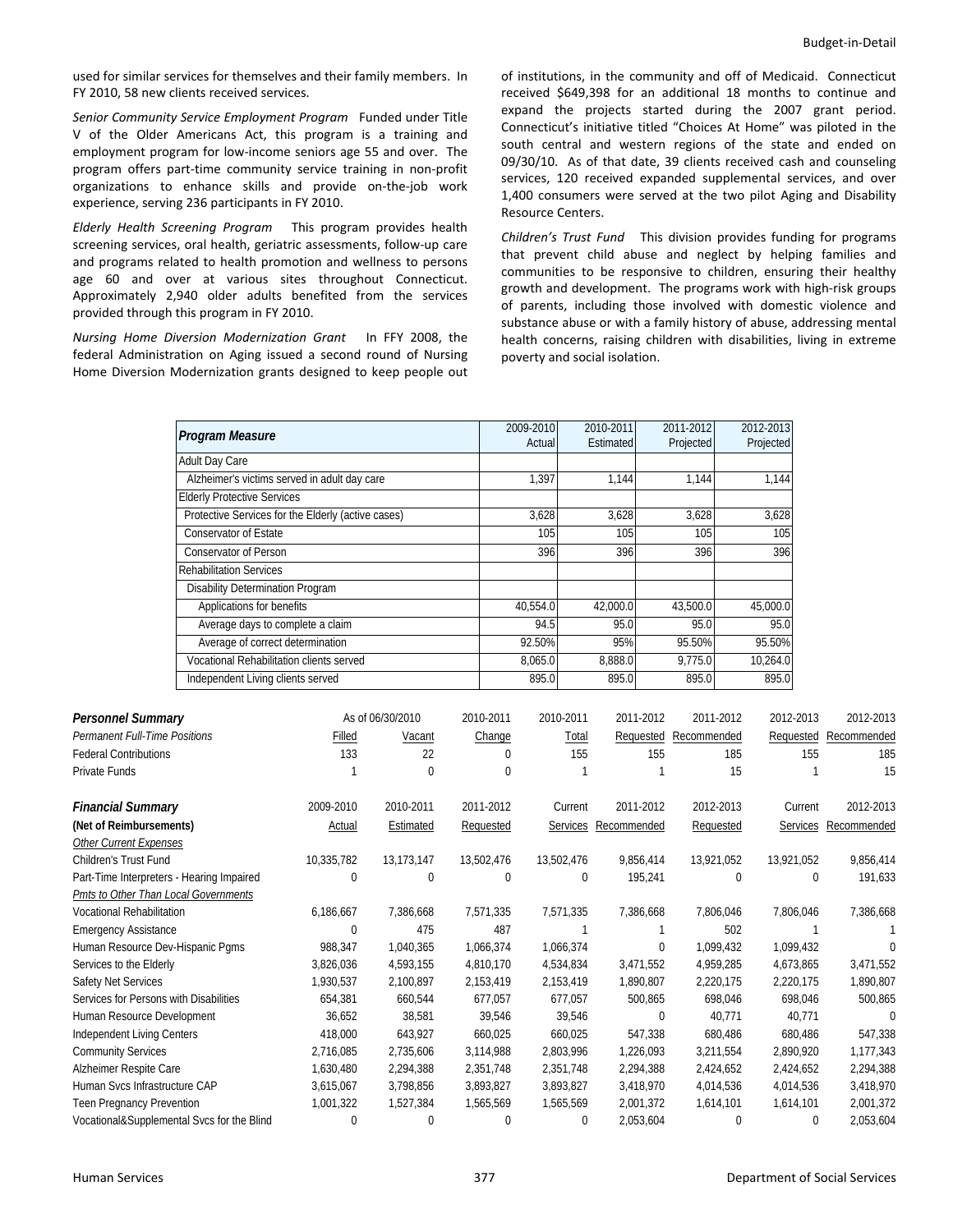| Pmts to Local Governments                                   |              |                |              |                  |             |                  |             |                |
|-------------------------------------------------------------|--------------|----------------|--------------|------------------|-------------|------------------|-------------|----------------|
| Human Resource Development                                  | 31,034       | 31,034         | 31,810       | 31,810           | 0           | 32,796           | 32,796      | $\overline{0}$ |
| Human Resource Dev-Hispanic Pgms                            | 5,900        | 5,900          | 6,048        | 6,048            | $\mathbf 0$ | 6,235            | 6,235       | $\Omega$       |
| Teen Pregnancy Prevention                                   | 71,800       | 870,326        | 892,084      | 892,084          | 56,567      | 919,739          | 919,739     | 56,567         |
| Services to the Elderly                                     | 44,405       | 44,405         | 45,515       | 45,515           | $\mathbf 0$ | 46,926           | 46,926      | $\Omega$       |
| <b>Community Services</b>                                   | 116,358      | 116,358        | 119,267      | 119,267          | 87,268      | 122,964          | 122,964     | 87,268         |
| <b>TOTAL-General Fund</b>                                   | 33,608,853   | 41,062,016     | 42,501,745   | 41,914,931       | 34,987,148  | 43,819,298       | 43,212,743  | 34,934,790     |
| <b>Other Expenses</b>                                       | 237,500      | 475,000        | 475,000      | 486,875          | 475,000     | 475,000          | 501,968     | 475,000        |
| <b>TOTAL-Insurance Fund</b>                                 | 237.500      | 475.000        | 475.000      | 486.875          | 475.000     | 475.000          | 501.968     | 475.000        |
| Additional Funds Available                                  |              |                |              |                  |             |                  |             |                |
| Private Funds                                               | 1,078,842    | 636,209        | 488,361      | 593,361          | 2,239,599   | 501.729          | 606.729     | 2,430,394      |
| <b>Federal Contributions</b>                                |              |                |              |                  |             |                  |             |                |
| 14900 Lead Paint Haz Ctl Pvt-Owned Hsng                     | 2,061,875    | 3,000,000      | $\mathbf{0}$ | 2,000,000        | 2,000,000   | 0                | 2,000,000   | 2,000,000      |
| 17235 Sr Community Service Employment                       | 1,610,088    | 2,170,870      | 1,305,927    | 1,305,927        | 1,305,927   | 1,305,927        | 1,305,927   | 1,305,927      |
| 84126 Rehabilitation Services Vocational                    | 30,917,334   | 24,551,772     | 24, 191, 478 | 23,941,478       | 28,448,295  | 25,224,788       | 24,974,788  | 28,255,968     |
| 84169 Independent Living State Grants                       | 255,817      | 309,027        | 378,478      | 378,478          | 378,478     | 464,215          | 464,215     | 464,215        |
| 84177 Rehab Svcs Independent Living                         | $\mathbf{0}$ | $\mathbf{0}$   | $\mathbf{0}$ | $\mathbf 0$      | 385,683     | $\mathbf 0$      | $\mathbf 0$ | 385,683        |
| 84187 Supported Employment Services                         | 112,181      | 240,000        | 270,000      | 270,000          | 270,000     | 300,000          | 300,000     | 300,000        |
| 84224 Assistive Technology                                  | 438,604      | 395,600        | 400,000      | 400,000          | 400,000     | 410,000          | 410,000     | 410,000        |
| 84265 Rehabilitation Training State Vocation                | 47,577       | 24,213         | 24,213       | 24,213           | 43,096      | 24,213           | 24,213      | 43,096         |
| 84390 ARRA-Rehab Services-Vocational<br><b>Rehab Grants</b> | 587,218      | 1,575,000      | 496,825      | 672,218          | 672,218     | $\mathbf 0$      | $\mathbf 0$ | $\overline{0}$ |
| 93041 Spec Prog for Aging Title VII, Chap 3                 | 53,609       | 59,907         | 59,907       | 59,907           | 59,907      | 59,907           | 59,907      | 59,907         |
| 93042 Spec Prog for Aging Title VII, Chap 2                 | 267,987      | 195,177        | 195,177      | 195,177          | 195,177     | 195,177          | 195,177     | 195,177        |
| 93043 Spec Prog for Aging Title III, Part D                 | 246.139      | 261.174        | 261,174      | 261.174          | 261,174     | 261,174          | 261,174     | 261,174        |
| 93044 Spec Prog for Aging Title III, Part B                 | 3,904,041    | 4,566,545      | 4,566,545    | 4,387,963        | 4,387,963   | 4,566,545        | 4,387,963   | 4,387,963      |
| 93048 Spec Prog for Aging Title IV & Title II               | 951,383      | 561,519        | 414,767      | 409,917          | 409,917     | 409,917          | 409,917     | 409,917        |
| 93052 National Family Caregiver Support                     | 1,682,915    | 1,821,153      | 1,821,153    | 1,821,153        | 1,821,153   | 1,821,153        | 1,821,153   | 1,821,153      |
| 93072 Lifespan Respite Care Program                         | 65,010       | 72,462         | 62,462       | 62,462           | 62,462      | 0                | $\mathbf 0$ | $\overline{0}$ |
| 93086 Promote Responsible Fatherhood                        | 1,001,988    | 750,000        | 250,000      | 250,000          | 250,000     | $\mathbf 0$      | $\theta$    | $\Omega$       |
| 93234 Traumatic Brain Injury State<br>Demonstration Pqm     | 49,332       | 1,250          | $\mathbf 0$  | $\boldsymbol{0}$ | $\pmb{0}$   | $\boldsymbol{0}$ | $\pmb{0}$   | $\Omega$       |
| 93275 Substance Abuse & Mental Health<br><b>Services</b>    | 590          | 200,000        | 200,000      | 200,000          | 200,000     | $\mathbf 0$      | $\Omega$    | $\Omega$       |
| 93566 Refugee & Entrant Assistance                          | 393,750      | $\overline{0}$ | $\mathbf{0}$ | $\pmb{0}$        | $\mathbf 0$ | $\mathbf 0$      | $\mathbf 0$ | $\bigcap$      |
| 93569 Community Services Block Grant                        | 8,368,294    | 8,393,383      | 8,393,383    | 8,393,383        | 8,393,383   | 8,393,383        | 8,393,383   | 8,393,383      |
| 93576 Refugee & Entrant Assistance Grants                   | 442,576      | 566,951        | $\Omega$     | $\boldsymbol{0}$ | $\theta$    | $\boldsymbol{0}$ | $\pmb{0}$   | $\Omega$       |
| 93590 Community-Based Family Resource &<br>Support          | 448,801      | 750,000        | 750,000      | 750,000          | 750,000     | 750,000          | 750,000     | 750,000        |
| 93667 Social Services Block Grant                           | 11,139,599   | 11,211,156     | 10,431,924   | 11,117,054       | 11,391,154  | 10,000,375       | 11,023,892  | 11,308,297     |
| 93710 ARRA - Community Services Block<br>Grant              | 6,900,038    | $\mathbf 0$    | $\mathbf 0$  | $\pmb{0}$        | $\mathbf 0$ | $\mathbf 0$      | $\mathbf 0$ | $\mathbf{0}$   |
| 93716 ARRA - TANF Supplemental Grants                       | $\mathbf 0$  | 31,200,000     | 5,700,000    | 5,700,000        | 5,700,000   | $\boldsymbol{0}$ | $\mathbf 0$ | $\overline{0}$ |
| 93779 Centers for Medicare & Medicaid<br><b>Services</b>    | 535          | $\mathbf 0$    | $\mathbf 0$  | $\pmb{0}$        | $\mathbf 0$ | $\mathbf 0$      | $\mathbf 0$ | $\overline{0}$ |
| <b>TOTAL - All Funds</b>                                    | 106,872,476  | 135,050,384    | 103,638,519  | 105,595,671      | 105,487,734 | 98,982,801       | 101.103.149 | 98.592.044     |
| <b>Support and Safety Services</b>                          |              |                |              |                  |             |                  |             |                |

# SUPPORT AND SAFETY SERVICES ‐ MEET BASIC NEEDS

#### *Program Description*

The department provides services to meet basic standards of support and safety to families or individuals as a result of an emergency, disaster or when assistance from other means is either unavailable or inadequate.

| Personnel Summary             |        | As of 06/30/2010 | 2010-2011     | 2010-2011 | 2011-2012 | 2011-2012             | 2012-2013 | 2012-2013             |
|-------------------------------|--------|------------------|---------------|-----------|-----------|-----------------------|-----------|-----------------------|
| Permanent Full-Time Positions | Filled | Vacant           | <u>Change</u> | Total     |           | Reauested Recommended |           | Requested Recommended |
| <b>Federal Contributions</b>  |        |                  |               |           |           |                       |           |                       |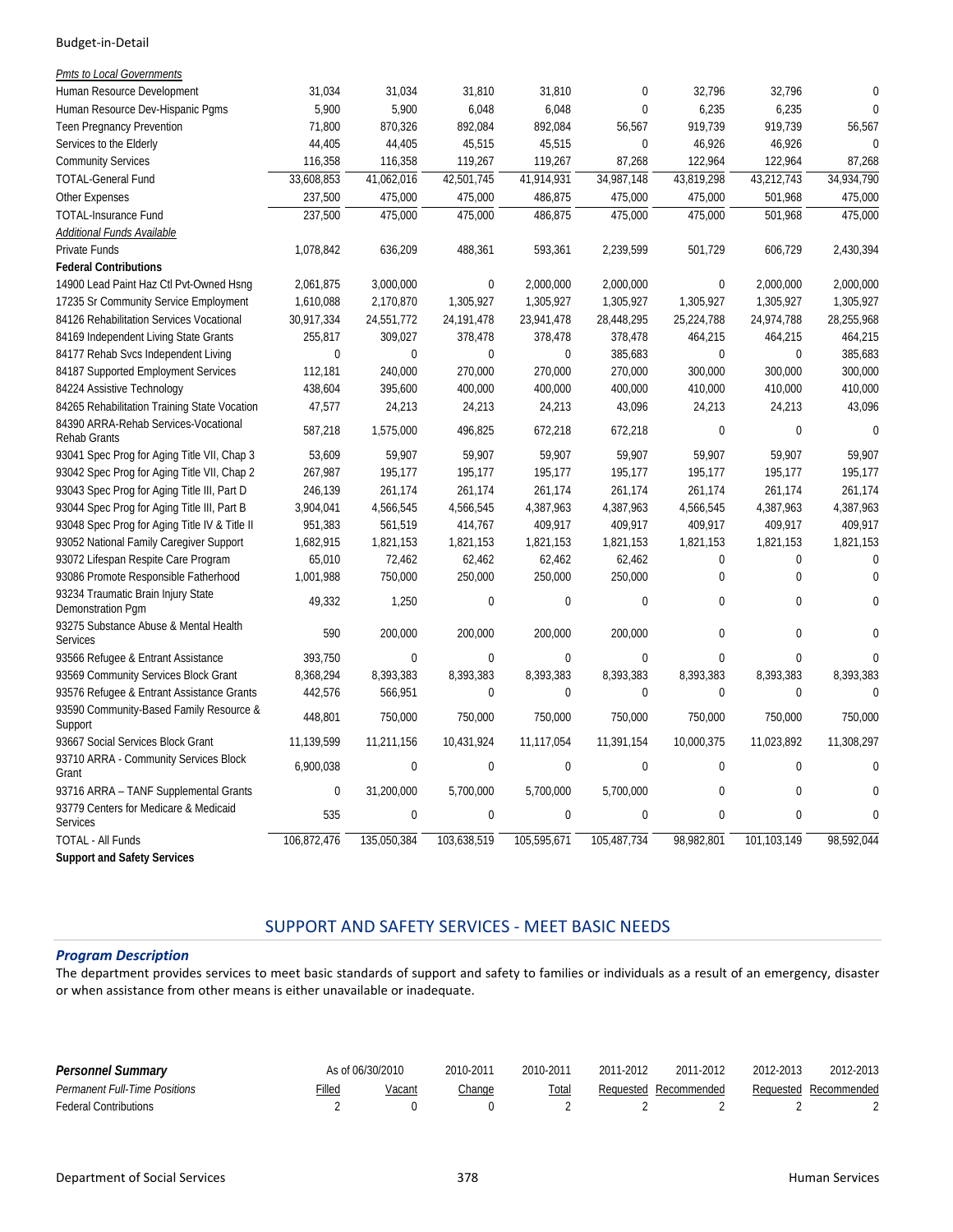| <b>Financial Summary</b>                           | 2009-2010    | 2010-2011  | 2011-2012  | Current    | 2011-2012   | 2012-2013  | Current     | 2012-2013   |
|----------------------------------------------------|--------------|------------|------------|------------|-------------|------------|-------------|-------------|
| (Net of Reimbursements)                            | Actual       | Estimated  | Requested  | Services   | Recommended | Requested  | Services    | Recommended |
| <b>Other Current Expenses</b>                      |              |            |            |            |             |            |             |             |
| <b>Children's Trust Fund</b>                       | 10,335,782   | 13,173,147 | 13,502,476 | 13,502,476 | 9,856,414   | 13,921,052 | 13,921,052  | 9,856,414   |
| Part-Time Interpreters - Hearing Impaired          | $\Omega$     | 0          | $\Omega$   | 0          | 195,241     | $\Omega$   | $\Omega$    | 191,633     |
| Pmts to Other Than Local Governments               |              |            |            |            |             |            |             |             |
| <b>Emergency Assistance</b>                        | $\Omega$     | 475        | 487        |            |             | 502        |             |             |
| Safety Net Services                                | 1,930,537    | 2,100,897  | 2,153,419  | 2,153,419  | 1,890,807   | 2,220,175  | 2,220,175   | 1,890,807   |
| <b>TOTAL-General Fund</b>                          | 12,266,319   | 15,274,519 | 15,656,382 | 15,655,896 | 11,942,463  | 16,141,729 | 16,141,228  | 11,938,855  |
| Additional Funds Available                         |              |            |            |            |             |            |             |             |
| Private Funds                                      | 830,715      | 365,567    | 320,000    | 320,000    | 321,968     | 330,567    | 330,567     | 332,682     |
| <b>Federal Contributions</b>                       |              |            |            |            |             |            |             |             |
| 14900 Lead Paint Haz Ctl Pvt-Owned Hsng            | 2,061,875    | 3,000,000  | $\Omega$   | 2,000,000  | 2,000,000   | 0          | 2,000,000   | 2,000,000   |
| 93042 Spec Prog for Aging Title VII, Chap 2        | 267,987      | 195,177    | 195,177    | 195,177    | 195,177     | 195,177    | 195,177     | 195,177     |
| 93590 Community-Based Family Resource &<br>Support | 448,801      | 750,000    | 750,000    | 750,000    | 750,000     | 750,000    | 750,000     | 750,000     |
| 93667 Social Services Block Grant                  | 822,339      | 0          | $\Omega$   | $\Omega$   | 206,100     | 0          | $\Omega$    | 216,405     |
| 93710 ARRA - Community Services Block<br>Grant     | 6,900,038    | 0          | 0          | 0          | 0           | 0          | $\mathbf 0$ | 0           |
| 93716 ARRA - TANF Supplemental Grants              | $\mathbf{0}$ | 31,200,000 | 5,700,000  | 5,700,000  | 5,700,000   | $\Omega$   | $\Omega$    | $\Omega$    |
| <b>TOTAL - All Funds</b>                           | 23,598,074   | 50,785,263 | 22,621,559 | 24,621,073 | 21,115,708  | 17,417,473 | 19,416,972  | 15,433,119  |
| <b>Support and Safety Services/Basic Needs</b>     |              |            |            |            |             |            |             |             |

# SUPPORT AND SAFETY SERVICES ‐ IMPROVE WORKFORCE VIABILITY

#### *Program Description*

The department provides opportunities to promote and/or maintain employment for disabled or low‐income individuals and families.

| <b>Personnel Summary</b>                     |            | As of 06/30/2010 | 2010-2011        | 2010-2011  | 2011-2012   | 2011-2012   | 2012-2013  | 2012-2013   |
|----------------------------------------------|------------|------------------|------------------|------------|-------------|-------------|------------|-------------|
| Permanent Full-Time Positions                | Filled     | Vacant           | Change           | Total      | Requested   | Recommended | Requested  | Recommended |
| <b>Federal Contributions</b>                 | $\Omega$   | 0                | 0                | 0          | $\Omega$    | 30          | $\theta$   | 30          |
| Private Funds                                | 0          | 0                | $\Omega$         | 0          | $\Omega$    | 14          | 0          | 14          |
| Financial Summary                            | 2009-2010  | 2010-2011        | 2011-2012        | Current    | 2011-2012   | 2012-2013   | Current    | 2012-2013   |
| (Net of Reimbursements)                      | Actual     | Estimated        | <b>Requested</b> | Services   | Recommended | Requested   | Services   | Recommended |
| Pmts to Other Than Local Governments         |            |                  |                  |            |             |             |            |             |
| <b>Vocational Rehabilitation</b>             | 6,186,667  | 7,386,668        | 7,571,335        | 7,571,335  | 7,386,668   | 7,806,046   | 7,806,046  | 7,386,668   |
| Human Resource Dev-Hispanic Pgms             | 988,347    | 1,040,365        | 1,066,374        | 1,066,374  | $\Omega$    | 1,099,432   | 1,099,432  | $\Omega$    |
| Human Resource Development                   | 36,652     | 38,581           | 39,546           | 39,546     | 0           | 40,771      | 40,771     | 0           |
| Vocational&Supplemental Svcs for the Blind   | 0          | 0                | 0                | 0          | 2,053,604   | 0           | 0          | 2,053,604   |
| <b>TOTAL-General Fund</b>                    | 7,211,666  | 8,465,614        | 8,677,255        | 8,677,255  | 9,440,272   | 8,946,249   | 8,946,249  | 9,440,272   |
| Additional Funds Available                   |            |                  |                  |            |             |             |            |             |
| Private Funds                                | 168,000    | 180,000          | 75,000           | 180,000    | 1,824,270   | 75,000      | 180,000    | 2,001,550   |
| <b>Federal Contributions</b>                 |            |                  |                  |            |             |             |            |             |
| 17235 Sr Community Service Employment        | 1,350,620  | 2.170.870        | 1,305,927        | 1,305,927  | 1,305,927   | 1,305,927   | 1,305,927  | 1,305,927   |
| 84126 Rehabilitation Services Vocational     | 30,917,334 | 24,551,772       | 24, 191, 478     | 23,941,478 | 28,448,295  | 25,224,788  | 24,974,788 | 28,255,968  |
| 84187 Supported Employment Services          | 112.181    | 240.000          | 270,000          | 270.000    | 270.000     | 300,000     | 300,000    | 300.000     |
| 84265 Rehabilitation Training State Vocation | 47,577     | 24,213           | 24,213           | 24,213     | 43,096      | 24,213      | 24,213     | 43,096      |
| 93569 Community Services Block Grant         | 8,368,294  | 8,393,383        | 8,393,383        | 8,393,383  | 8,393,383   | 8,393,383   | 8,393,383  | 8,393,383   |
| 93667 Social Services Block Grant            | 9,653,759  | 9,520,743        | 8,741,511        | 9,426,641  | 9,494,641   | 8,309,962   | 9,333,479  | 9,401,479   |
| <b>TOTAL - All Funds</b>                     | 57,829,431 | 53,546,595       | 51,678,767       | 52,218,897 | 59,219,884  | 52,579,522  | 53,458,039 | 59,141,675  |
| <b>Support and Safety Services/Workforce</b> |            |                  |                  |            |             |             |            |             |

**Viability**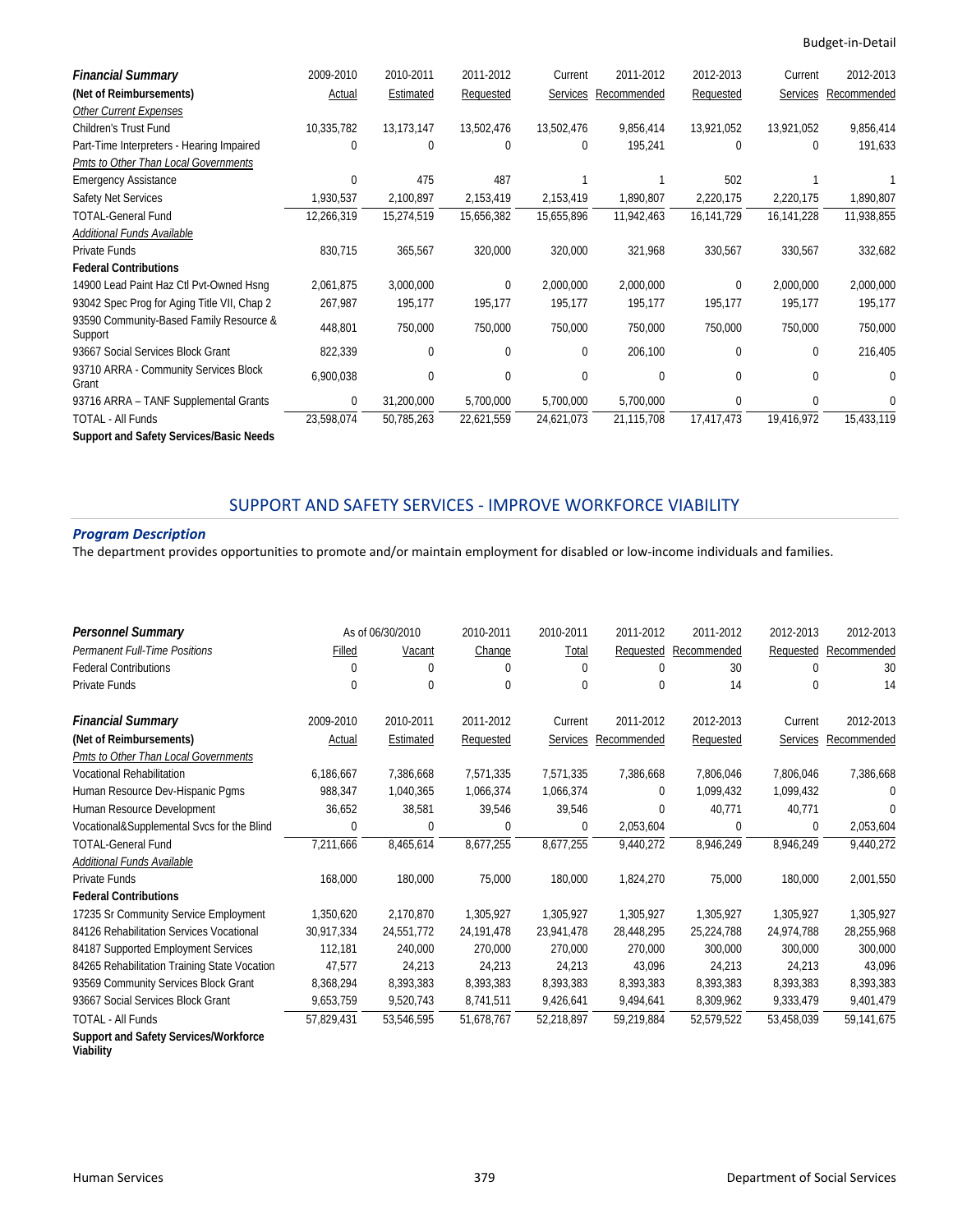## SUPPORT AND SAFETY SERVICES ‐ PROMOTE INDEPENDENT LIVING

#### *Program Description*

The department provides general support to individuals to foster their ability to live independently within the community. The department also provides programs that are designed to reduce the potential abuse, neglect or exploitation of Connecticut's most vulnerable residents.

| <b>Personnel Summary</b>                                 |             | As of 06/30/2010 | 2010-2011        | 2010-2011        | 2011-2012            | 2011-2012        | 2012-2013        | 2012-2013            |
|----------------------------------------------------------|-------------|------------------|------------------|------------------|----------------------|------------------|------------------|----------------------|
| Permanent Full-Time Positions                            | Filled      | Vacant           | Change           | <b>Total</b>     | Requested            | Recommended      | Requested        | Recommended          |
| <b>Federal Contributions</b>                             | 131         | 22               | $\mathbf 0$      | 153              | 153                  | 153              | 153              | 153                  |
| Private Funds                                            | 1           | $\mathbf 0$      | $\mathbf 0$      | 1                | 1                    | $\mathbf{1}$     | $\mathbf{1}$     | $\mathbf{1}$         |
|                                                          |             |                  |                  |                  |                      |                  |                  |                      |
| <b>Financial Summary</b>                                 | 2009-2010   | 2010-2011        | 2011-2012        | Current          | 2011-2012            | 2012-2013        | Current          | 2012-2013            |
| (Net of Reimbursements)                                  | Actual      | Estimated        | Requested        |                  | Services Recommended | Requested        |                  | Services Recommended |
| Pmts to Other Than Local Governments                     |             |                  |                  |                  |                      |                  |                  |                      |
| Services to the Elderly                                  | 3,826,036   | 4,593,155        | 4,810,170        | 4,534,834        | 3,471,552            | 4,959,285        | 4,673,865        | 3,471,552            |
| Services for Persons with Disabilities                   | 654,381     | 660,544          | 677,057          | 677,057          | 500,865              | 698,046          | 698,046          | 500,865              |
| Independent Living Centers                               | 418,000     | 643,927          | 660,025          | 660,025          | 547,338              | 680,486          | 680,486          | 547,338              |
| <b>Community Services</b>                                | 2,716,085   | 2,735,606        | 3,114,988        | 2,803,996        | 1,226,093            | 3,211,554        | 2,890,920        | 1,177,343            |
| Alzheimer Respite Care                                   | 1,630,480   | 2,294,388        | 2,351,748        | 2,351,748        | 2,294,388            | 2,424,652        | 2,424,652        | 2,294,388            |
| Human Svcs Infrastructure CAP                            | 3,615,067   | 3,798,856        | 3,893,827        | 3,893,827        | 3,418,970            | 4,014,536        | 4,014,536        | 3,418,970            |
| Teen Pregnancy Prevention                                | 1,001,322   | 1,527,384        | 1,565,569        | 1,565,569        | 2,001,372            | 1,614,101        | 1,614,101        | 2,001,372            |
| Pmts to Local Governments                                |             |                  |                  |                  |                      |                  |                  |                      |
| Human Resource Development                               | 31,034      | 31,034           | 31,810           | 31,810           | 0                    | 32,796           | 32,796           | 0                    |
| Human Resource Dev-Hispanic Pgms                         | 5,900       | 5,900            | 6,048            | 6,048            | 0                    | 6,235            | 6,235            | $\Omega$             |
| Teen Pregnancy Prevention                                | 71,800      | 870,326          | 892,084          | 892,084          | 56,567               | 919,739          | 919,739          | 56,567               |
| Services to the Elderly                                  | 44,405      | 44,405           | 45,515           | 45,515           | $\mathbf 0$          | 46,926           | 46,926           | $\Omega$             |
| <b>Community Services</b>                                | 116,358     | 116,358          | 119,267          | 119,267          | 87,268               | 122,964          | 122,964          | 87,268               |
| <b>TOTAL-General Fund</b>                                | 14,130,868  | 17,321,883       | 18,168,108       | 17,581,780       | 13,604,413           | 18,731,320       | 18,125,266       | 13,555,663           |
| Other Expenses                                           | 237,500     | 475,000          | 475,000          | 486,875          | 475,000              | 475,000          | 501,968          | 475,000              |
| <b>TOTAL-Insurance Fund</b>                              | 237,500     | 475,000          | 475.000          | 486,875          | 475,000              | 475.000          | 501,968          | 475,000              |
| Additional Funds Available                               |             |                  |                  |                  |                      |                  |                  |                      |
| Private Funds                                            | 80,127      | 90,642           | 93,361           | 93,361           | 93,361               | 96,162           | 96,162           | 96,162               |
| <b>Federal Contributions</b>                             |             |                  |                  |                  |                      |                  |                  |                      |
| 17235 Sr Community Service Employment                    | 259,468     | 0                | $\mathbf 0$      | $\boldsymbol{0}$ | $\pmb{0}$            | $\mathbf 0$      | $\mathbf 0$      | $\mathbf 0$          |
| 84169 Independent Living State Grants                    | 255,817     | 309,027          | 378,478          | 378,478          | 378,478              | 464,215          | 464,215          | 464,215              |
| 84177 Rehab Svcs Independent Living                      | $\mathbf 0$ | $\mathbf 0$      | $\mathbf 0$      | $\bf{0}$         | 385,683              | 0                | $\mathbf 0$      | 385,683              |
| 84224 Assistive Technology                               | 438,604     | 395,600          | 400,000          | 400,000          | 400,000              | 410,000          | 410,000          | 410,000              |
| 84390 ARRA-Rehab Services-Vocational                     | 587,218     | 1,575,000        | 496,825          | 672,218          | 672,218              | 0                | $\mathbf 0$      | $\mathbf 0$          |
| <b>Rehab Grants</b>                                      |             |                  |                  |                  |                      |                  |                  |                      |
| 93041 Spec Prog for Aging Title VII, Chap 3              | 53,609      | 59,907           | 59,907           | 59,907           | 59,907               | 59,907           | 59,907           | 59,907               |
| 93043 Spec Prog for Aging Title III, Part D              | 246,139     | 261,174          | 261,174          | 261,174          | 261,174              | 261,174          | 261,174          | 261,174              |
| 93044 Spec Prog for Aging Title III, Part B              | 3,904,041   | 4,566,545        | 4,566,545        | 4,387,963        | 4,387,963            | 4,566,545        | 4,387,963        | 4,387,963            |
| 93048 Spec Prog for Aging Title IV & Title II            | 951,383     | 561,519          | 414,767          | 409,917          | 409,917              | 409,917          | 409,917          | 409,917              |
| 93052 National Family Caregiver Support                  | 1,682,915   | 1,821,153        | 1,821,153        | 1,821,153        | 1,821,153            | 1,821,153        | 1,821,153        | 1,821,153            |
| 93072 Lifespan Respite Care Program                      | 65,010      | 72,462           | 62,462           | 62,462           | 62,462               | $\boldsymbol{0}$ | $\boldsymbol{0}$ | 0                    |
| 93086 Promote Responsible Fatherhood                     | 1,001,988   | 750,000          | 250,000          | 250,000          | 250,000              | $\mathbf 0$      | $\mathbf 0$      | 0                    |
| 93234 Traumatic Brain Injury State<br>Demonstration Pgm  | 49,332      | 1,250            | $\boldsymbol{0}$ | 0                | 0                    | 0                | 0                | 0                    |
| 93275 Substance Abuse & Mental Health<br>Services        | 590         | 200,000          | 200,000          | 200,000          | 200,000              | 0                | 0                | 0                    |
| 93566 Refugee & Entrant Assistance                       | 393,750     | 0                | 0                | 0                | 0                    | 0                | 0                | 0                    |
| 93576 Refugee & Entrant Assistance Grants                | 442,576     | 566,951          | $\boldsymbol{0}$ | 0                | 0                    | $\mathbf{0}$     | 0                | 0                    |
| 93667 Social Services Block Grant                        | 663,501     | 1,690,413        | 1,690,413        | 1,690,413        | 1,690,413            | 1,690,413        | 1,690,413        | 1,690,413            |
| 93779 Centers for Medicare & Medicaid<br><b>Services</b> | 535         | 0                | $\boldsymbol{0}$ | 0                | $\boldsymbol{0}$     | $\boldsymbol{0}$ | $\boldsymbol{0}$ | 0                    |
| TOTAL - All Funds                                        | 25,444,971  | 30,718,526       | 29,338,193       | 28,755,701       | 25, 152, 142         | 28,985,806       | 28,228,138       | 24,017,250           |
| Support and Safety Services/Independent                  |             |                  |                  |                  |                      |                  |                  |                      |

**Living**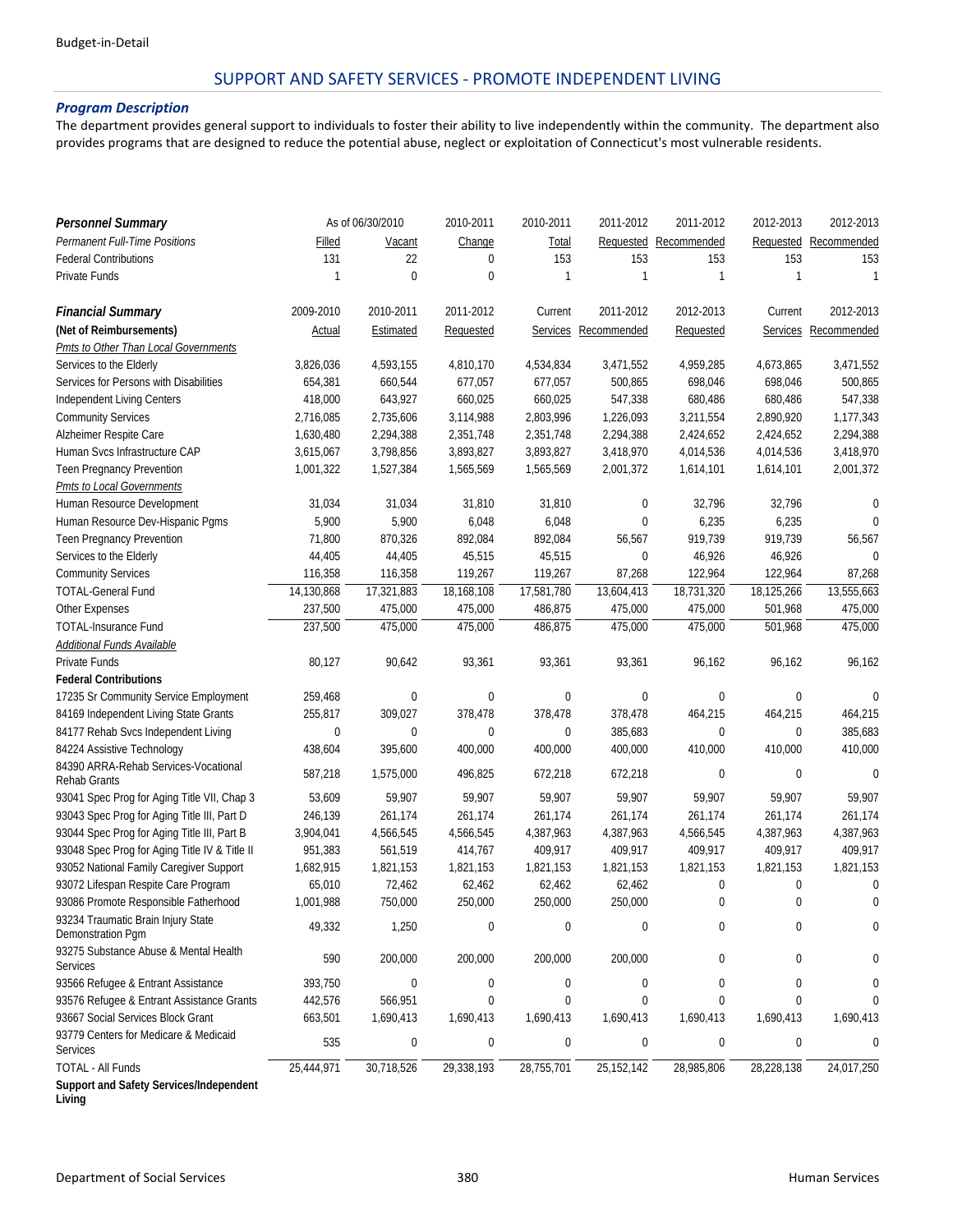# ADMINISTRATIVE SERVICES

# *Statutory Reference*

Section 17b‐3.

#### *Statement of Need and Program Objectives*

To provide services that support the implementation, administration, development, planning and review of the department's programs and functions.

#### *Program Description*

Administrative services includes: financial management, data processing, auditing, statistical reporting, administrative hearings, human resources, training, planning and policy and program development. It also includes the operation of the regional offices, which provide direct service delivery. The department administers its programs through a number of offices located in the three regions of the state, with support provided by its central office. Rehabilitative services for individuals with disabilities are provided through offices across the state. In addition, many services funded by DSS are available through community‐based agencies, including the state's five Area Agencies on Aging throughout Connecticut. The department also has out‐stationed employees at hospitals and other medical facilities to expedite Medicaid applications.

In addition to implementing, monitoring and reporting on department programs, the department supports a variety of administrative functions, including personnel services and data processing, to support regional service delivery.

| <b>Personnel Summary</b>             |             | As of 06/30/2010 | 2010-2011   | 2010-2011   | 2011-2012   | 2011-2012   | 2012-2013   | 2012-2013   |
|--------------------------------------|-------------|------------------|-------------|-------------|-------------|-------------|-------------|-------------|
| <b>Permanent Full-Time Positions</b> | Filled      | Vacant           | Change      | Total       | Requested   | Recommended | Requested   | Recommended |
| General Fund                         | 1,610       | 293              | $-99$       | 1,804       | 1,734       | 1,874       | 1,734       | 1,874       |
| <b>Financial Summary</b>             | 2009-2010   | 2010-2011        | 2011-2012   | Current     | 2011-2012   | 2012-2013   | Current     | 2012-2013   |
| (Net of Reimbursements)              | Actual      | Estimated        | Requested   | Services    | Recommended | Requested   | Services    | Recommended |
| <b>Personal Services</b>             | 100,323,646 | 110,298,644      | 121,761,194 | 126,507,623 | 129,003,904 | 117,751,678 | 122,536,735 | 124,916,000 |
| <b>Other Expenses</b>                | 87,067,195  | 107,252,393      | 89,581,891  | 89,457,395  | 90,468,432  | 91,583,546  | 92,189,616  | 89,812,301  |
| Capital Outlay                       |             |                  |             |             |             |             |             |             |
| Equipment                            | $\Omega$    |                  | 0           | 5,116,970   |             | 0           | 1,538,850   |             |
| <b>Other Current Expenses</b>        |             |                  |             |             |             |             |             |             |
| <b>Children's Health Council</b>     | 0           | 218,317          | 223,775     | 223,775     | 0           | 230,712     | 230,712     | 0           |
| <b>TOTAL-General Fund</b>            | 187,390,841 | 217.769.355      | 211,566,860 | 221,305,763 | 219,472,337 | 209,565,936 | 216,495,913 | 214,728,302 |
| Additional Funds Available           |             |                  |             |             |             |             |             |             |
| <b>Federal Contributions</b>         |             |                  |             |             |             |             |             |             |
| 93563 Child Support Enforcement      | 1,434,000   | 0                | 0           | $\mathbf 0$ | $\Omega$    | $\Omega$    | $\Omega$    | 0           |
| 93778 Medical Assistance Program     | 2,554,305   | 2,301,000        | 508,841     | 508,841     | 508,841     | 34,862      | 34,862      | 34,862      |
| <b>TOTAL - All Funds</b>             | 191,379,146 | 220,070,355      | 212,075,701 | 221,814,604 | 219.981.178 | 209,600,798 | 216,530,775 | 214,763,164 |
| <b>Administrative Services</b>       |             |                  |             |             |             |             |             |             |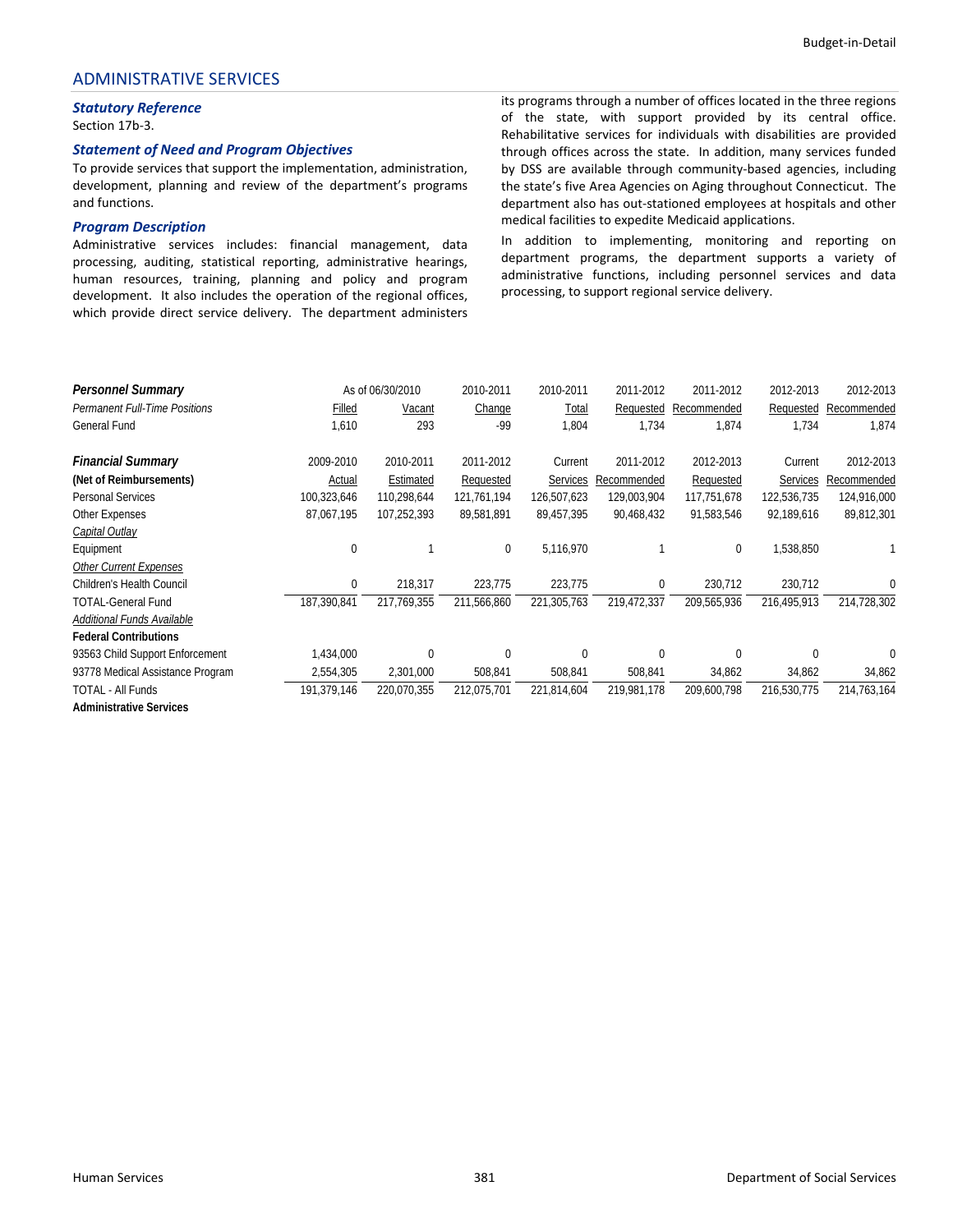# AGENCY FINANCIAL SUMMARY ‐ GENERAL FUND

| <b>Current Expenses by Minor Object</b>   | 2009-2010        | 2010-2011     | 2011-2012     | 2011-2012     | 2012-2013     | 2012-2013     |
|-------------------------------------------|------------------|---------------|---------------|---------------|---------------|---------------|
|                                           | Actual           | Estimated     | Requested     | Recommended   | Requested     | Recommended   |
| <b>Personal Services</b>                  |                  |               |               |               |               |               |
| <b>Permanent Fulltime Positions</b>       | 97,634,062       | 107,770,843   | 119,392,727   | 126,932,492   | 116,161,958   | 123,491,991   |
| <b>Other Positions</b>                    | 955,578          | 1.035.405     | 1,032,048     | 781,915       | 993,824       | 761,138       |
| Other                                     | 1,272,087        | 2,056,843     | 2,102,155     | 1,889,481     | 1,323,993     | 1,245,204     |
| Overtime                                  | 461,919          | 512,025       | 450,000       | 583,398       | 450,000       | 567,362       |
| <b>TOTAL-Personal Services Gross</b>      | 100,323,646      | 111,375,116   | 122,976,930   | 130,187,286   | 118,929,775   | 126,065,695   |
| Less Reimbursements                       | $\mathbf 0$      | $-1,076,472$  | $-1,215,736$  | $-1,183,382$  | $-1,178,097$  | $-1,149,695$  |
| Less Turnover                             | $\mathbf{0}$     | $\mathbf 0$   | $-1,413,750$  | $-3,834,800$  | $-1,543,870$  | $-3,734,800$  |
| <b>TOTAL-Personal Services Net</b>        | 100,323,646      | 110,298,644   | 120,347,444   | 125,169,104   | 116,207,808   | 121,181,200   |
| Other Expenses-Contractual Services       |                  |               |               |               |               |               |
| Dues and Subscriptions                    | 493              | 7,770         | 33,825        | 8,267         | 34,874        | 8,267         |
| <b>Utility Services</b>                   | 462,017          | 463,916       | 485,513       | 463,916       | 506,340       | 463,916       |
| Rentals, Storage and Leasing              | 5,528,156        | 5,772,156     | 6,612,761     | 6,563,993     | 6,817,757     | 6,563,993     |
| <b>Telecommunication Services</b>         | 688,481          | 690,700       | 774,427       | 757,622       | 798,403       | 757,622       |
| <b>General Repairs</b>                    | 772,247          | 784,204       | 904,836       | 823,140       | 932,886       | 823,140       |
| Motor Vehicle Expenses                    | 481,787          | 420,000       | 494,050       | 482,589       | 509,366       | 482,589       |
| Fees for Outside Professional Services    | 52,175,388       | 71,253,068    | 51,394,032    | 54,249,839    | 52,386,457    | 53,506,342    |
| Fees for Non-Professional Services        | 2,349,807        | 2,512,723     | 2,675,427     | 2,545,039     | 2,750,102     | 2,545,039     |
| DP Services, Rentals and Maintenance      | 3,592,703        | 5,166,987     | 4,700,988     | 4,580,205     | 4,887,504     | 4,602,716     |
| Postage                                   | 3,468,540        | 3,556,379     | 3,529,431     | 3,574,322     | 3,626,029     | 3,574,322     |
| Travel                                    | 46,821           | 82,750        | 70,981        | 173,676       | 56,941        | 174,016       |
| <b>Other Contractual Services</b>         | 3,699,467        | 3,538,679     | 3,644,774     | 3,560,994     | 3,678,955     | 3,560,994     |
| Advertising                               | 26,274           | 25,000        | 25,625        | 25,000        | 26,419        | 25,000        |
| Printing & Binding                        | 56,638           | 100,000       | 84,665        | 85,027        | 87,290        | 85,027        |
| Other Expenses-Commodities                |                  |               |               |               |               |               |
| Agriculture, Horticulture, Dairy & Food   | 300              | 300           | 1,018         | 337           | 1,036         | 337           |
| <b>Books</b>                              | 2,952            | 3,000         | 3,152         | 3,000         | 3,250         | 3,000         |
| Maintenance and Motor Vehicle Supplies    | 83,183           | 84,000        | 91,799        | 101,790       | 94,908        | 101,790       |
| <b>Medical Supplies</b>                   | 5                | 50            | 1,025         | 50            | 1,057         | 50            |
| Fuel                                      | 79,123           | 79,273        | 83,157        | 79,273        | 86,733        | 79,273        |
| Office Supplies                           | 783,727          | 725,772       | 760,801       | 695,424       | 784,059       | 670,424       |
| Other Expenses-Sundry                     |                  |               |               |               |               |               |
| Sundry - Other Items                      | 12,769,086       | 11,985,666    | 13,209,604    | 11,694,929    | 13.513.180    | 11,784,444    |
| <b>TOTAL-Other Expenses Gross</b>         | 87,067,195       | 107,252,393   | 89,581,891    | 90,468,432    | 91,583,546    | 89,812,301    |
| Less Reimbursements                       |                  |               |               |               |               |               |
| <b>TOTAL-Other Expenses Net</b>           | 87,067,195       | 107,252,393   | 89,581,891    | 90,468,432    | 91,583,546    | 89,812,301    |
| <b>Other Current Expenses</b>             |                  |               |               |               |               |               |
| Children's Trust Fund                     | 10,335,782       | 13,173,147    | 13,502,476    | 9,856,414     | 13,921,052    | 9,856,414     |
| Children's Health Council                 | $\mathbf 0$      | 218,317       | 223,775       | 0             | 230,712       | $\Omega$      |
| <b>HUSKY Outreach</b>                     | 494,516          | 335,564       | 343,953       | 335,564       | 354,616       | 335,564       |
| Genetic Tests in Paternity Actions        | 87,840           | 191,142       | 195,921       | 191,142       | 201,994       | 191,142       |
| State-Funded Suppl Nutrition Assistance   | 539,716          | 816,357       | 1,854,803     | 936,054       | 2,915,860     | 1,350,644     |
| Day Care Projects                         | 454,879          | 478,820       | 490,791       | 0             | 506,005       | 0             |
| HUSKY Program                             | 34,872,987       | 36,612,000    | 38,789,483    | 37,700,000    | 40,618,710    | 42,600,000    |
| Charter Oak Health Plan                   | 25,250,604       | 15,150,000    | 18,143,336    | 8,770,000     | 21,617,542    | 7,760,000     |
| Part-Time Interpreters - Hearing Impaired | $\boldsymbol{0}$ | 0             | 0             | 195,241       | 0             | 191,633       |
| <b>TOTAL-Other Current Expenses</b>       | 72,036,324       | 66,975,347    | 73,544,538    | 57,984,415    | 80,366,491    | 62,285,397    |
| Pmts to Other Than Local Govts            |                  |               |               |               |               |               |
| Vocational Rehabilitation                 | 6,186,667        | 7,386,668     | 7,571,335     | 7,386,668     | 7,806,046     | 7,386,668     |
| Medicaid                                  | 3,855,090,206    | 4,410,983,855 | 4,714,879,717 | 4,492,766,800 | 4,982,037,859 | 4,615,160,300 |
| Lifestar Helicopter                       | 1,388,190        | 1,388,190     | 1,422,895     | 0             | 1,467,004     | 0             |
| Old Age Assistance                        | 35,263,210       | 34,955,566    | 38,110,448    | 35,486,987    | 40,629,828    | 35,649,918    |
| Aid to the Blind                          | 747,179          | 729,000       | 955,425       | 767,306       | 1,074,979     | 752,223       |
| Aid to the Disabled                       | 60,406,628       | 61,575,424    | 67,212,596    | 61,512,712    | 68,058,904    | 60,728,321    |
| Temporary Assist to Families - TANF       | 119,103,488      | 118,958,385   | 121,374,131   | 120,401,266   | 125,977,147   | 122,010,034   |
|                                           |                  |               |               |               |               |               |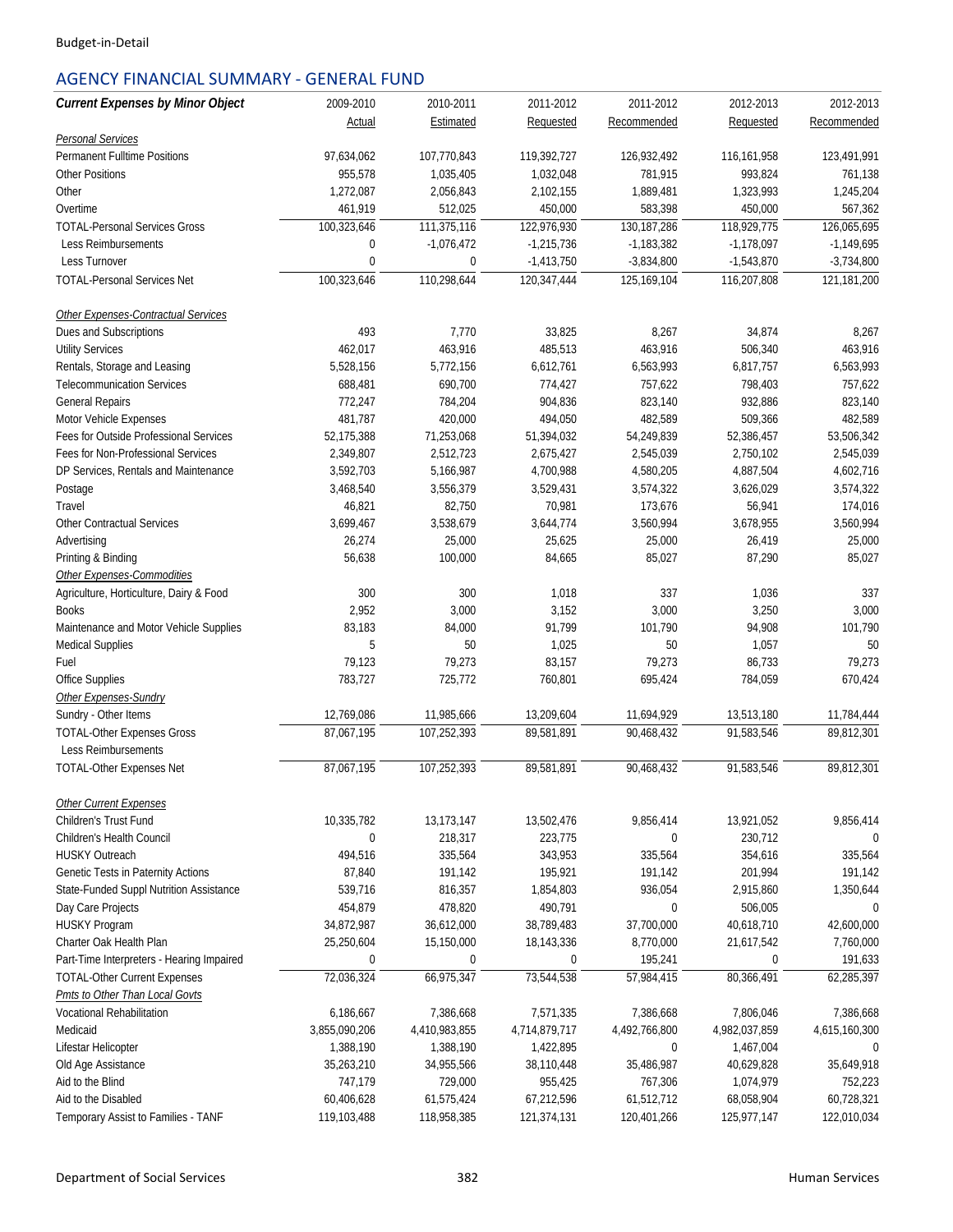| <b>Emergency Assistance</b>                  | $\mathbf{0}$  | 475           | 487           | 1              | 502           | 1             |
|----------------------------------------------|---------------|---------------|---------------|----------------|---------------|---------------|
| <b>Food Stamp Training Expenses</b>          | 11,196        | 12,000        | 12,300        | 12,000         | 12,681        | 12,000        |
| Conn Pharmaceutical Assist to Elderly        | 25,101,554    | 6,588,700     | 5,748,304     | 664,900        | 4,288,191     | 255,000       |
| <b>Healthy Start</b>                         | 1,415,706     | 1,490,220     | 1,527,476     | 1,490,220      | 1,574,827     | 1,490,220     |
| DMHAS - Disproportionate Share               | 105,935,000   | 105,935,000   | 105,935,000   | 105,935,000    | 105,935,000   | 105,935,000   |
| Connecticut Home Care Program                | 67,251,099    | 55,650,000    | 74,121,729    | 51,290,000     | 76,491,113    | 52,650,000    |
| Human Resource Dev-Hispanic Pgms             | 988,347       | 1,040,365     | 1,066,374     | 0              | 1,099,432     | $\mathbf 0$   |
| Services to the Elderly                      | 3,826,036     | 4,593,155     | 4,810,170     | 3,471,552      | 4,959,285     | 3,471,552     |
| Safety Net Services                          | 1,930,537     | 2,100,897     | 2,153,419     | 1,890,807      | 2,220,175     | 1,890,807     |
| Transportation for Employment Indep          | 3,130,958     | 3,155,532     | 3,234,420     | 3,155,532      | 3,334,687     | 3,155,532     |
| <b>Transitionary Rental Assistance</b>       | 860,199       | 572,680       | 570,402       | 0              | 839,042       | $\theta$      |
| <b>Refunds of Collections</b>                | $\mathbf 0$   | 177,792       | 182,237       | 177,792        | 187,886       | 177,792       |
| Services for Persons with Disabilities       | 654,381       | 660,544       | 677,057       | 500,865        | 698,046       | 500,865       |
| Child Care Services - TANF/CCDBG             | 93,562,762    | 98,415,536    | 127,356,355   | 97,598,443     | 160,059,084   | 104,304,819   |
| <b>Nutrition Assistance</b>                  | 425,280       | 447,663       | 458,855       | 447,663        | 473,079       | 447,663       |
| <b>Housing/Homeless Services</b>             | 41,118,562    | 50,224,357    | 52,491,596    | 52,538,401     | 55,521,664    | 57,029,871    |
| <b>Employment Opportunities</b>              | 873,031       | 1,169,810     | 1,199,055     | 1,052,829      | 1,236,226     | 1,052,829     |
| Human Resource Development                   | 36,652        | 38,581        | 39,546        | 0              | 40,771        | 0             |
| Child Day Care                               | 10,086,522    | 10,617,392    | 10,882,827    | 0              | 11,220,194    | $\Omega$      |
| Independent Living Centers                   | 418,000       | 643,927       | 660,025       | 547,338        | 680,486       | 547,338       |
| AIDS Drug Assistance                         | 606,678       | 606,678       | 621,845       | $\Omega$       | 641,122       | U             |
| Disproportionate Share-Med Emer Asst         | 51,725,000    | 51,725,000    | 51,725,000    | 266,600,000    | 51,725,000    | 269,000,000   |
| DSH-Urban Hospitals/Distressed               | 31,550,000    | 31,550,000    | 31,550,000    | 0              | 31,550,000    | $\Omega$      |
| State Administered General Assistance        | 197,382,348   | 4,109,400     | 16,074,611    | 14,550,817     | 16,821,160    | 14,723,163    |
| Child Care Quality Enhancements              | 4,619,697     | 4,561,767     | 4,735,189     | 3,337,757      | 4,881,980     | 3,337,757     |
| <b>Connecticut Children's Medical Center</b> | 11,020,000    | 11,020,000    | 11,020,000    | 10,579,200     | 11,020,000    | 10,579,200    |
| <b>Community Services</b>                    | 2,716,085     | 2,735,606     | 3,114,988     | 1,226,093      | 3,211,554     | 1,177,343     |
| Alzheimer Respite Care                       | 1,630,480     | 2,294,388     | 2,351,748     | 2,294,388      | 2,424,652     | 2,294,388     |
| Human Svcs Infrastructure CAP                | 3,615,067     | 3,798,856     | 3,893,827     | 3,418,970      | 4,014,536     | 3,418,970     |
| <b>Teen Pregnancy Prevention</b>             | 1,001,322     | 1,527,384     | 1,565,569     | 2,001,372      | 1,614,101     | 2,001,372     |
| Medicare Part D Supplemental Needs           | 5,008,380     | $\mathbf 0$   | 0             | 0              | $\mathbf 0$   | 0             |
| Vocational&Supplemental Svcs for the Blind   | $\mathbf{0}$  | $\mathbf 0$   | 0             | 2,053,604      | $\mathbf 0$   | 2,053,604     |
| <b>TOTAL-Pmts to Other Than Local Govts</b>  | 4,746,686,447 | 5,093,440,793 | 5,471,306,958 | 5,345,157,283  | 5,785,828,243 | 5,483,194,550 |
| Pmts to Local Governments                    |               |               |               |                |               |               |
| Child Day Care                               | 5,263,706     | 5,263,706     | 5,395,299     | 0              | 5,562,553     | 0             |
| Human Resource Development                   | 31,034        | 31,034        | 31,810        | $\overline{0}$ | 32,796        | 0             |
| Human Resource Dev-Hispanic Pgms             | 5,900         | 5,900         | 6,048         | $\Omega$       | 6,235         | $\Omega$      |
| Teen Pregnancy Prevention                    | 71,800        | 870,326       | 892,084       | 56,567         | 919,739       | 56,567        |
| Services to the Elderly                      | 44,405        | 44,405        | 45,515        | $\Omega$       | 46,926        | $\Omega$      |
| Housing/Homeless Services                    | 686,592       | 686,592       | 703,756       | 634,026        | 725,572       | 634,026       |
| <b>Community Services</b>                    | 116,358       | 116,358       | 119,267       | 87,268         | 122,964       | 87,268        |
| <b>TOTAL-Pmts to Local Governments</b>       | 6,219,795     | 7,018,321     | 7,193,779     | 777,861        | 7,416,785     | 777,861       |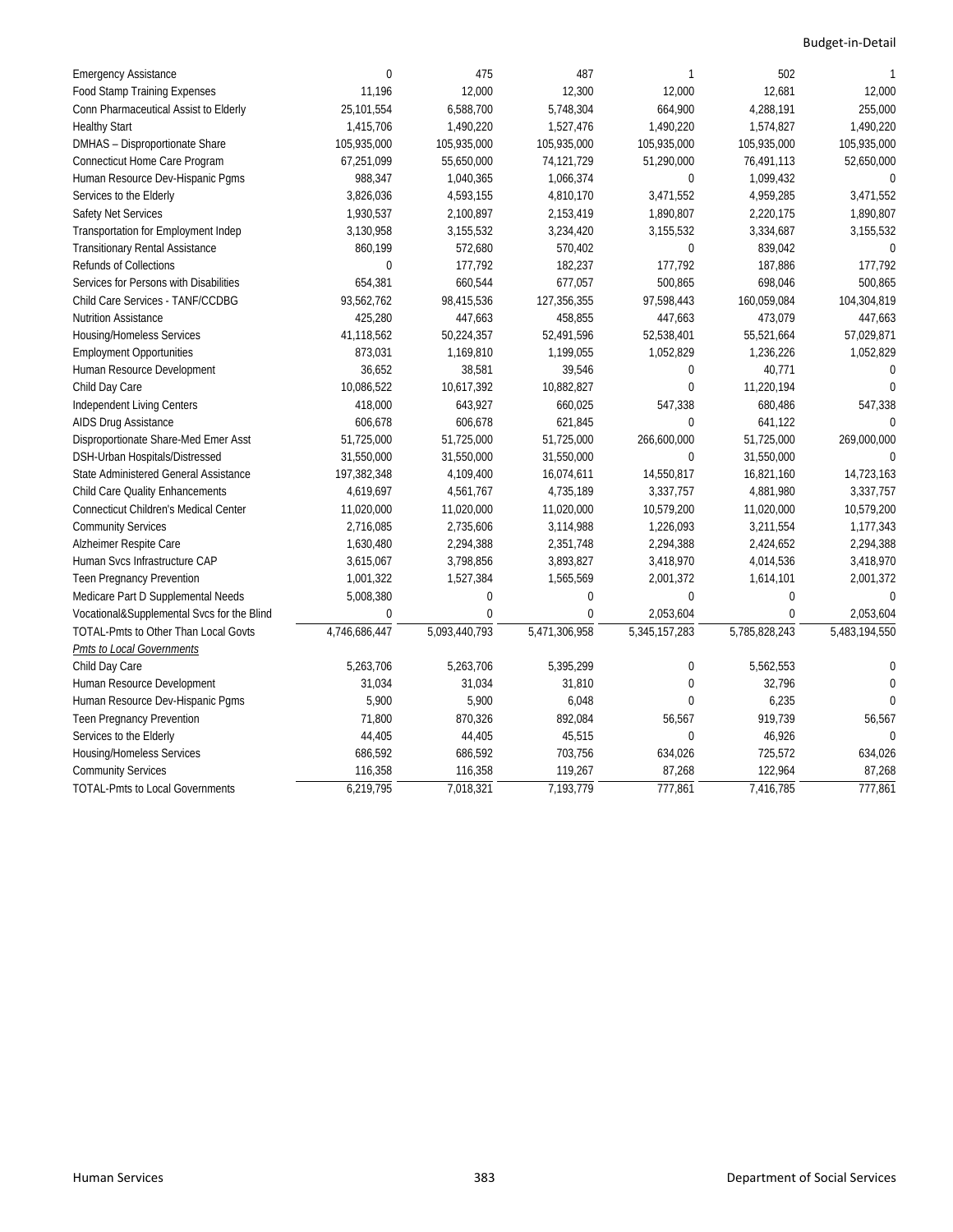# AGENCY FINANCIAL SUMMARY ‐ INSURANCE FUND

| <b>Current Expenses by Minor Object</b>                         |               | 2009-2010     | 2010-2011     | 2011-2012     |               | 2011-2012     | 2012-2013     | 2012-2013     |
|-----------------------------------------------------------------|---------------|---------------|---------------|---------------|---------------|---------------|---------------|---------------|
|                                                                 |               | Actual        | Estimated     | Requested     | Recommended   |               | Requested     | Recommended   |
| Other Expenses-Contractual Services                             |               |               |               |               |               |               |               |               |
| Fees for Outside Professional Services                          |               | 237,500       | 475,000       | 475,000       |               | 475,000       | 475,000       | 475,000       |
| <b>TOTAL-Other Expenses Gross</b><br><b>Less Reimbursements</b> |               | 237,500       | 475.000       | 475.000       |               | 475,000       | 475.000       | 475,000       |
| <b>TOTAL-Other Expenses Net</b>                                 |               | 237,500       | 475,000       | 475,000       |               | 475,000       | 475,000       | 475,000       |
|                                                                 |               |               |               |               |               |               |               |               |
| Character & Major Object Summary                                | 2009-2010     | 2010-2011     | 2011-2012     | Current       | 2011-2012     | 2012-2013     | Current       | 2012-2013     |
|                                                                 | Actual        | Estimated     | Requested     | Services      | Recommended   | Requested     | Services      | Recommended   |
| Personal Services Net                                           | 100,323,646   | 110,298,644   | 120,347,444   | 122,767,623   | 125,169,104   | 116,207,808   | 118,896,735   | 121,181,200   |
| Other Expenses Net                                              | 87,067,195    | 107,252,393   | 89,581,891    | 89,457,395    | 90,468,432    | 91,583,546    | 92,189,616    | 89,812,301    |
| Capital Outlay                                                  | $\mathbf 0$   |               | $\mathbf{0}$  | 5.116.970     |               | 0             | 1,538,850     |               |
| <b>Other Current Expenses</b>                                   | 72,036,324    | 66.975.347    | 73,544,538    | 75,674,637    | 57,984,415    | 80.366.491    | 86,046,284    | 62,285,397    |
| Payments to Other Than Local Governments                        | 4,746,686,447 | 5,093,440,793 | 5,471,306,958 | 5,376,007,192 | 5,345,157,283 | 5,785,828,243 | 5,565,584,360 | 5,483,194,550 |
| Payments to Local Governments                                   | 6,219,795     | 7,018,321     | 7,193,779     | 7,193,779     | 777,861       | 7,416,785     | 7,416,785     | 777,861       |
| <b>TOTAL-General Fund Net</b>                                   | 5,012,333,407 | 5,384,985,499 | 5,761,974,610 | 5,676,217,596 | 5,619,557,096 | 6,081,402,873 | 5,871,672,630 | 5,757,251,310 |
| Other Expenses Net                                              | 237,500       | 475,000       | 475,000       | 486,875       | 475,000       | 475,000       | 501,968       | 475,000       |
| <b>TOTAL-Insurance Fund Net</b>                                 | 237,500       | 475,000       | 475,000       | 486,875       | 475,000       | 475,000       | 501,968       | 475,000       |
| Additional Funds Available                                      |               |               |               |               |               |               |               |               |
| <b>Federal and Other Activities</b>                             | 517,182,880   | 569,489,835   | 495,345,791   | 560,546,100   | 550,033,653   | 508,312,529   | 572,649,027   | 560,921,248   |
| <b>Private Funds</b>                                            | 4,643,214     | 3,709,194     | 3,501,958     | 3,040,236     | 4,686,474     | 2,886,729     | 2,991,729     | 4,815,394     |
| <b>TOTAL-All Funds Net</b>                                      | 5,534,397,001 | 5,958,659,528 | 6,261,297,359 | 6,240,290,807 | 6,174,752,223 | 6,593,077,131 | 6,447,815,354 | 6,323,462,952 |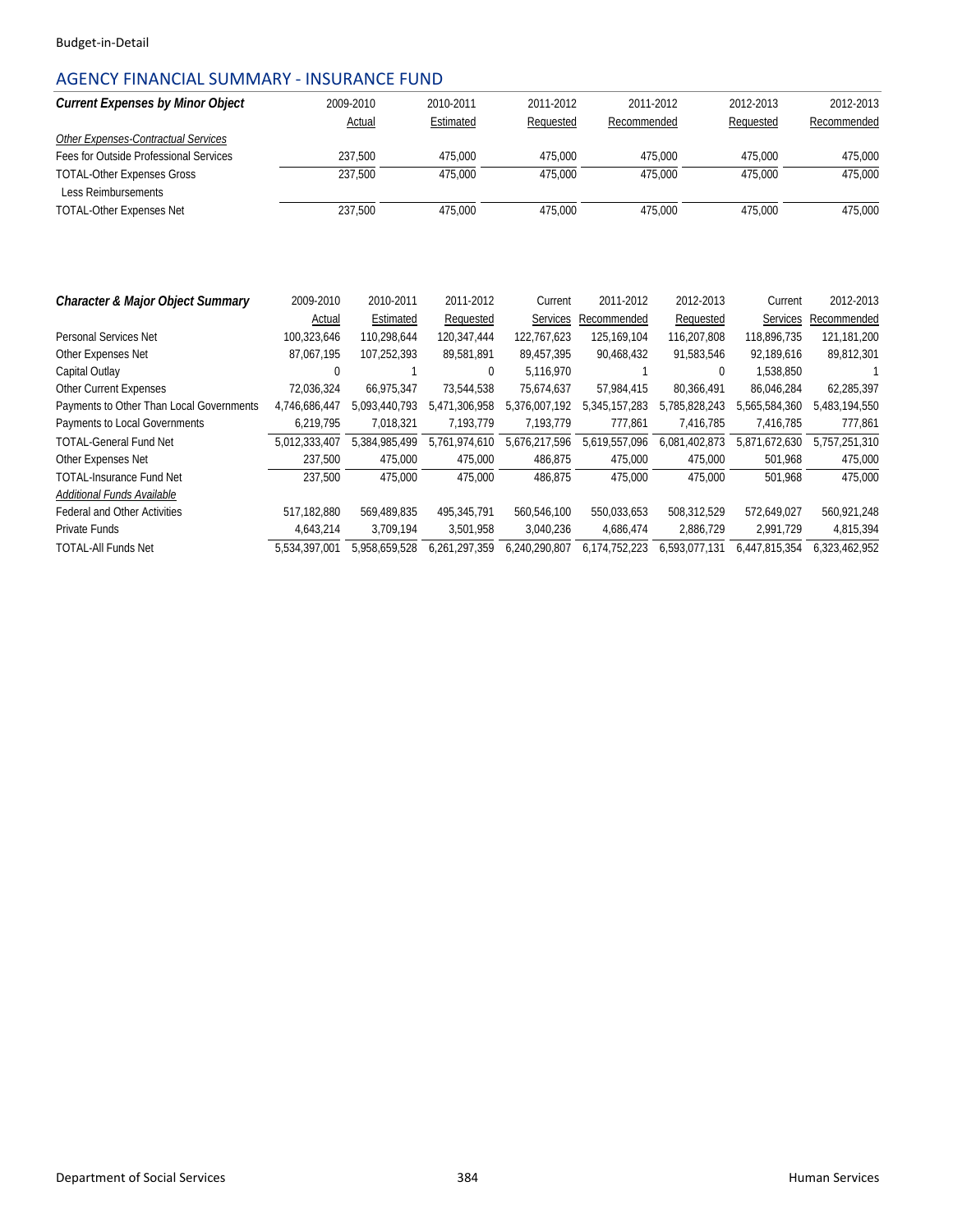<span id="page-32-0"></span>

# STATE DEPARTMENT ON AGING

# AGENCY PURPOSE

Pursuant to Public Act 05‐280, a 20‐member task force was formed to study the re‐establishment of a department on aging and to make recommendations on revisions to the general statutes and other changes needed to launch the new department. As a result of their findings, the task force recommended that the General Assembly analyze the service needs of the state's elderly population by

conducting a long‐term care needs assessment. This assessment was completed by the University of Connecticut Health Center in June 2007. An additional study was conducted by Southern Connecticut State University.

The new State Department on Aging is scheduled to begin operations effective July 1, 2013.

# RECOMMENDED SIGNIFICANT CHANGES

| <b>Reductions to Current Services</b>                                         | 2011-2012 | 2012-2013 |
|-------------------------------------------------------------------------------|-----------|-----------|
| • Transfer Equipment Through CEPF                                             | $-6.199$  | $-3.599$  |
| • Remove or Limit Inflation                                                   |           | -3.682    |
| • Delay the Establishment of the State Department on Aging until July 1, 2013 | -435.323  | -424.923  |

# AGENCY PROGRAMS

| <b>Agency Programs by Total Funds</b>          | 2009-2010 | 2010-2011 | 2011-2012 | Current | 2011-2012            | 2012-2013 | Current         | 2012-2013   |
|------------------------------------------------|-----------|-----------|-----------|---------|----------------------|-----------|-----------------|-------------|
| (Net of Reimbursements)                        | Actual    | Estimated | Requested |         | Services Recommended | Requested | <b>Services</b> | Recommended |
| State Department on Aging                      |           |           |           | 441.522 |                      |           | 432.202         |             |
| <b>TOTAL Agency Programs - All Funds Gross</b> |           |           |           | 441.522 |                      |           | 432.202         |             |
| Less Turnover                                  |           |           |           |         |                      |           |                 |             |
| <b>TOTAL Agency Programs - All Funds Net</b>   |           |           |           | 441.522 |                      |           | 432.202         |             |
| Summary of Funding                             |           |           |           |         |                      |           |                 |             |
| General Fund Net                               |           |           |           | 441.522 |                      | 0         | 432.202         |             |
| <b>TOTAL Agency Programs - All Funds Net</b>   |           |           |           | 441.522 |                      |           | 432.202         |             |

# DEPARTMENT ON AGING

| <b>Financial Summary</b>  | 2009-2010 | 2010-2011 | 2011-2012 | Current | 2011-2012            | 2012-2013 | Current  | 2012-2013   |
|---------------------------|-----------|-----------|-----------|---------|----------------------|-----------|----------|-------------|
| (Net of Reimbursements)   | Actual    | Estimated | Requested |         | Services Recommended | Requested | Services | Recommended |
| Personal Services         | 0         | 0         |           | 317.072 |                      |           | 306.672  |             |
| Other Expenses            |           | 0         |           | 118.250 |                      | 0         | 121.932  |             |
| <b>Capital Outlay</b>     |           |           |           |         |                      |           |          |             |
| Equipment                 |           |           |           | 6.200   |                      |           | 3.598    |             |
| <b>TOTAL-General Fund</b> |           |           |           | 441.522 |                      |           | 432,202  |             |
| State Department on Aging |           |           |           |         |                      |           |          |             |

| Character & Major Object Summary | 2009-2010 | 2010-2011 | 2011-2012 | Current | 2011-2012            | 2012-2013 | Current         | 2012-2013   |
|----------------------------------|-----------|-----------|-----------|---------|----------------------|-----------|-----------------|-------------|
|                                  | Actual    | Estimated | Requested |         | Services Recommended | Requested | <b>Services</b> | Recommended |
| Personal Services Net            |           |           |           | 317.072 |                      |           | 306.672         |             |
| Other Expenses Net               |           |           |           | 118,250 |                      |           | 121.932         |             |
| Capital Outlay                   |           |           |           | 6.200   |                      |           | 3.598           |             |
| <b>TOTAL-General Fund Net</b>    |           |           |           | 441.522 |                      |           | 432.202         |             |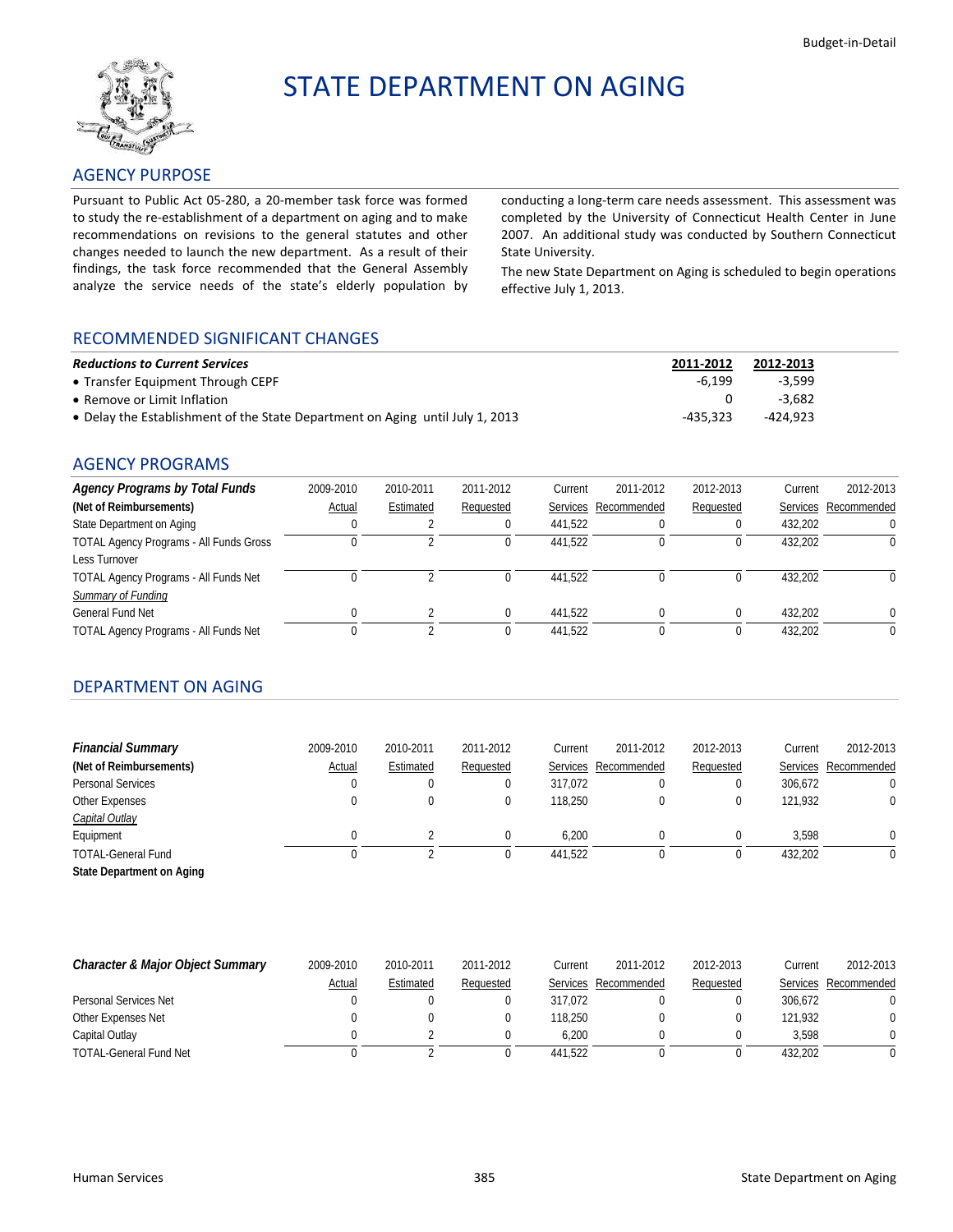# SOLDIERS', SAILORS' AND MARINES' FUND

#### <span id="page-33-0"></span>AGENCY DESCRIPTION

The Soldiers', Sailors' and Marines' Fund was established by the Connecticut General Assembly in 1919 in order to provide financial assistance to needy veterans and their families. The agency is administered by the state in partnership with the American Legion, in accordance with the provisions of the Connecticut General Statutes. Funding for assistance is derived from the investment income of a trust established for the purpose, the trustee of which is the Treasurer of the State of Connecticut. The mission of the agency is to provide eligible veterans with temporary assistance appropriate to the prevailing circumstances in an impartial, timely, accurate, confidential and compassionate manner, such that the temporary need is mitigated. The agency accomplishes the mission operating through five regional offices staffed by full-time professional aid counselors as well as through a network of over 100 volunteer fund representatives serving many of the localities in the state. The agency emphasizes cooperative efforts with other local, state and federal social service agencies, including provision of information and referral, aimed at addressing such long-term needs as may be identified in the most appropriate and expeditious manner.

### RECOMMENDED SIGNIFICANT CHANGES

| <b>Reductions to Current Services</b>                                                                 | 2011-2012 | 2012-2013  |  |
|-------------------------------------------------------------------------------------------------------|-----------|------------|--|
| • Remove or Limit Inflation                                                                           | $-67.945$ | $-141.497$ |  |
| • Co-locate SSM Central Office and Department of Veteran' Affairs' Office of Advocacy and Assistance  | 12.000    |            |  |
| Additional funds are necessary for the relocation of the SSMF Central Office for FY 2012 only. The    |           |            |  |
| Office staff will be moved from their currently leased space in Hartford to the state-owned           |           |            |  |
| Department of Veterans' Affairs Rocky Hill campus. This move is expected to result in more efficient, |           |            |  |
| higher quality services provided to Connecticut's veterans and to reduce total state leasing costs by |           |            |  |

#### AGENCY PROGRAMS

*\$20,000 annually.*

| <b>Personnel Summary</b>                       |           | As of 06/30/2010 | 2010-2011 | 2010-2011    | 2011-2012   | 2011-2012   | 2012-2013 | 2012-2013   |
|------------------------------------------------|-----------|------------------|-----------|--------------|-------------|-------------|-----------|-------------|
| <b>Permanent Full-Time Positions</b>           | Filled    | Vacant           | Change    | <u>Total</u> | Requested   | Recommended | Requested | Recommended |
| Soldiers, Sailors and Marines Fund             |           | 0                | 0         | 9            |             | 9           | q         | 9           |
| <b>Agency Programs by Total Funds</b>          | 2009-2010 | 2010-2011        | 2011-2012 | Current      | 2011-2012   | 2012-2013   | Current   | 2012-2013   |
| (Net of Reimbursements)                        | Actual    | Estimated        | Requested | Services     | Recommended | Requested   | Services  | Recommended |
| Award Assistance to Veterans and<br>Dependents | 2.935.398 | 2,993,404        | 3,102,971 | 3,116,981    | 3,061,036   | 3,184,359   | 3,193,033 | 3,051,536   |
| <b>TOTAL Agency Programs - All Funds Gross</b> | 2.935.398 | 2,993,404        | 3.102.971 | 3.116.981    | 3.061.036   | 3.184.359   | 3,193,033 | 3,051,536   |
| Less Turnover                                  |           |                  |           |              |             |             |           |             |
| <b>TOTAL Agency Programs - All Funds Net</b>   | 2.935.398 | 2.993.404        | 3.102.971 | 3.116.981    | 3.061.036   | 3.184.359   | 3.193.033 | 3.051.536   |
| Summary of Funding                             |           |                  |           |              |             |             |           |             |
| Soldiers, Sailors and Marines Fund Net         | 2.935.398 | 2,993,404        | 3,102,971 | 3,116,981    | 3,061,036   | 3,184,359   | 3,193,033 | 3,051,536   |
| <b>TOTAL Agency Programs - All Funds Net</b>   | 2.935.398 | 2,993,404        | 3.102.971 | 3.116.981    | 3,061,036   | 3,184,359   | 3,193,033 | 3,051,536   |

### AWARD ASSISTANCE TO VETERANS AND DEPENDENTS

#### *Statutory References*

C.G.S. Sections 27‐138 and 27‐140

#### *Statement of Need and Program Objectives*

Provide appropriate and timely temporary financial assistance to needy Connecticut wartime veterans, their spouses and/or minor children, or to their surviving spouses and/or minor children, enabling them to provide for the basic needs of their families during periods of financial crisis.

#### *Program Description*

The Soldiers', Sailors' and Marines' Fund grants financial assistance to eligible Connecticut wartime veterans who are in need, and/or to their spouses and minor children. The trust fund is the sole source of the operating funds the agency utilizes in fulfillment of its statutory mission. The Treasurer of the State of Connecticut is the trustee of the fund. Interest accumulations of the fund are disbursed in accordance with statutory provisions and in conformance with policy guidelines established by the State Fund Commission acting under authority of the Bylaws of the American Legion.

The agency operates from a central office and maintains branch offices in Bridgeport, Hartford, New Haven, Norwich and Waterbury. Trained volunteer fund representatives serve many of the other cities and towns throughout the state. Assistance provided may include grants covering loss of income, rental/mortgage payments, medical payments, utility payments, food, apparel, medical equipment and burial expense payments.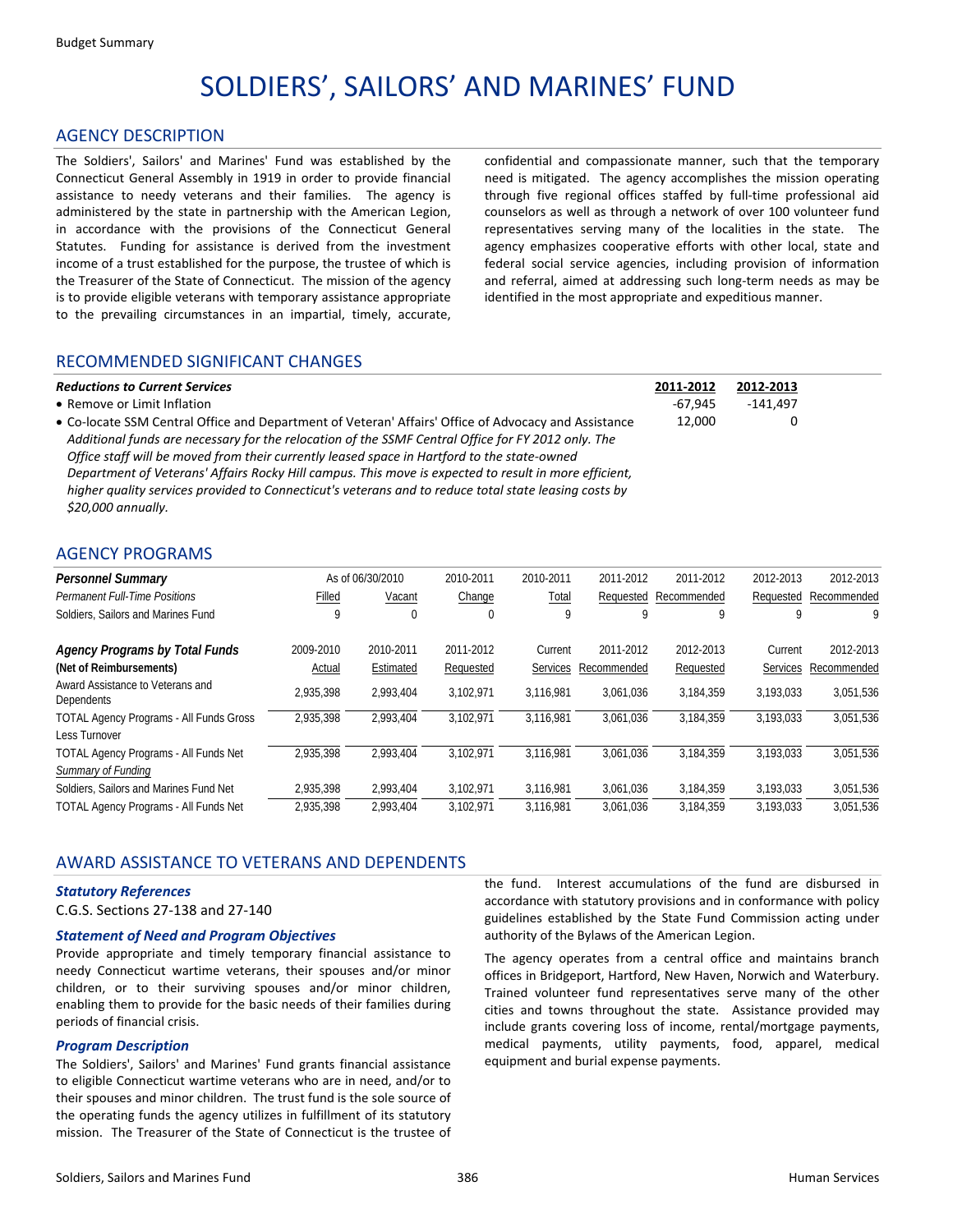# *Outcome Measure*

The agency has set standards for providing an initial response to a request for assistance within five business days and for providing authorized assistance within ten business days.

*Response to Applications Within Time Standard*

| Assistance Provided Within Time Standard |  |
|------------------------------------------|--|
|                                          |  |
|                                          |  |
|                                          |  |
|                                          |  |
|                                          |  |

| <b>Program Measure</b>          | 2009-2010<br>Actual | 2010-2011<br>Estimated | 2011-2012<br>Projected | 2012-2013<br>Projected |
|---------------------------------|---------------------|------------------------|------------------------|------------------------|
| Unit Cost Per Case              | 696                 | 6901                   | 690                    | 690                    |
| Veteran Population Assisted (%) | $20\%$              | .23%                   | .25%                   | 1.27%                  |

| <b>Personnel Summary</b>                        |           | As of 06/30/2010 | 2010-2011 | 2010-2011 | 2011-2012   | 2011-2012   | 2012-2013       | 2012-2013   |
|-------------------------------------------------|-----------|------------------|-----------|-----------|-------------|-------------|-----------------|-------------|
| <b>Permanent Full-Time Positions</b>            | Filled    | Vacant           | Change    | Total     | Requested   | Recommended | Requested       | Recommended |
| Soldiers, Sailors and Marines Fund              | 9         | 0                | 0         | 9         | q           | 9           | q               | 9           |
| <b>Financial Summary</b>                        | 2009-2010 | 2010-2011        | 2011-2012 | Current   | 2011-2012   | 2012-2013   | Current         | 2012-2013   |
| (Net of Reimbursements)                         | Actual    | Estimated        | Requested | Services  | Recommended | Requested   | <b>Services</b> | Recommended |
| <b>Personal Services</b>                        | 574.721   | 568.991          | 614.885   | 614.866   | 614.866     | 620.016     | 604.504         | 604,504     |
| Other Expenses                                  | 37.142    | 63.960           | 41.579    | 43.459    | 54.397      | 42.247      | 44.809          | 42.397      |
| <b>Other Current Expenses</b>                   |           |                  |           |           |             |             |                 |             |
| <b>Award Payments to Veterans</b>               | 1.941.943 | 1.979.800        | 2.040.683 | 2.046.683 | 1.979.800   | 2.112.885   | 2.118.885       | 1.979.800   |
| <b>Fringe Benefits</b>                          | 381,592   | 380,653          | 405,824   | 411.973   | 411.973     | 409.211     | 424.835         | 424,835     |
| <b>TOTAL-Soldiers, Sailors and Marines Fund</b> | 2.935.398 | 2.993.404        | 3.102.971 | 3.116.981 | 3.061.036   | 3.184.359   | 3,193,033       | 3,051,536   |

**Award Assistance to Veterans and Depen**